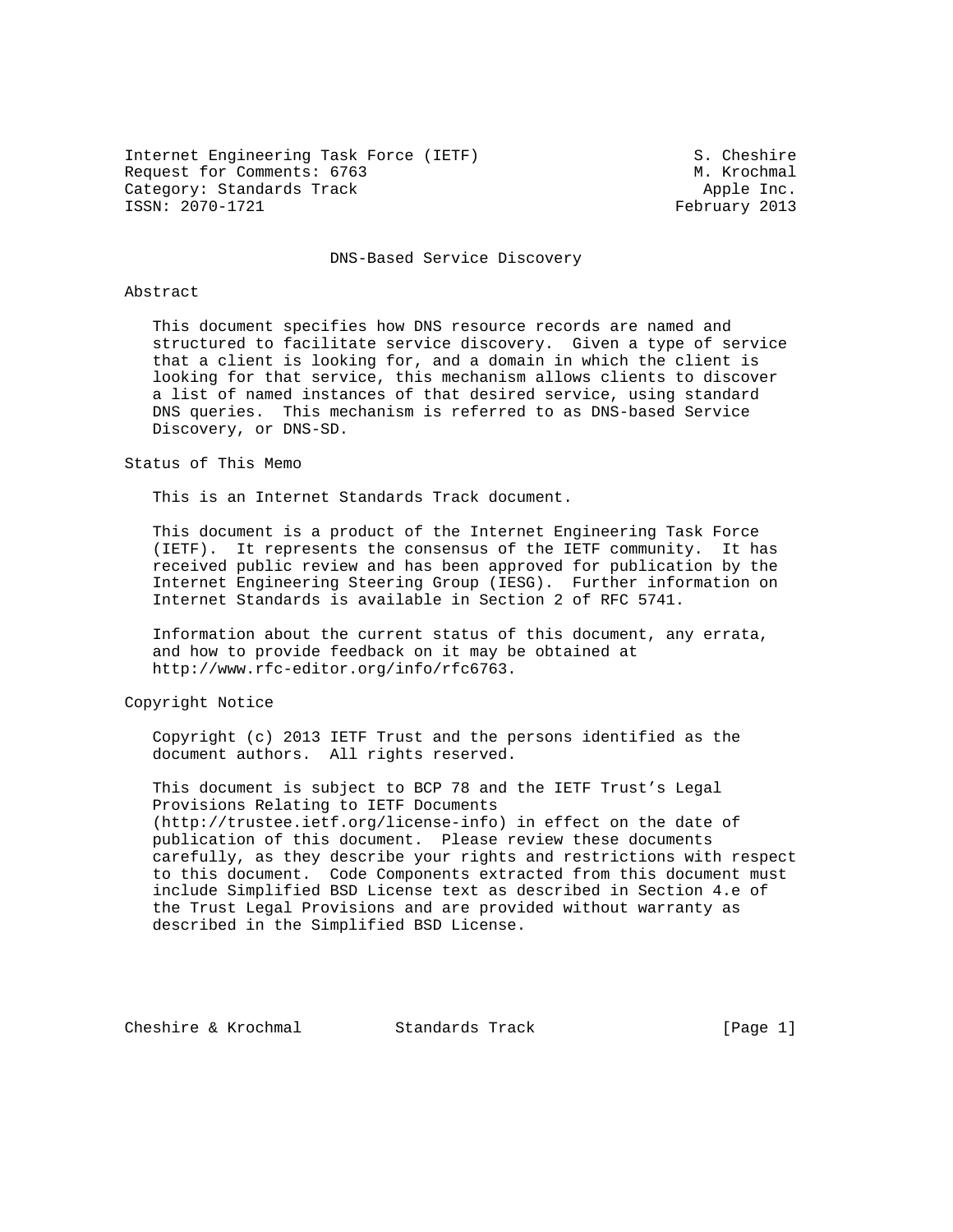# Table of Contents

|  | 2. Conventions and Terminology Used in This Document 5        |
|--|---------------------------------------------------------------|
|  |                                                               |
|  |                                                               |
|  |                                                               |
|  |                                                               |
|  |                                                               |
|  |                                                               |
|  | 6. Data Syntax for DNS-SD TXT Records 11                      |
|  | 6.1. General Format Rules for DNS TXT Records 11              |
|  |                                                               |
|  | 6.3. DNS TXT Record Format Rules for Use in DNS-SD 13         |
|  | 6.4. Rules for Keys in DNS-SD Key/Value Pairs 14              |
|  | 6.5. Rules for Values in DNS-SD Key/Value Pairs 16            |
|  |                                                               |
|  |                                                               |
|  | 6.8. Service Instances with Multiple TXT Records 18           |
|  |                                                               |
|  | 7.1. Selective Instance Enumeration (Subtypes) 21             |
|  |                                                               |
|  |                                                               |
|  |                                                               |
|  | 10. Populating the DNS with Information 27                    |
|  | 11. Discovery of Browsing and Registration Domains (Domain    |
|  |                                                               |
|  | 12. DNS Additional Record Generation 30                       |
|  |                                                               |
|  |                                                               |
|  |                                                               |
|  |                                                               |
|  |                                                               |
|  | 13.1. What web pages are being advertised from dns-sd.org? 31 |
|  | 13.2. What printer-configuration web pages are there? 31      |
|  | 13.3. How do I access the web page called "Service            |
|  |                                                               |
|  |                                                               |
|  |                                                               |
|  |                                                               |
|  |                                                               |
|  |                                                               |
|  |                                                               |
|  |                                                               |
|  |                                                               |
|  | Appendix A. Rationale for Using DNS as a Basis for Service    |
|  |                                                               |

Cheshire & Krochmal Standards Track [Page 2]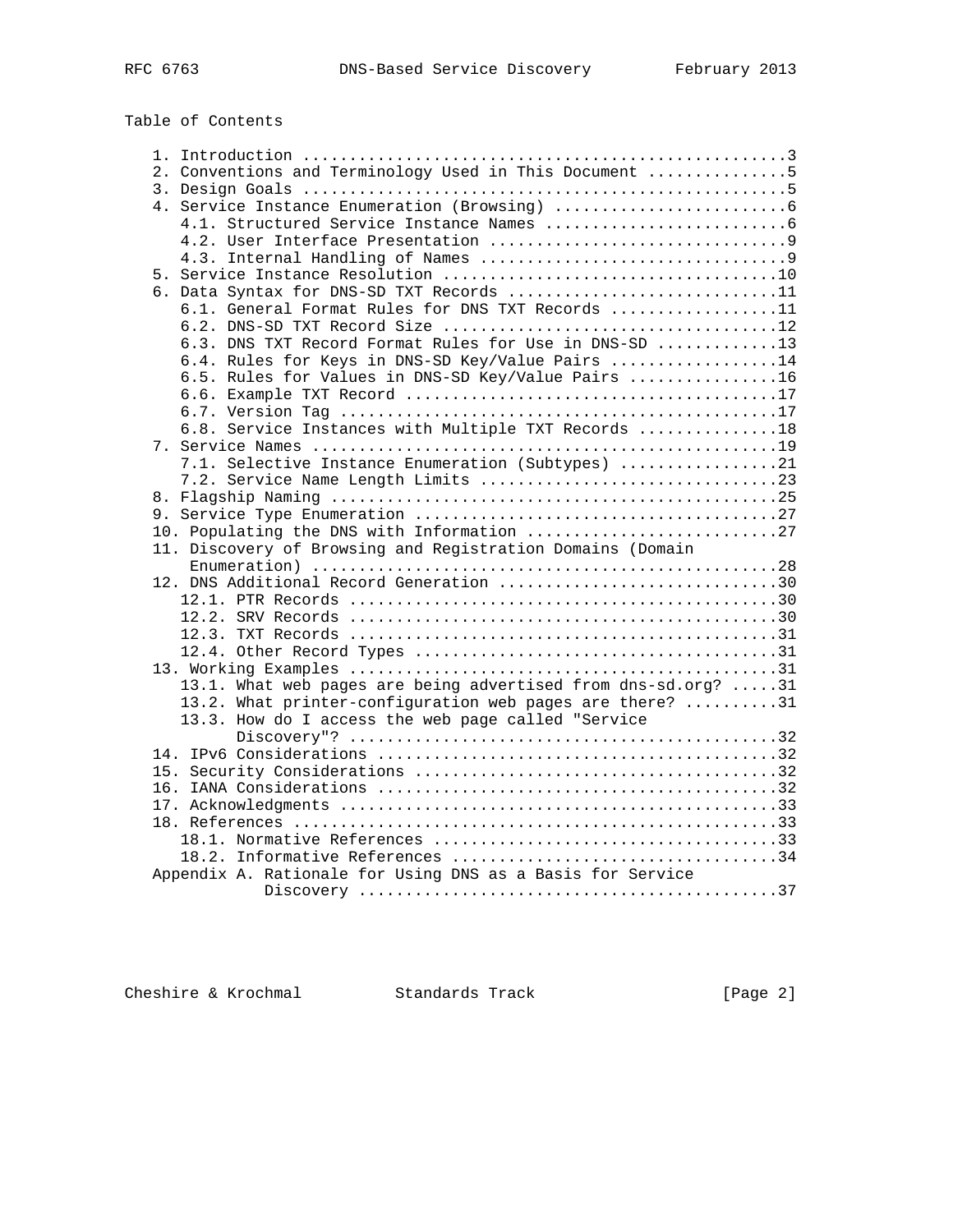| Appendix B. Ordering of Service Instance Name Components 38 |
|-------------------------------------------------------------|
|                                                             |
|                                                             |
|                                                             |
| Appendix C. What You See Is What You Get 40                 |
| Appendix D. Choice of Factory-Default Names 42              |
| Appendix E. Name Encodings in the Domain Name System 44     |
| Appendix F. "Continuous Live Update" Browsing Model 45      |
|                                                             |
|                                                             |

1. Introduction

 This document specifies how DNS resource records are named and structured to facilitate service discovery. Given a type of service that a client is looking for, and a domain in which the client is looking for that service, this mechanism allows clients to discover a list of named instances of that desired service, using standard DNS queries. This mechanism is referred to as DNS-based Service Discovery, or DNS-SD.

 This document proposes no change to the structure of DNS messages, and no new operation codes, response codes, resource record types, or any other new DNS protocol values.

 This document specifies that a particular service instance can be described using a DNS SRV [RFC2782] and DNS TXT [RFC1035] record. The SRV record has a name of the form "<Instance>.<Service>.<Domain>" and gives the target host and port where the service instance can be reached. The DNS TXT record of the same name gives additional information about this instance, in a structured form using key/value pairs, described in Section 6. A client discovers the list of available instances of a given service type using a query for a DNS PTR [RFC1035] record with a name of the form "<Service>.<Domain>", which returns a set of zero or more names, which are the names of the aforementioned DNS SRV/TXT record pairs.

 This specification is compatible with both Multicast DNS [RFC6762] and with today's existing Unicast DNS server and client software.

 When used with Multicast DNS, DNS-SD can provide zero-configuration operation -- just connect a DNS-SD/mDNS device, and its services are advertised on the local link with no further user interaction [ZC].

 When used with conventional Unicast DNS, some configuration will usually be required -- such as configuring the device with the DNS domain(s) in which it should advertise its services, and configuring it with the DNS Update [RFC2136] [RFC3007] keys to give it permission to do so. In rare cases, such as a secure corporate network behind a

Cheshire & Krochmal Standards Track [Page 3]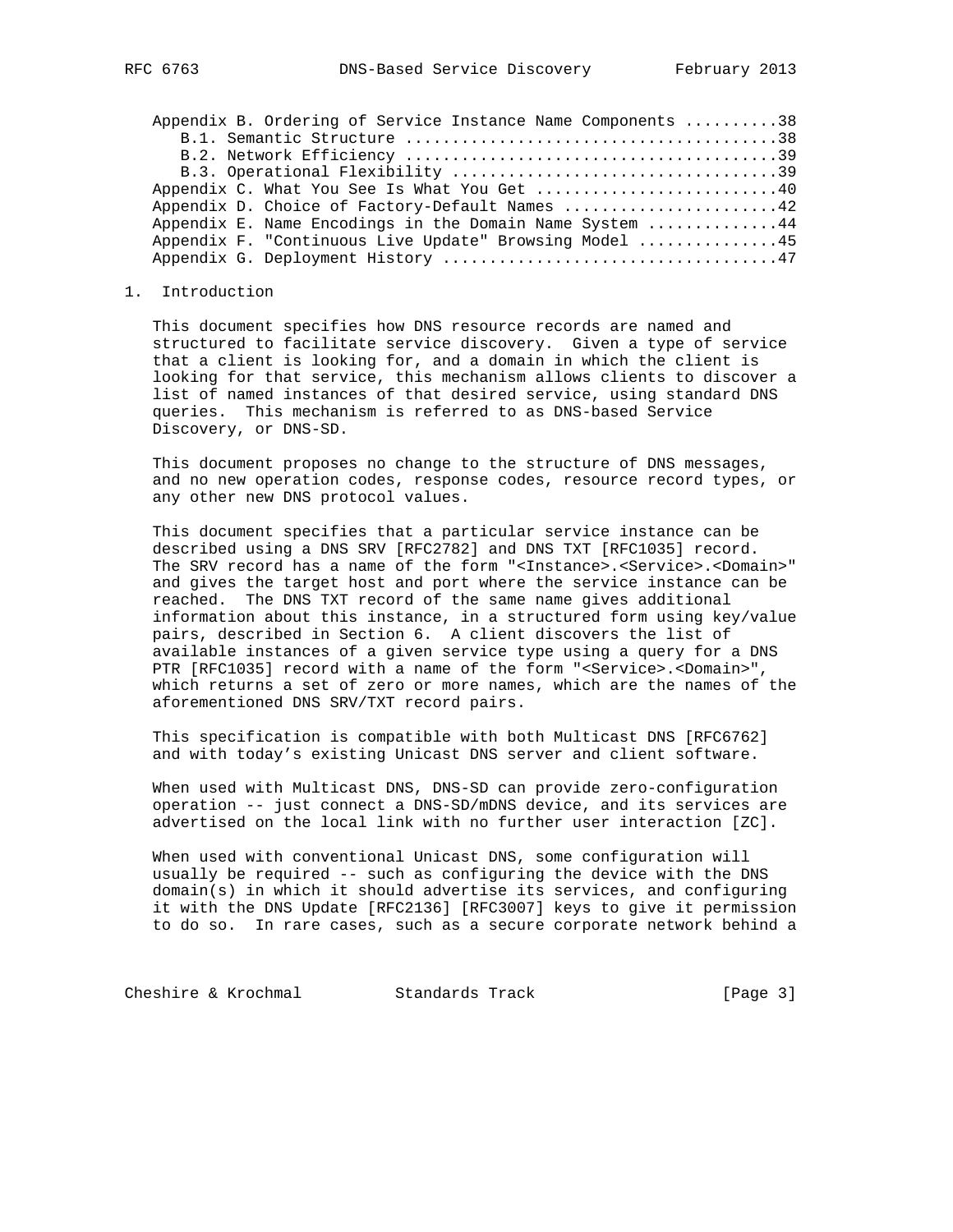firewall where no DNS Update keys are required, zero-configuration operation may be achieved by simply having the device register its services in a default registration domain learned from the network (see Section 11, "Discovery of Browsing and Registration Domains"), but this is the exception and usually security credentials will be required to perform DNS updates.

 Note that when using DNS-SD with Unicast DNS, the Unicast DNS-SD service does NOT have to be provided by the same DNS server hardware that is currently providing an organization's conventional host name lookup service. While many people think of "DNS" exclusively in the context of mapping host names to IP addresses, in fact, "the DNS is a general (if somewhat limited) hierarchical database, and can store almost any kind of data, for almost any purpose" [RFC2181]. By delegating the "\_tcp" and "\_udp" subdomains, all the workload related to DNS-SD can be offloaded to a different machine. This flexibility, to handle DNS-SD on the main DNS server or not, at the network administrator's discretion, is one of the benefits of using DNS.

 Even when the DNS-SD functions are delegated to a different machine, the benefits of using DNS remain: it is mature technology, well understood, with multiple independent implementations from different vendors, a wide selection of books published on the subject, and an established workforce experienced in its operation. In contrast, adopting some other service discovery technology would require every site in the world to install, learn, configure, operate, and maintain some entirely new and unfamiliar server software. Faced with these obstacles, it seems unlikely that any other service discovery technology could hope to compete with the ubiquitous deployment that DNS already enjoys. For further discussion, see Appendix A, "Rationale for Using DNS as a Basis for Service Discovery".

 This document is written for two audiences: for developers creating application software that offers or accesses services on the network, and for developers creating DNS-SD libraries to implement the advertising and discovery mechanisms. For both audiences, understanding the entire document is helpful. For developers creating application software, this document provides guidance on choosing instance names, service names, and other aspects that play a role in creating a good overall user experience. However, also understanding the underlying DNS mechanisms used to provide the service discovery facilities helps application developers understand the capabilities and limitations of those underlying mechanisms (e.g., name length limits). For library developers writing software to construct the DNS records (to advertise a service) and generate the DNS queries (to discover and use a service), understanding the ultimate user-experience goals helps them provide APIs that can meet those goals.

Cheshire & Krochmal Standards Track [Page 4]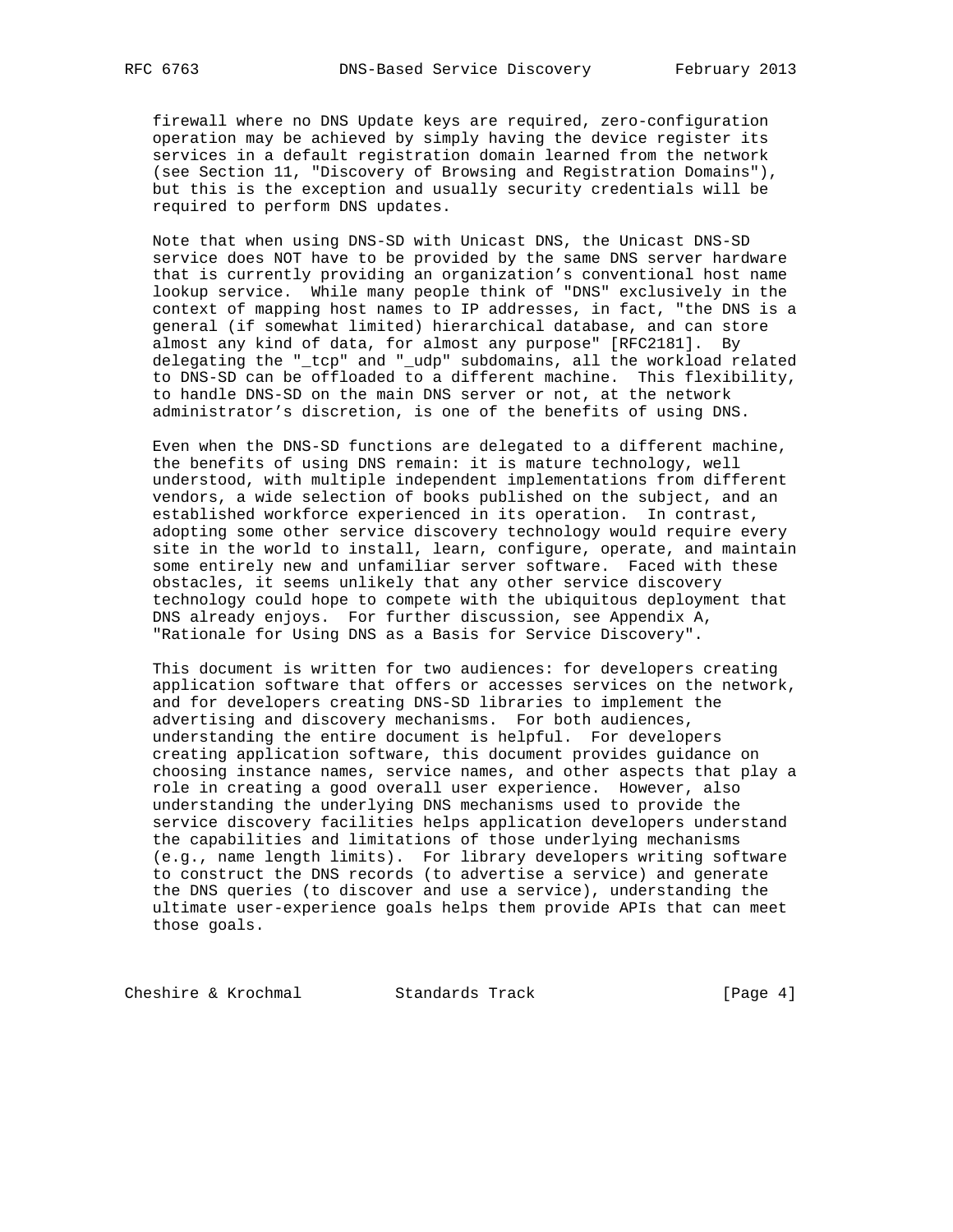2. Conventions and Terminology Used in This Document

 The key words "MUST", "MUST NOT", "REQUIRED", "SHALL", "SHALL NOT", "SHOULD", "SHOULD NOT", "RECOMMENDED", "MAY", and "OPTIONAL" in this document are to be interpreted as described in "Key words for use in RFCs to Indicate Requirement Levels" [RFC2119].

3. Design Goals

 Of the many properties a good service discovery protocol needs to have, three of particular importance are:

 (i) The ability to query for services of a certain type in a certain logical domain, and receive in response a list of named instances (network browsing or "Service Instance Enumeration").

 (ii) Given a particular named instance, the ability to efficiently resolve that instance name to the required information a client needs to actually use the service, i.e., IP address and port number, at the very least (Service Instance Resolution).

 (iii) Instance names should be relatively persistent. If a user selects their default printer from a list of available choices today, then tomorrow they should still be able to print on that printer -- even if the IP address and/or port number where the service resides have changed -- without the user (or their software) having to repeat the step (i) (the initial network browsing) a second time.

 In addition, if it is to become successful, a service discovery protocol should be so simple to implement that virtually any device capable of implementing IP should not have any trouble implementing the service discovery software as well.

 These goals are discussed in more detail in the remainder of this document. A more thorough treatment of service discovery requirements may be found in "Requirements for a Protocol to Replace the AppleTalk Name Binding Protocol (NBP)" [RFC6760]. That document draws upon examples from two decades of operational experience with AppleTalk to develop a list of universal requirements that are broadly applicable to any potential service discovery protocol.

Cheshire & Krochmal Standards Track [Page 5]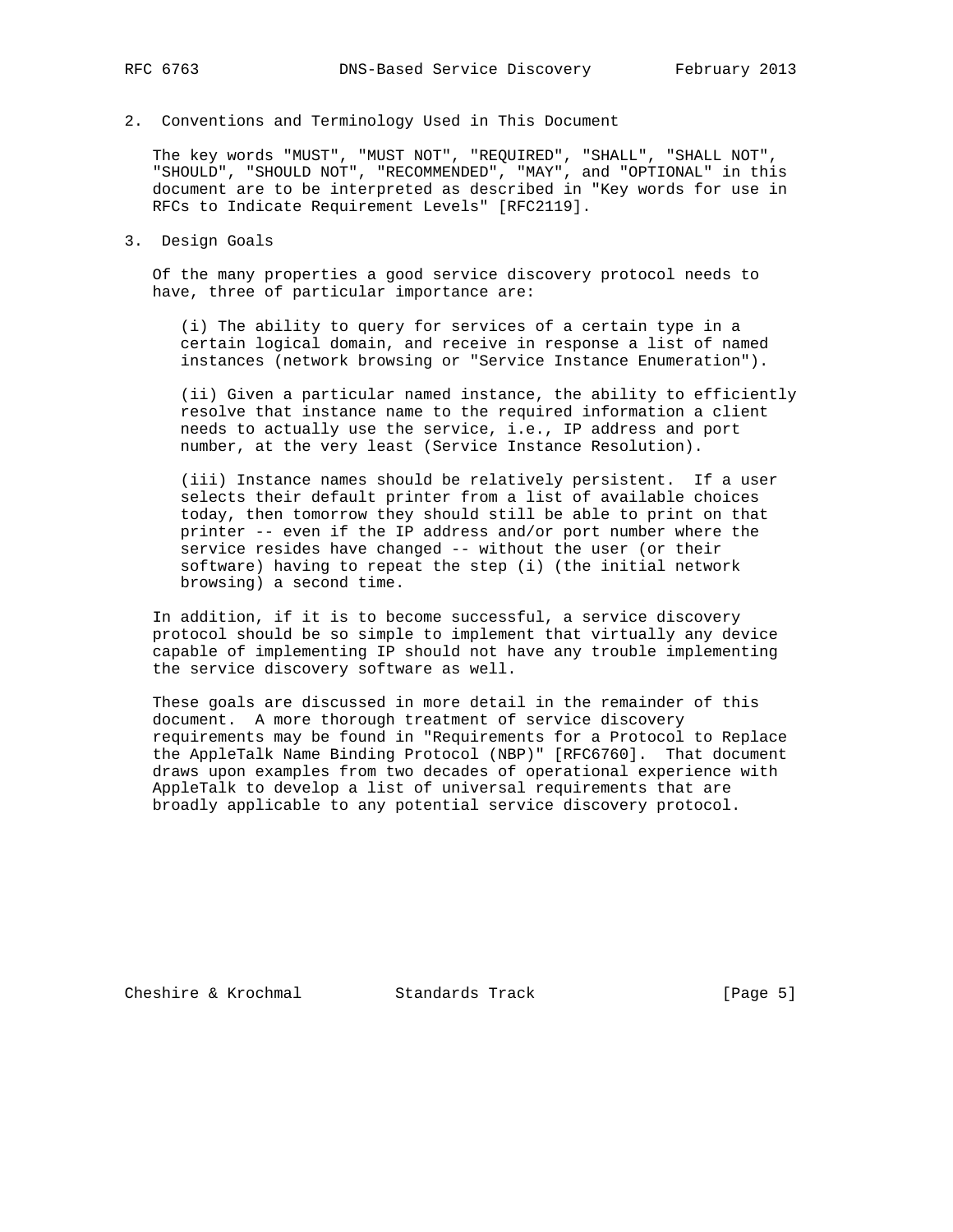#### 4. Service Instance Enumeration (Browsing)

 Traditional DNS SRV records [RFC2782] are useful for locating instances of a particular type of service when all the instances are effectively indistinguishable and provide the same service to the client.

 For example, SRV records with the (hypothetical) name "\_http.\_tcp.example.com." would allow a client to discover servers implementing the "\_http.\_tcp" service (i.e., web servers) for the "example.com." domain. The unstated assumption is that all these servers offer an identical set of web pages, and it doesn't matter to the client which of the servers it uses, as long as it selects one at random according to the weight and priority rules laid out in the DNS SRV specification [RFC2782].

 Instances of other kinds of service are less easily interchangeable. If a word processing application were to look up the (hypothetical) SRV record "\_ipp.\_tcp.example.com." to find the list of Internet Printing Protocol (IPP) [RFC2910] printers at Example Co., then picking one at random and printing on it would probably not be what the user wanted.

 The remainder of this section describes how SRV records may be used in a slightly different way, to allow a user to discover the names of all available instances of a given type of service, and then select, from that list, the particular instance they desire.

#### 4.1. Structured Service Instance Names

 This document borrows the logical service-naming syntax and semantics from DNS SRV records, but adds one level of indirection. Instead of requesting records of type "SRV" with name "\_ipp.\_tcp.example.com.", the client requests records of type "PTR" (pointer from one name to another in the DNS namespace) [RFC1035].

 In effect, if one thinks of the domain name "\_ipp.\_tcp.example.com." as being analogous to an absolute path to a directory in a file system, then DNS-SD's PTR lookup is akin to performing a listing of that directory to find all the entries it contains. (Remember that domain names are expressed in reverse order compared to path names - an absolute path name starts with the root on the left and is read from left to right, whereas a fully qualified domain name starts with the root on the right and is read from right to left. If the fully qualified domain name "\_ipp.\_tcp.example.com." were expressed as a file system path name, it would be "/com/example/\_tcp/\_ipp".)

Cheshire & Krochmal Standards Track [Page 6]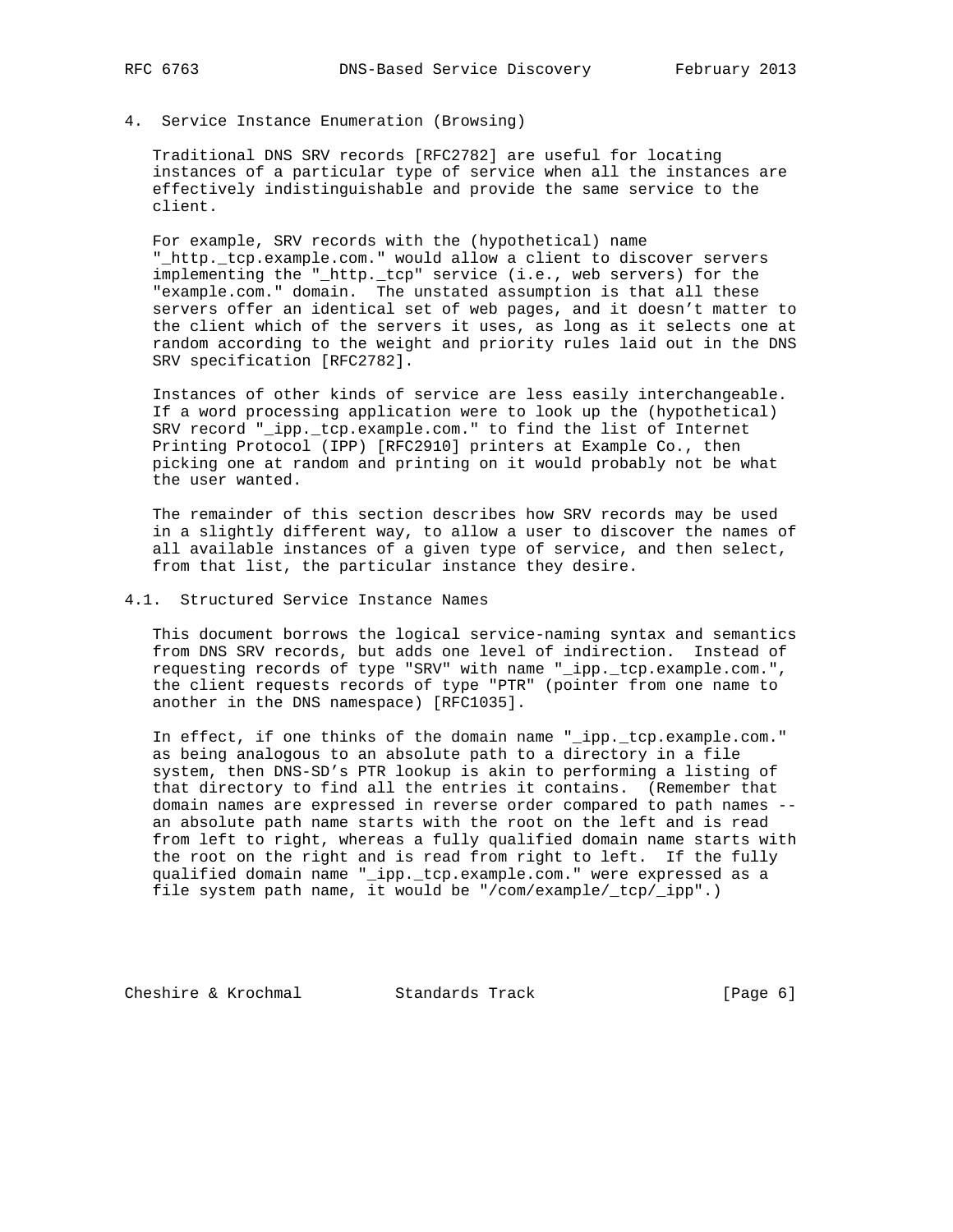The result of this PTR lookup for the name "<Service>.<Domain>" is a set of zero or more PTR records giving Service Instance Names of the form:

Service Instance Name = <Instance> . <Service> . <Domain>

 For explanation of why the components are in this order, see Appendix B, "Ordering of Service Instance Name Components".

#### 4.1.1. Instance Names

 The <Instance> portion of the Service Instance Name is a user friendly name consisting of arbitrary Net-Unicode text [RFC5198]. It MUST NOT contain ASCII control characters (byte values 0x00-0x1F and 0x7F) [RFC20] but otherwise is allowed to contain any characters, without restriction, including spaces, uppercase, lowercase, punctuation -- including dots -- accented characters, non-Roman text, and anything else that may be represented using Net-Unicode. For discussion of why the <Instance> name should be a user-visible, user friendly name rather than an invisible machine-generated opaque identifier, see Appendix C, "What You See Is What You Get".

 The <Instance> portion of the name of a service being offered on the network SHOULD be configurable by the user setting up the service, so that he or she may give it an informative name. However, the device or service SHOULD NOT require the user to configure a name before it can be used. A sensible choice of default name can in many cases allow the device or service to be accessed without any manual configuration at all. The default name should be short and descriptive, and SHOULD NOT include the device's Media Access Control (MAC) address, serial number, or any similar incomprehensible hexadecimal string in an attempt to make the name globally unique. For discussion of why <Instance> names don't need to be (and SHOULD NOT be) made unique at the factory, see Appendix D, "Choice of Factory-Default Names".

 This <Instance> portion of the Service Instance Name is stored directly in the DNS as a single DNS label of canonical precomposed UTF-8 [RFC3629] "Net-Unicode" (Unicode Normalization Form C) [RFC5198] text. For further discussion of text encodings, see Appendix E, "Name Encodings in the Domain Name System".

 DNS labels are currently limited to 63 octets in length. UTF-8 encoding can require up to four octets per Unicode character, which means that in the worst case, the <Instance> portion of a name could be limited to fifteen Unicode characters. However, the Unicode

Cheshire & Krochmal Standards Track [Page 7]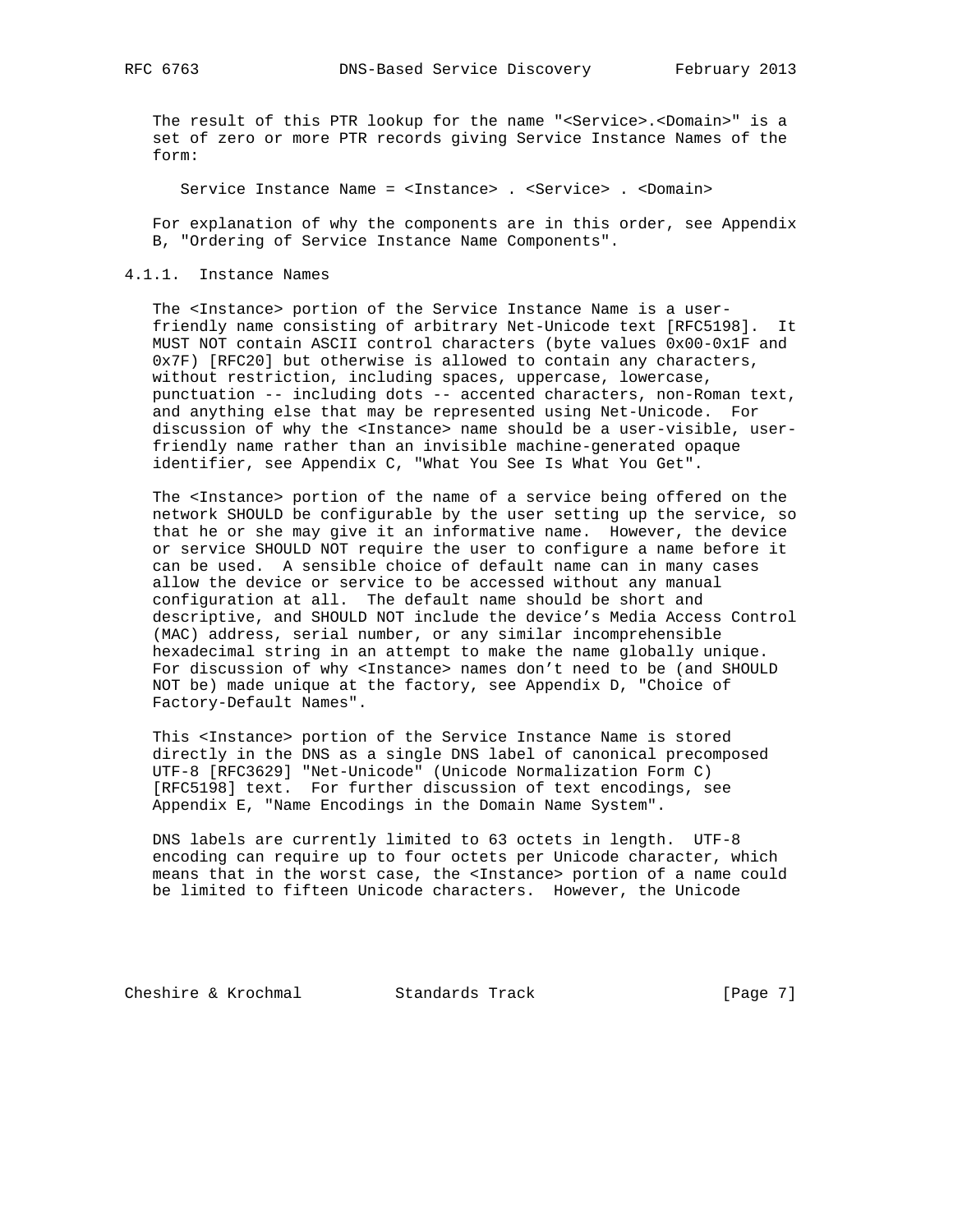characters with longer octet lengths under UTF-8 encoding tend to be the more rarely used ones, and tend to be the ones that convey greater meaning per character.

 Note that any character in the commonly used 16-bit Unicode Basic Multilingual Plane [Unicode6] can be encoded with no more than three octets of UTF-8 encoding. This means that an instance name can contain up to 21 Kanji characters, which is a sufficiently expressive name for most purposes.

## 4.1.2. Service Names

 The <Service> portion of the Service Instance Name consists of a pair of DNS labels, following the convention already established for SRV records [RFC2782]. The first label of the pair is an underscore character followed by the Service Name [RFC6335]. The Service Name identifies what the service does and what application protocol it uses to do it. The second label is either "\_tcp" (for application protocols that run over TCP) or "\_udp" (for all others). For more details, see Section 7, "Service Names".

#### 4.1.3. Domain Names

 The <Domain> portion of the Service Instance Name specifies the DNS subdomain within which those names are registered. It may be "local.", meaning "link-local Multicast DNS" [RFC6762], or it may be a conventional Unicast DNS domain name, such as "ietf.org.", "cs.stanford.edu.", or "eng.us.ibm.com." Because Service Instance Names are not host names, they are not constrained by the usual rules for host names [RFC1033] [RFC1034] [RFC1035], and rich-text service subdomains are allowed and encouraged, for example:

| Building 2, 1st Floor . example . com . |  |  |  |  |
|-----------------------------------------|--|--|--|--|
| Building 2, 2nd Floor . example . com . |  |  |  |  |
| Building 2, 3rd Floor . example . com . |  |  |  |  |
| Building 2, 4th Floor . example . com . |  |  |  |  |

 In addition, because Service Instance Names are not constrained by the limitations of host names, this document recommends that they be stored in the DNS, and communicated over the wire, encoded as straightforward canonical precomposed UTF-8 [RFC3629] "Net-Unicode" (Unicode Normalization Form C) [RFC5198] text. In cases where the DNS server returns a negative response for the name in question, client software MAY choose to retry the query using the "Punycode" algorithm [RFC3492] to convert the UTF-8 name to an IDNA "A-label" [RFC5890], beginning with the top-level label, then issuing the query

Cheshire & Krochmal Standards Track [Page 8]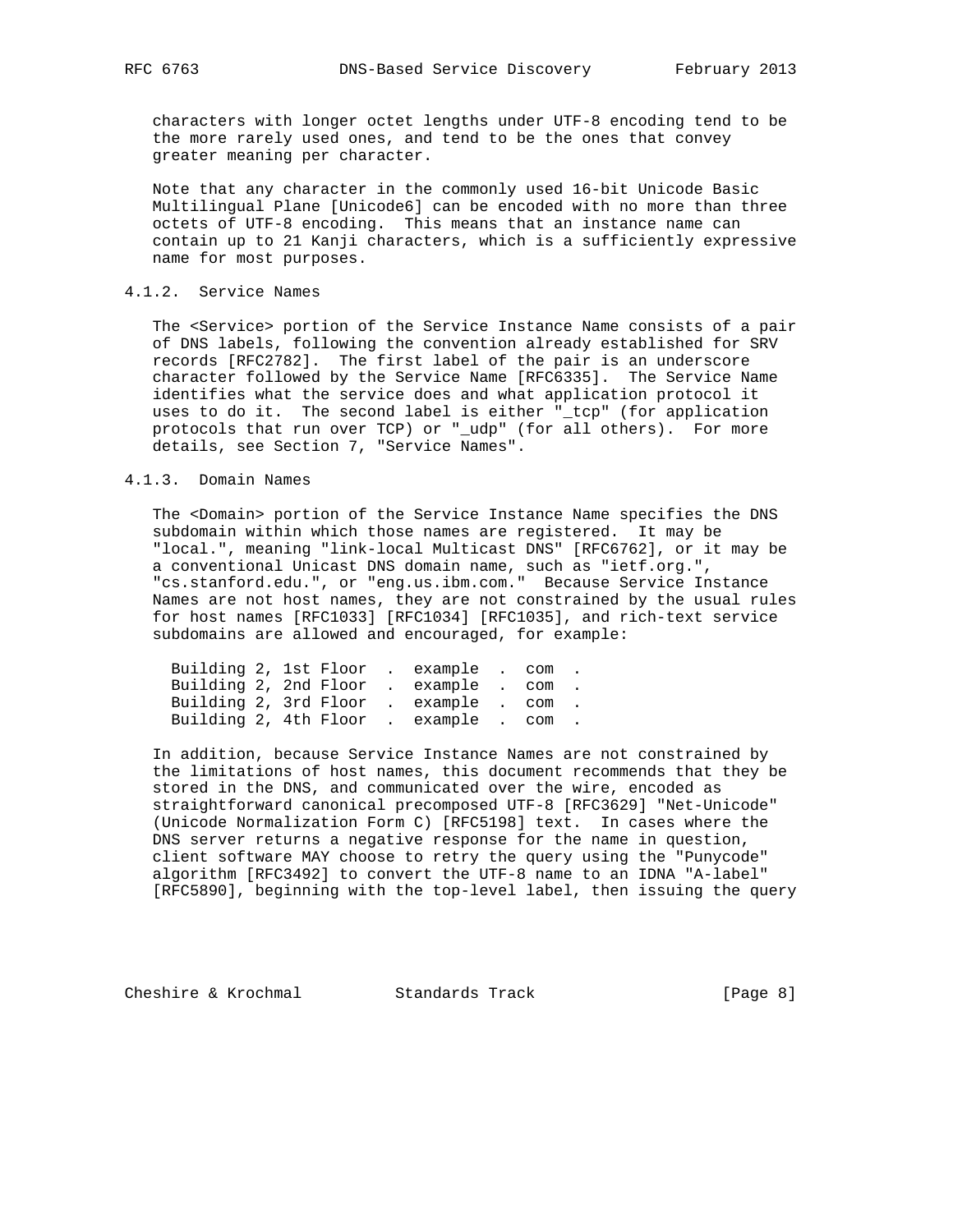repeatedly, with successively more labels translated to IDNA A-labels each time, and giving up if it has converted all labels to IDNA A-labels and the query still fails.

4.2. User Interface Presentation

 The names resulting from the Service Instance Enumeration PTR lookup are presented to the user in a list for the user to select one (or more). Typically, only the first label is shown (the user-friendly <Instance> portion of the name).

In the common case the <Service> and <Domain> are already known to the client software, these having been provided implicitly by the user in the first place, by the act of indicating the service being sought, and the domain in which to look for it. Note that the software handling the response should be careful not to make invalid assumptions though, since it \*is\* possible, though rare, for a service enumeration in one domain to return the names of services in a different domain. Similarly, when using subtypes (see Section 7.1, "Selective Instance Enumeration") the <Service> of the discovered instance may not be exactly the same as the <Service> that was requested.

 For further discussion of Service Instance Enumeration (browsing) user-interface considerations, see Appendix F, "'Continuous Live Update' Browsing Model".

 Once the user has selected the desired named instance, the Service Instance Name may then be used immediately, or saved away in some persistent user-preference data structure for future use, depending on what is appropriate for the application in question.

4.3. Internal Handling of Names

 If client software takes the <Instance>, <Service>, and <Domain> portions of a Service Instance Name and internally concatenates them together into a single string, then because the <Instance> portion is allowed to contain any characters, including dots, appropriate precautions MUST be taken to ensure that DNS label boundaries are properly preserved. Client software can do this in a variety of ways, such as character escaping.

 This document RECOMMENDS that if concatenating the three portions of a Service Instance Name, any dots in the <Instance> portion be escaped following the customary DNS convention for text files: by preceding literal dots with a backslash (so "." becomes "\."). Likewise, any backslashes in the <Instance> portion should also be escaped by preceding them with a backslash (so "\" becomes "\\").

Cheshire & Krochmal Standards Track [Page 9]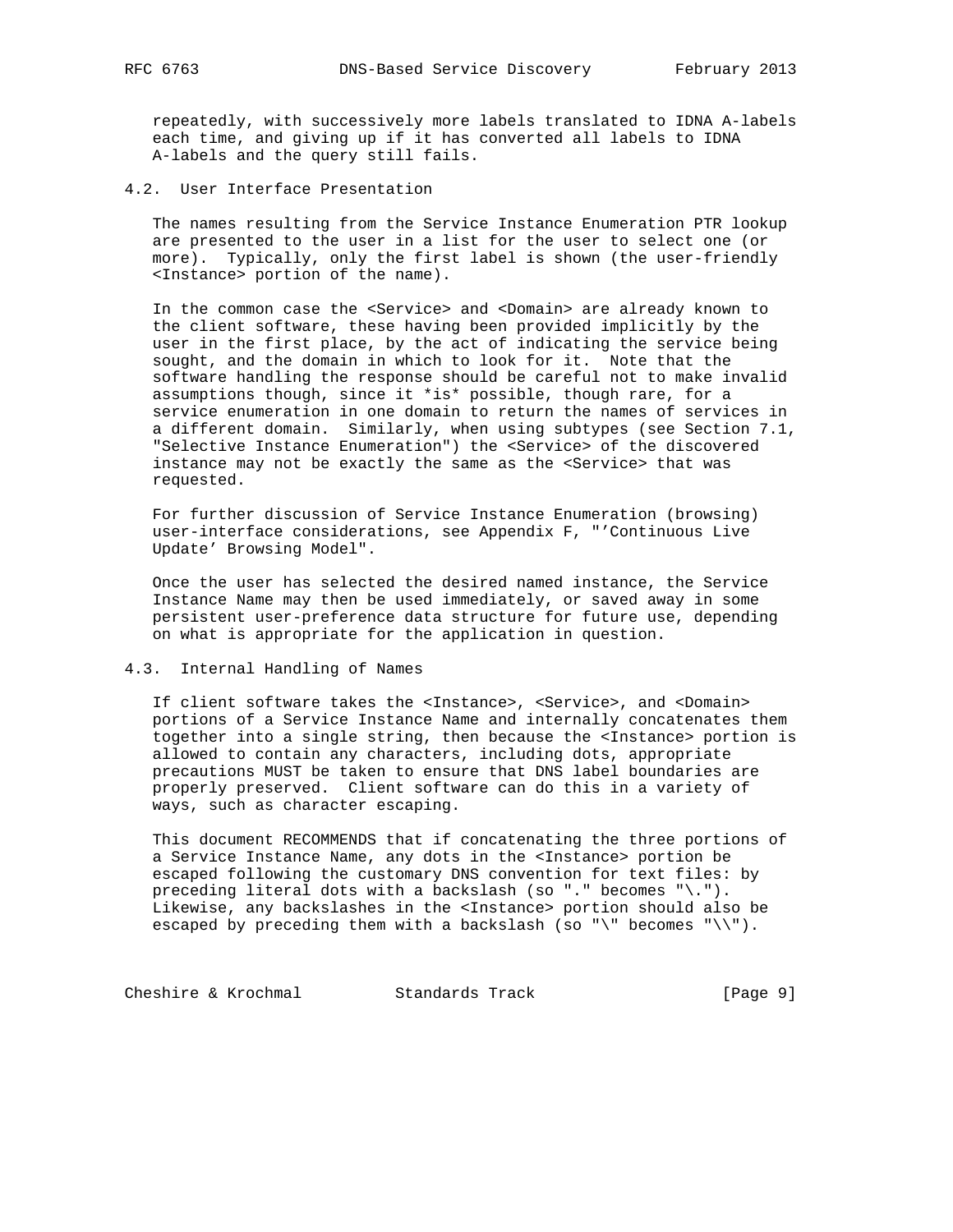Having done this, the three components of the name may be safely concatenated. The backslash-escaping allows literal dots in the name (escaped) to be distinguished from label-separator dots (not escaped), and the resulting concatenated string may be safely passed to standard DNS APIs like res\_query(), which will interpret the backslash-escaped string as intended.

5. Service Instance Resolution

 When a client needs to contact a particular service, identified by a Service Instance Name, previously discovered via Service Instance Enumeration (browsing), it queries for the SRV and TXT records of that name. The SRV record for a service gives the port number and target host name where the service may be found. The TXT record gives additional information about the service, as described in Section 6, "Data Syntax for DNS-SD TXT Records".

 SRV records are extremely useful because they remove the need for preassigned port numbers. There are only 65535 TCP port numbers available. These port numbers are traditionally allocated one per application protocol [RFC6335]. Some protocols like the X Window System have a block of 64 TCP ports allocated (6000-6063). Using a different TCP port for each different instance of a given service on a given machine is entirely sensible, but allocating each application its own large static range, as was done for the X Window System, is not a practical way to do that. On any given host, most TCP ports are reserved for services that will never run on that particular host in its lifetime. This is very poor utilization of the limited port space. Using SRV records allows each host to allocate its available port numbers dynamically to those services actually running on that host that need them, and then advertise the allocated port numbers via SRV records. Allocating the available listening port numbers locally on a per-host basis as needed allows much better utilization of the available port space than today's centralized global allocation.

 In the event that more than one SRV is returned, clients MUST correctly interpret the priority and weight fields -- i.e., lower numbered priority servers should be used in preference to higher numbered priority servers, and servers with equal priority should be selected randomly in proportion to their relative weights. However, in the overwhelmingly common case, a single advertised DNS-SD service instance is described by exactly one SRV record, and in this common case the priority and weight fields of the SRV record SHOULD both be set to zero.

Cheshire & Krochmal Standards Track [Page 10]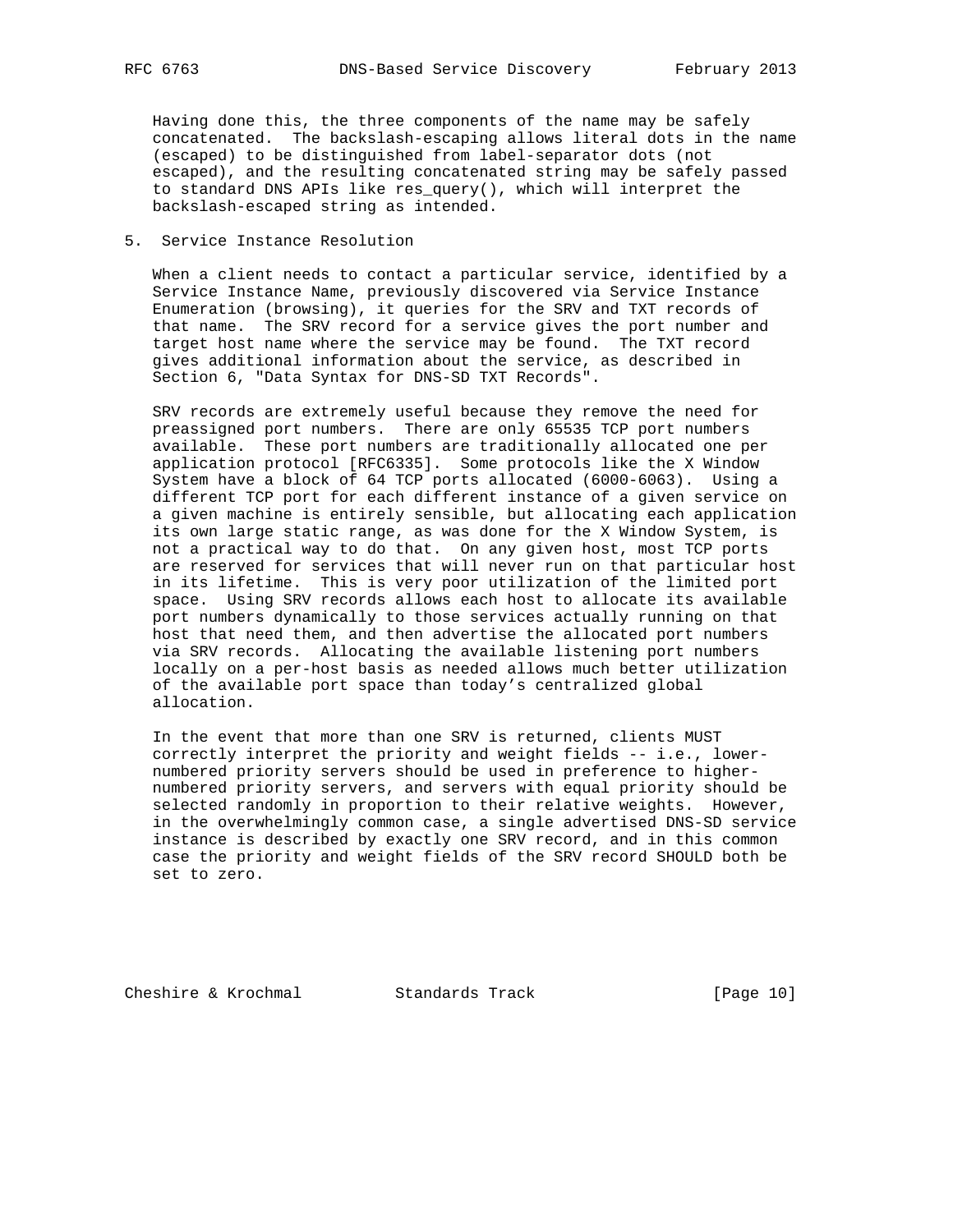## 6. Data Syntax for DNS-SD TXT Records

 Some services discovered via Service Instance Enumeration may need more than just an IP address and port number to completely identify the service instance. For example, printing via the old Unix LPR (port 515) protocol [RFC1179] often specifies a queue name [BJP]. This queue name is typically short and cryptic, and need not be shown to the user. It should be regarded the same way as the IP address and port number: it is another component of the addressing information required to identify a specific instance of a service being offered by some piece of hardware. Similarly, a file server may have multiple volumes, each identified by its own volume name. A web server typically has multiple pages, each identified by its own URL. In these cases, the necessary additional data is stored in a TXT record with the same name as the SRV record. The specific nature of that additional data, and how it is to be used, is service dependent, but the overall syntax of the data in the TXT record is standardized, as described below.

 Every DNS-SD service MUST have a TXT record in addition to its SRV record, with the same name, even if the service has no additional data to store and the TXT record contains no more than a single zero byte. This allows a service to have explicit control over the Time to Live (TTL) of its (empty) TXT record, rather than using the default negative caching TTL, which would otherwise be used for a "no error no answer" DNS response.

 Note that this requirement for a mandatory TXT record applies exclusively to DNS-SD service advertising, i.e., services advertised using the PTR+SRV+TXT convention specified in this document. It is not a requirement of SRV records in general. The DNS SRV record datatype [RFC2782] may still be used in other contexts without any requirement for accompanying PTR and TXT records.

## 6.1. General Format Rules for DNS TXT Records

 A DNS TXT record can be up to 65535 (0xFFFF) bytes long. The total length is indicated by the length given in the resource record header in the DNS message. There is no way to tell directly from the data alone how long it is (e.g., there is no length count at the start, or terminating NULL byte at the end).

 Note that when using Multicast DNS [RFC6762] the maximum packet size is 9000 bytes, including the IP header, UDP header, and DNS message header, which imposes an upper limit on the size of TXT records of about 8900 bytes. In practice the maximum sensible size of a DNS-SD TXT record is smaller even than this, typically at most a few hundred bytes, as described below in Section 6.2.

Cheshire & Krochmal Standards Track [Page 11]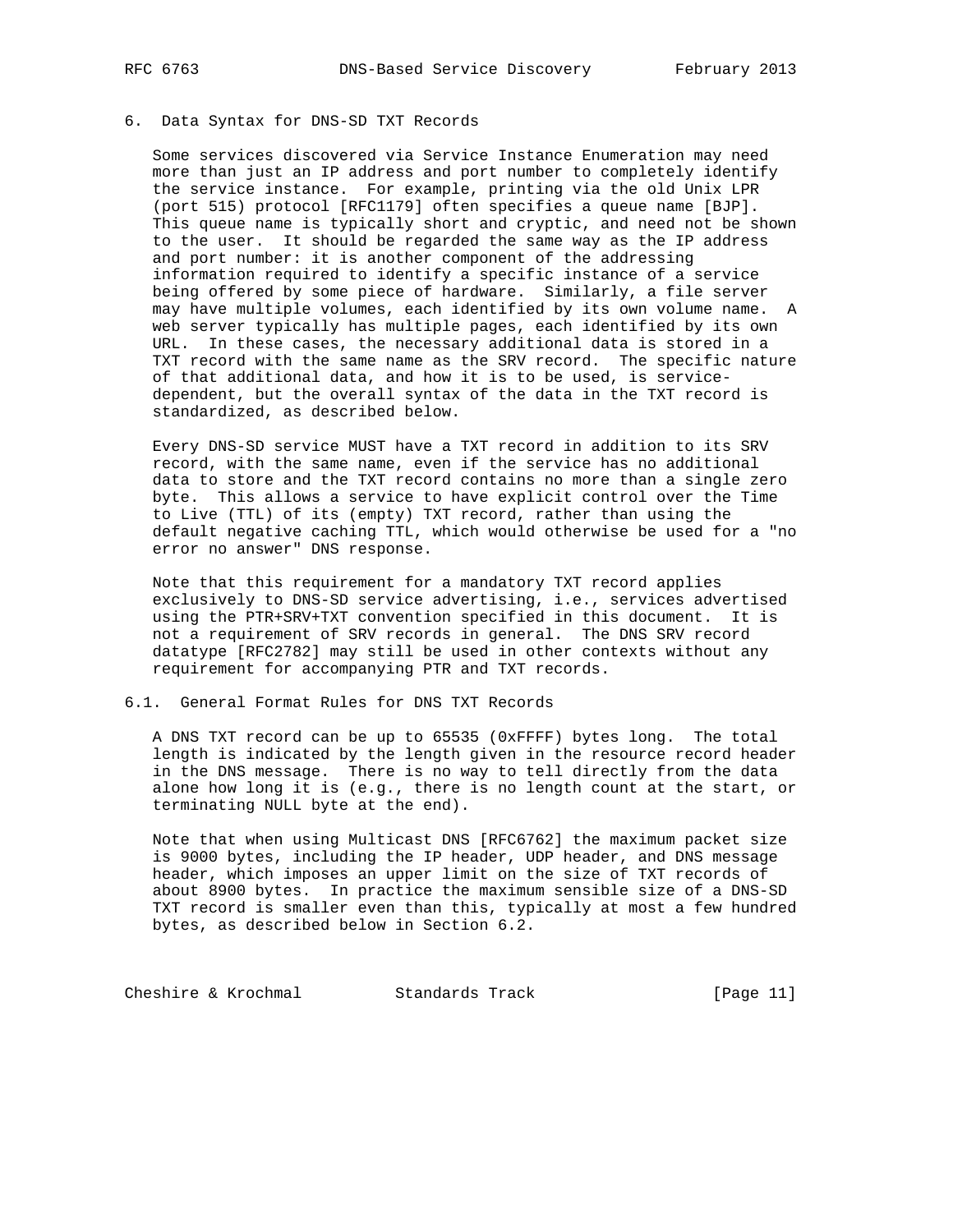The format of the data within a DNS TXT record is one or more strings, packed together in memory without any intervening gaps or padding bytes for word alignment.

 The format of each constituent string within the DNS TXT record is a single length byte, followed by 0-255 bytes of text data.

 These format rules for TXT records are defined in Section 3.3.14 of the DNS specification [RFC1035] and are not specific to DNS-SD. DNS-SD specifies additional rules for what data should be stored in those constituent strings when used for DNS-SD service advertising, i.e., when used to describe services advertised using the PTR+SRV+TXT convention specified in this document.

 An empty TXT record containing zero strings is not allowed [RFC1035]. DNS-SD implementations MUST NOT emit empty TXT records. DNS-SD clients MUST treat the following as equivalent:

- o A TXT record containing a single zero byte. (i.e., a single empty string.)
- o An empty (zero-length) TXT record. (This is not strictly legal, but should one be received, it should be interpreted as the same as a single empty string.)
- o No TXT record. (i.e., an NXDOMAIN or no-error-no-answer response.)
- 6.2. DNS-SD TXT Record Size

 The total size of a typical DNS-SD TXT record is intended to be small -- 200 bytes or less.

 In cases where more data is justified (e.g., LPR printing [BJP]), keeping the total size under 400 bytes should allow it to fit in a single 512-byte DNS message [RFC1035].

 In extreme cases where even this is not enough, keeping the size of the TXT record under 1300 bytes should allow it to fit in a single 1500-byte Ethernet packet.

 Using TXT records larger than 1300 bytes is NOT RECOMMENDED at this time.

 Note that some Ethernet hardware vendors offer chipsets with Multicast DNS [RFC6762] offload, so that computers can sleep and still be discoverable on the network. Early versions of such chipsets were sometimes quite limited: for example, some were

Cheshire & Krochmal Standards Track [Page 12]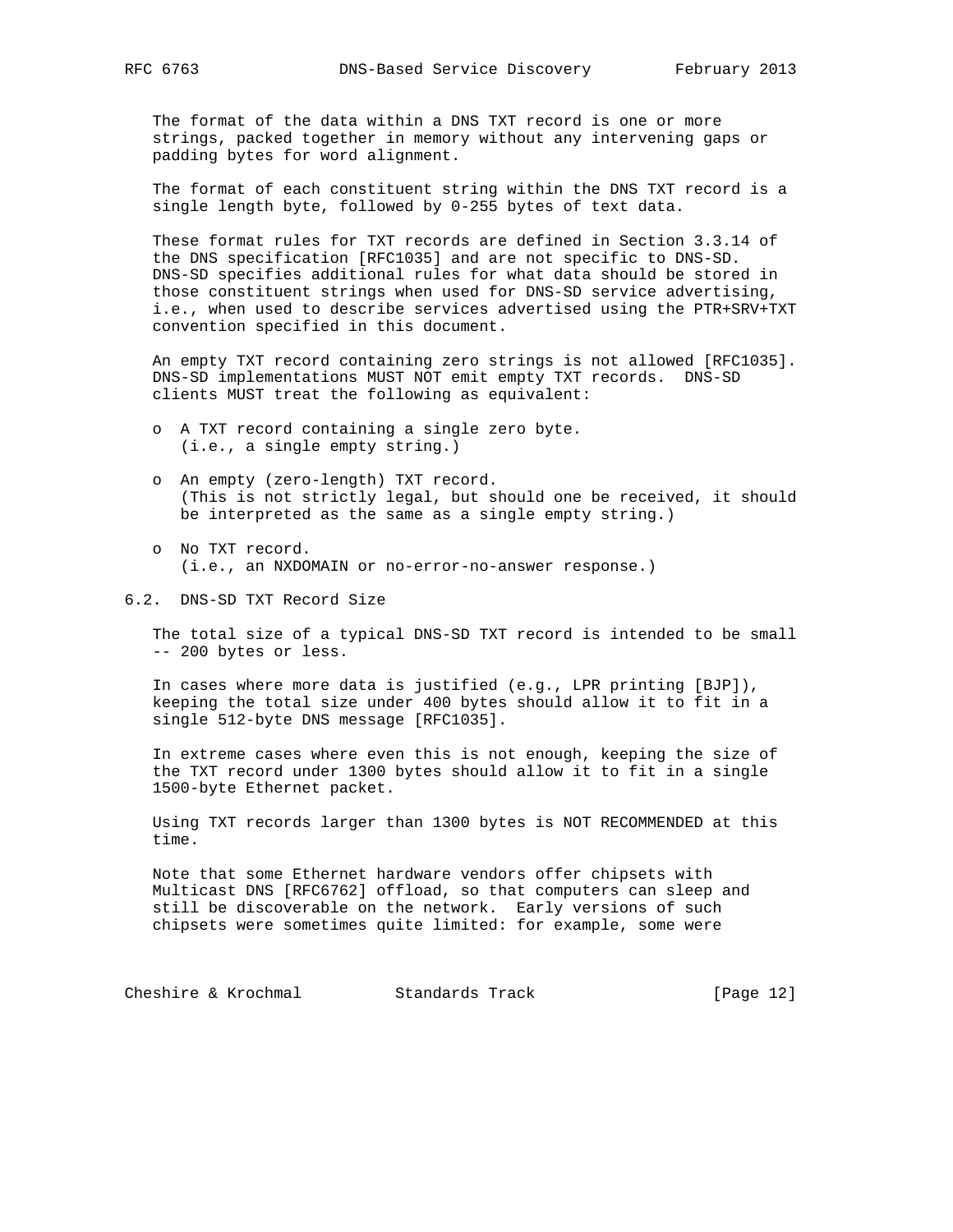(unwisely) limited to handling TXT records no larger than 256 bytes (which meant that LPR printer services with larger TXT records did not work). Developers should be aware of this real-world limitation, and should understand that even hardware which is otherwise perfectly capable may have low-power and sleep modes that are more limited.

## 6.3. DNS TXT Record Format Rules for Use in DNS-SD

 DNS-SD uses DNS TXT records to store arbitrary key/value pairs conveying additional information about the named service. Each key/value pair is encoded as its own constituent string within the DNS TXT record, in the form "key=value" (without the quotation marks). Everything up to the first '=' character is the key (Section 6.4). Everything after the first '=' character to the end of the string (including subsequent '=' characters, if any) is the value (Section 6.5). No quotation marks are required around the value, even if it contains spaces, '=' characters, or other punctuation marks. Each author defining a DNS-SD profile for discovering instances of a particular type of service should define the base set of key/value attributes that are valid for that type of service.

 Using this standardized key/value syntax within the TXT record makes it easier for these base definitions to be expanded later by defining additional named attributes. If an implementation sees unknown keys in a service TXT record, it MUST silently ignore them.

 The target host name and TCP (or UDP) port number of the service are given in the SRV record. This information -- target host name and port number -- MUST NOT be duplicated using key/value attributes in the TXT record.

 The intention of DNS-SD TXT records is to convey a small amount of useful additional information about a service. Ideally, it should not be necessary for a client to retrieve this additional information before it can usefully establish a connection to the service. For a well-designed application protocol, even if there is no information at all in the TXT record, it should be possible, knowing only the host name, port number, and protocol being used, to communicate with that listening process and then perform version- or feature negotiation to determine any further options or capabilities of the service instance. For example, when connecting to an AFP (Apple Filing Protocol) server [AFP] over TCP, the client enters into a protocol exchange with the server to determine which version of AFP the server implements and which optional features or capabilities (if any) are available.

 For protocols designed with adequate in-band version- and feature negotiation, any information in the TXT record should be viewed as a

Cheshire & Krochmal Standards Track [Page 13]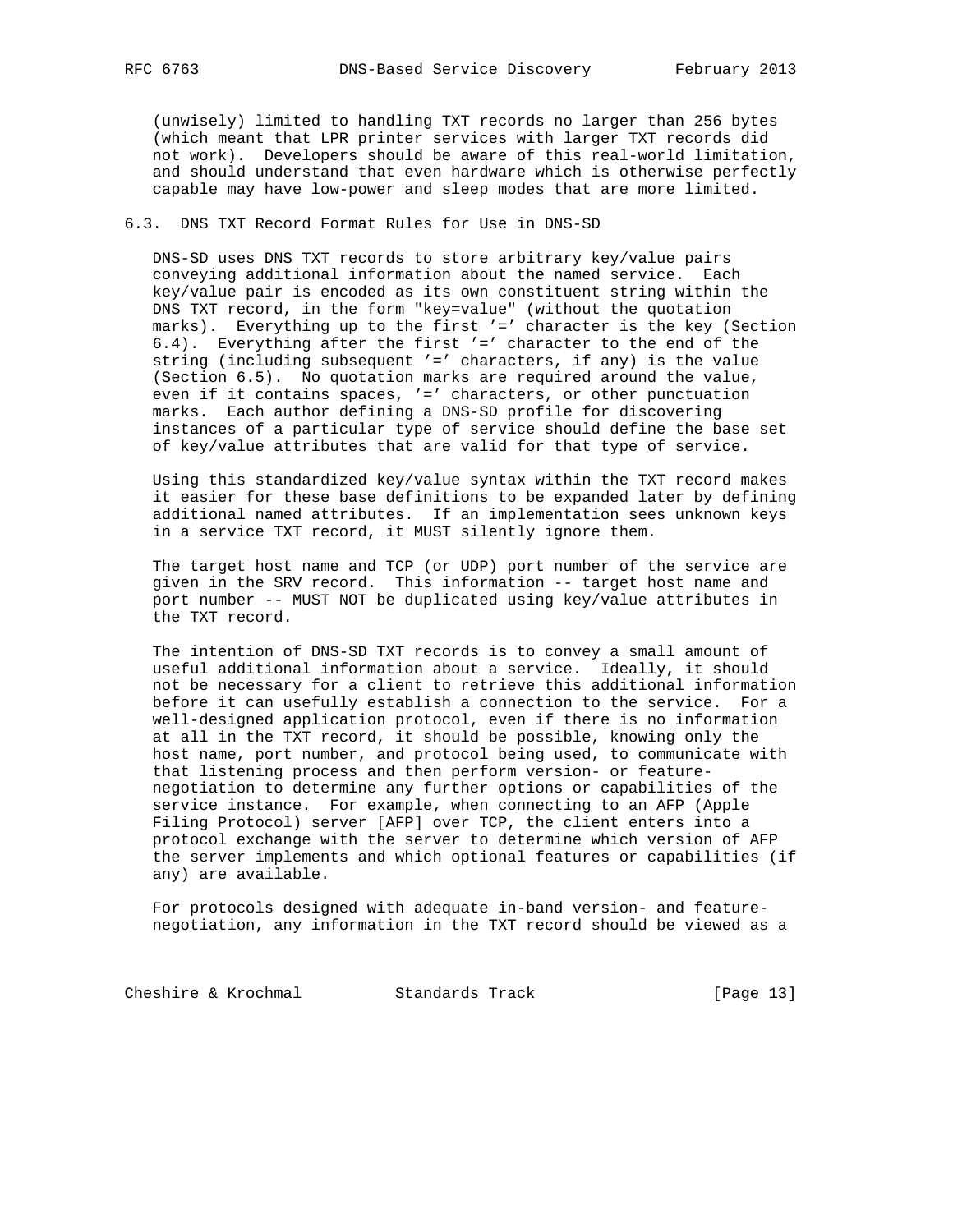performance optimization -- when a client discovers many instances of a service, the TXT record allows the client to know some rudimentary information about each instance without having to open a TCP connection to each one and interrogate every service instance separately. Care should be taken when doing this to ensure that the information in the TXT record is in agreement with the information that would be retrieved by a client connecting over TCP.

 There are legacy protocols that provide no feature negotiation capability, and in these cases it may be useful to convey necessary information in the TXT record. For example, when printing using LPR [RFC1179], the LPR protocol provides no way for the client to determine whether a particular printer accepts PostScript, what version of PostScript, etc. In this case it is appropriate to embed this information in the TXT record [BJP], because the alternative would be worse -- passing around written instructions to the users, arcane manual configuration of "/etc/printcap" files, etc.

 The engineering decision about what keys to define for the TXT record needs to be decided on a case-by-case basis for each service type. For some service types it is appropriate to communicate information via the TXT record as well as (or instead of) via in-band communication in the application protocol.

6.4. Rules for Keys in DNS-SD Key/Value Pairs

 The key MUST be at least one character. DNS-SD TXT record strings beginning with an '=' character (i.e., the key is missing) MUST be silently ignored.

 The key SHOULD be no more than nine characters long. This is because it is beneficial to keep packet sizes small for the sake of network efficiency. When using DNS-SD in conjunction with Multicast DNS [RFC6762] this is important because multicast traffic is especially expensive on 802.11 wireless networks [IEEEW], but even when using conventional Unicast DNS, keeping the TXT records small helps improve the chance that responses will fit within the original DNS 512-byte size limit [RFC1035]. Also, each constituent string of a DNS TXT record is limited to 255 bytes, so excessively long keys reduce the space available for that key's values.

 The keys in key/value pairs can be as short as a single character. A key name needs only to be unique and unambiguous within the context of the service type for which it is defined. A key name is intended solely to be a machine-readable identifier, not a human-readable essay giving detailed discussion of the purpose of a parameter, with a URL for a web page giving yet more details of the specification. For ease of development and debugging, it can be valuable to use key

Cheshire & Krochmal Standards Track [Page 14]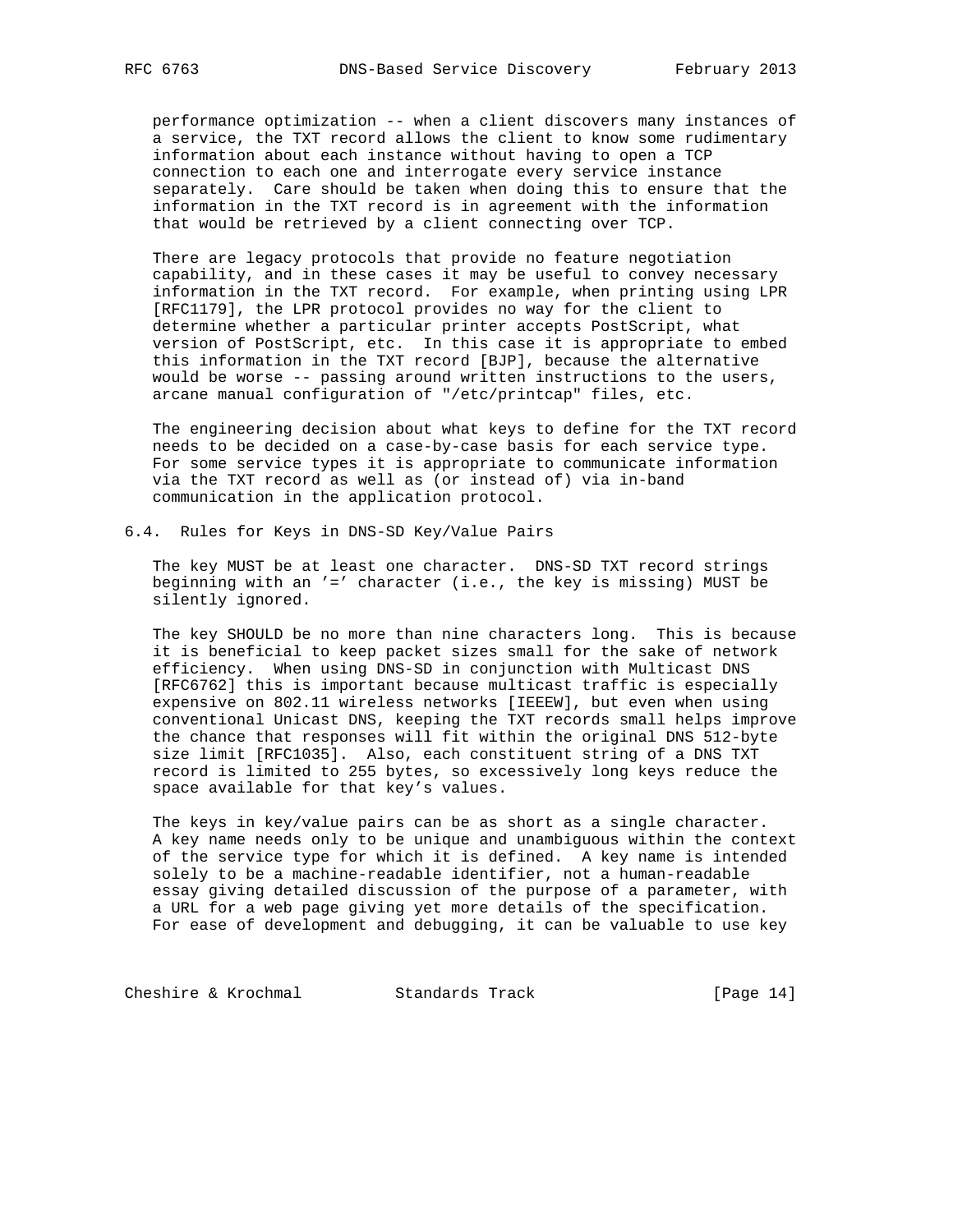names that are mnemonic textual names, but excessively verbose keys are wasteful and inefficient, hence the recommendation to keep them to nine characters or fewer.

 The characters of a key MUST be printable US-ASCII values (0x20-0x7E)  $[RFC20]$ , excluding '='  $(0x3D)$ .

 Spaces in the key are significant, whether leading, trailing, or in the middle -- so don't include any spaces unless you really intend that.

 Case is ignored when interpreting a key, so "papersize=A4", "PAPERSIZE=A4", and "Papersize=A4" are all identical.

 If there is no '=' in a DNS-SD TXT record string, then it is a boolean attribute, simply identified as being present, with no value.

 A given key SHOULD NOT appear more than once in a TXT record. The reason for this simplifying rule is to facilitate the creation of client libraries that parse the TXT record into an internal data structure (such as a hash table or dictionary object that maps from keys to values) and then make that abstraction available to client code. The rule that a given key may not appear more than once simplifies these abstractions because they aren't required to support the case of returning more than one value for a given key.

 If a client receives a TXT record containing the same key more than once, then the client MUST silently ignore all but the first occurrence of that attribute. For client implementations that process a DNS-SD TXT record from start to end, placing key/value pairs into a hash table using the key as the hash table key, this means that if the implementation attempts to add a new key/value pair into the table and finds an entry with the same key already present, then the new entry being added should be silently discarded instead. Client implementations that retrieve key/value pairs by searching the TXT record for the requested key should search the TXT record from the start and simply return the first matching key they find.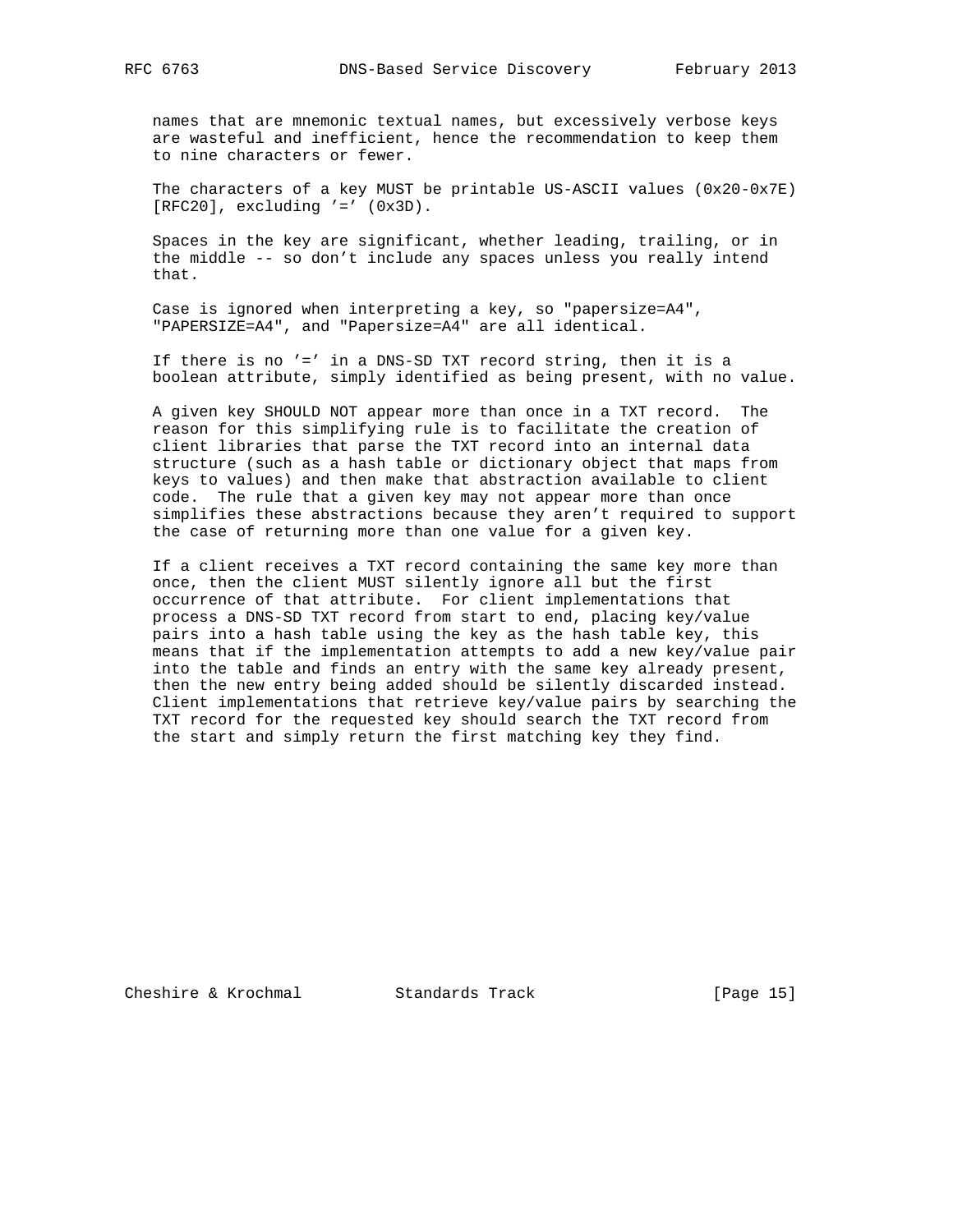When examining a TXT record for a given key, there are therefore four categories of results that may be returned:

- \* Attribute not present (Absent)
- \* Attribute present, with no value (e.g., "passreq" -- password required for this service)
- \* Attribute present, with empty value (e.g., "PlugIns=" -- the server supports plugins, but none are presently installed)
- \* Attribute present, with non-empty value (e.g., "PlugIns=JPEG,MPEG2,MPEG4")

 Each author defining a DNS-SD profile for discovering instances of a particular type of service should define the interpretation of these different kinds of result. For example, for some keys, there may be a natural true/false boolean interpretation:

- \* Absent implies 'false'
- \* Present implies 'true'

 For other keys it may be sensible to define other semantics, such as value/no-value/unknown:

- \* Present with value implies that value. (e.g., "Color=4" for a four-color ink-jet printer or "Color=6" for a six-color ink-jet printer)
- \* Present with empty value implies 'false'. (e.g., not a color printer)
- \* Absent implies 'Unknown'. (e.g., a print server connected to some unknown printer where the print server doesn't actually know if the printer does color or not -- which gives a very bad user experience and should be avoided wherever possible)

 Note that this is a hypothetical example, not an example of actual key/value keys used by DNS-SD network printers, which are documented in the "Bonjour Printing Specification" [BJP].

6.5. Rules for Values in DNS-SD Key/Value Pairs

 If there is an '=' in a DNS-SD TXT record string, then everything after the first '=' to the end of the string is the value. The value can contain any eight-bit values including '='. The value MUST NOT

Cheshire & Krochmal Standards Track [Page 16]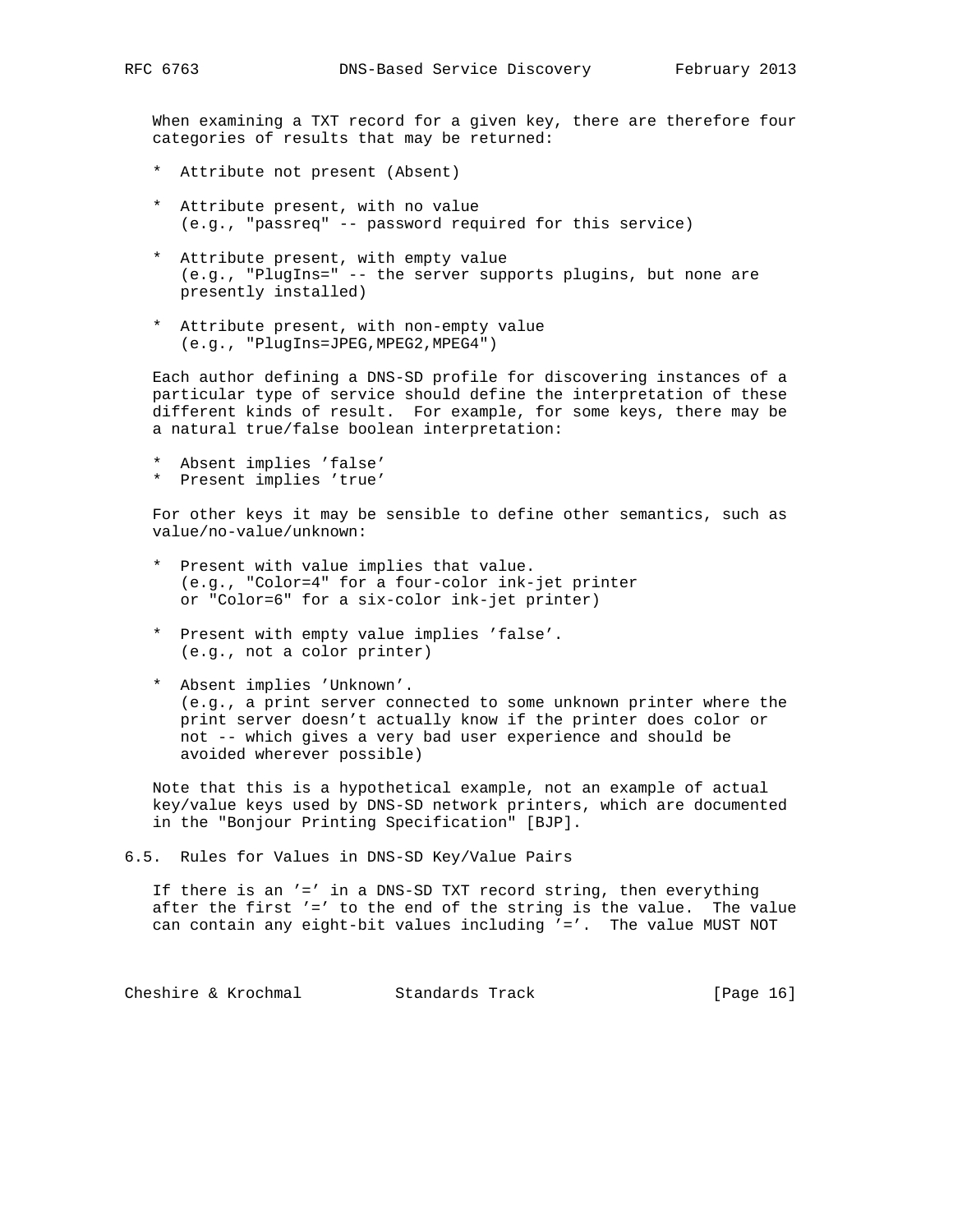be enclosed in additional quotation marks or any similar punctuation; any quotation marks, or leading or trailing spaces, are part of the value.

 The value is opaque binary data. Often the value for a particular attribute will be US-ASCII [RFC20] or UTF-8 [RFC3629] text, but it is legal for a value to be any binary data.

 Generic debugging tools should generally display all attribute values as a hex dump, with accompanying text alongside displaying the UTF-8 interpretation of those bytes, except for attributes where the debugging tool has embedded knowledge that the value is some other kind of data.

 Authors defining DNS-SD profiles SHOULD NOT generically convert binary attribute data types into printable text using hexadecimal representation, Base-64 [RFC4648], or Unix-to-Unix (UU) encoding, merely for the sake of making the data appear to be printable text when seen in a generic debugging tool. Doing this simply bloats the size of the TXT record, without actually making the data any more understandable to someone looking at it in a generic debugging tool.

#### 6.6. Example TXT Record

 The TXT record below contains three syntactically valid key/value strings. (The meaning of these key/value pairs, if any, would depend on the definitions pertaining to the service in question that is using them.)

 ------------------------------------------------------- | 0x09 | key=value | 0x08 | paper=A4 | 0x07 | passreq | -------------------------------------------------------

#### 6.7. Version Tag

 It is recommended that authors defining DNS-SD profiles include an attribute of the form "txtvers=x", where "x" is a decimal version number in US-ASCII [RFC20] text (e.g., "txtvers=1" or "txtvers=8"), in their definition, and require it to be the first key/value pair in the TXT record. This information in the TXT record can be useful to help clients maintain backwards compatibility with older implementations if it becomes necessary to change or update the specification over time. Even if the profile author doesn't anticipate the need for any future incompatible changes, having a version number in the TXT record provides useful insurance should incompatible changes become unavoidable [RFC6709]. Clients SHOULD ignore TXT records with a txtvers number higher (or lower) than the version(s) they know how to interpret.

Cheshire & Krochmal Standards Track [Page 17]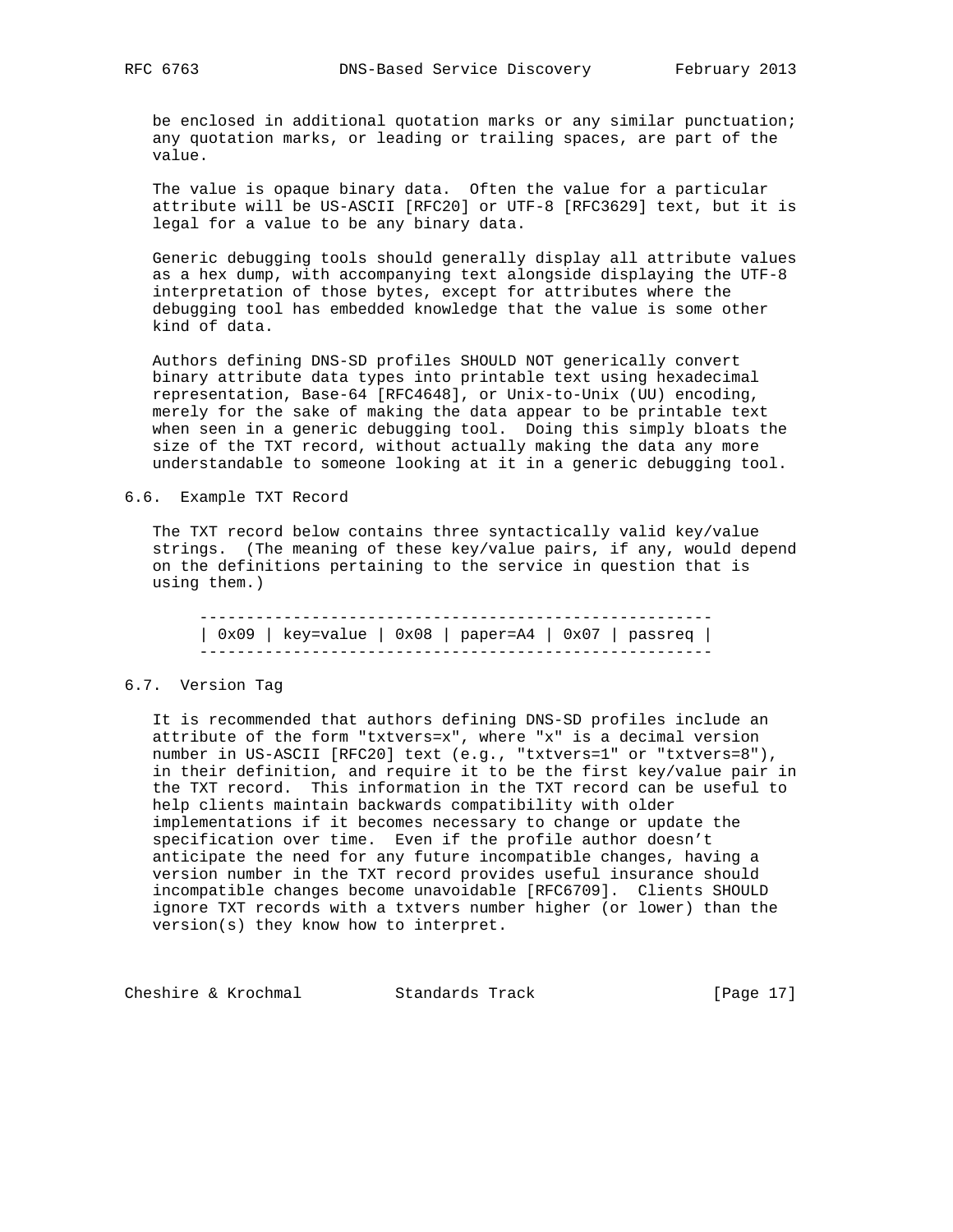Note that the version number in the txtvers tag describes the version of the specification governing the defined keys and the meaning of those keys for that particular TXT record, not the version of the application protocol that will be used if the client subsequently decides to contact that service. Ideally, every DNS-SD TXT record specification starts at txtvers=1 and stays that way forever. Improvements can be made by defining new keys that older clients silently ignore. The only reason to increment the version number is if the old specification is subsequently found to be so horribly broken that there's no way to do a compatible forward revision, so the txtvers number has to be incremented to tell all the old clients they should just not even try to understand this new TXT record.

If there is a need to indicate which version number(s) of the application protocol the service implements, the recommended key for this is "protovers".

#### 6.8. Service Instances with Multiple TXT Records

 Generally speaking, every DNS-SD service instance has exactly one TXT record. However, it is possible for a particular protocol's DNS-SD advertising specification to state that it allows multiple TXT records. In this case, each TXT record describes a different variant of the same logical service, offered using the same underlying protocol on the same port, described by the same SRV record.

 Having multiple TXT records to describe a single service instance is very rare, and to date, of the many hundreds of registered DNS-SD service types [SN], only one makes use of this capability, namely LPR printing [BJP]. This capability is used when a printer conceptually supports multiple logical queue names, where each different logical queue name implements a different page description language, such as 80-column monospaced plain text, seven-bit Adobe PostScript, eight bit ("binary") PostScript, or some proprietary page description language. When multiple TXT records are used to describe multiple logical LPR queue names for the same underlying service, printers include two additional keys in each TXT record: 'qtotal', which specifies the total number of TXT records associated with this SRV record, and 'priority', which gives the printer's relative preference for this particular TXT record. Clients then select the most preferred TXT record that meets the client's needs [BJP]. The only reason multiple TXT records are used is because the LPR protocol lacks in-band feature-negotiation capabilities for the client and server to agree on a data representation for the print job, so this information has to be communicated out-of-band instead using the DNS- SD TXT records. Future protocol designs should not follow this bad example by mimicking this inadequacy of the LPR printing protocol.

Cheshire & Krochmal Standards Track [Page 18]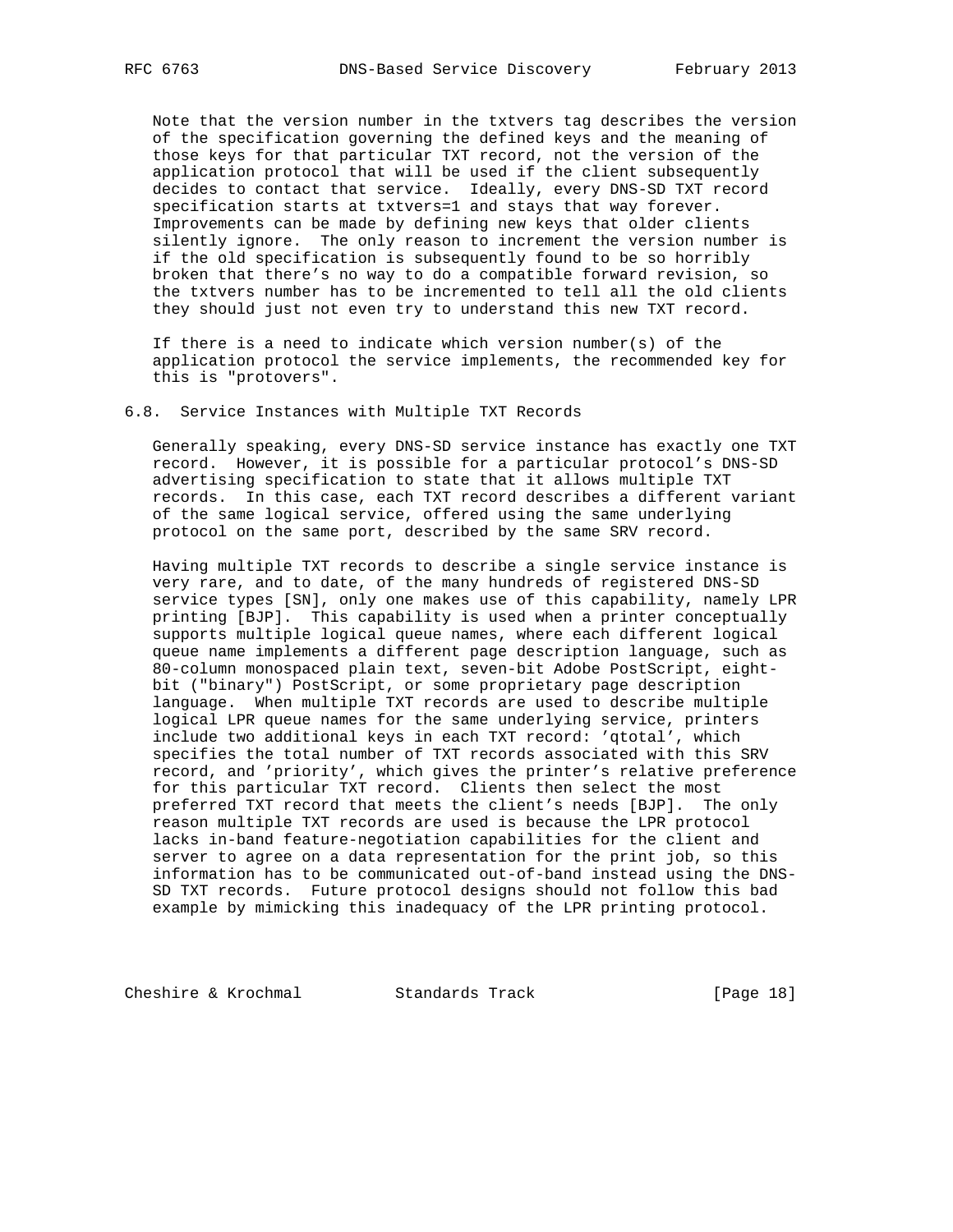### 7. Service Names

 The <Service> portion of a Service Instance Name consists of a pair of DNS labels, following the convention already established for SRV records [RFC2782].

 The first label of the pair is an underscore character followed by the Service Name [RFC6335]. The Service Name identifies what the service does and what application protocol it uses to do it.

For applications using TCP, the second label is "\_tcp".

 For applications using any transport protocol other than TCP, the second label is "\_udp". This applies to all other transport protocols, including User Datagram Protocol (UDP), Stream Control Transmission Protocol (SCTP) [RFC4960], Datagram Congestion Control Protocol (DCCP) [RFC4340], Adobe's Real Time Media Flow Protocol (RTMFP), etc. In retrospect, perhaps the SRV specification should not have used the "\_tcp" and "\_udp" labels at all, and instead should have used a single label "\_srv" to carve off a subdomain of DNS namespace for this use, but that specification is already published and deployed. At this point there is no benefit in changing established practice. While "\_srv" might be aesthetically nicer than "\_udp", it is not a user-visible string, and all that is required protocol-wise is (i) that it be a label that can form a DNS delegation point, and (ii) that it be short so that it does not take up too much space in the packet, and in this respect either "\_udp" or "\_srv" is equally good. Thus, it makes sense to use "\_tcp" for TCP based services and "\_udp" for all other transport protocols -- which are in fact, in today's world, often encapsulated over UDP -- rather than defining a new subdomain for every new transport protocol.

 Note that this usage of the "\_udp" label for all protocols other than TCP applies exclusively to DNS-SD service advertising, i.e., services advertised using the PTR+SRV+TXT convention specified in this document. It is not a requirement of SRV records in general. Other specifications that are independent of DNS-SD and not intended to interoperate with DNS-SD records are not in any way constrained by how DNS-SD works just because they also use the DNS SRV record datatype [RFC2782]; they are free to specify their own naming conventions as appropriate.

 The rules for Service Names [RFC6335] state that they may be no more than fifteen characters long (not counting the mandatory underscore), consisting of only letters, digits, and hyphens, must begin and end with a letter or digit, must not contain consecutive hyphens, and must contain at least one letter. The requirement to contain at least one letter is to disallow Service Names such as "80" or

Cheshire & Krochmal Standards Track [Page 19]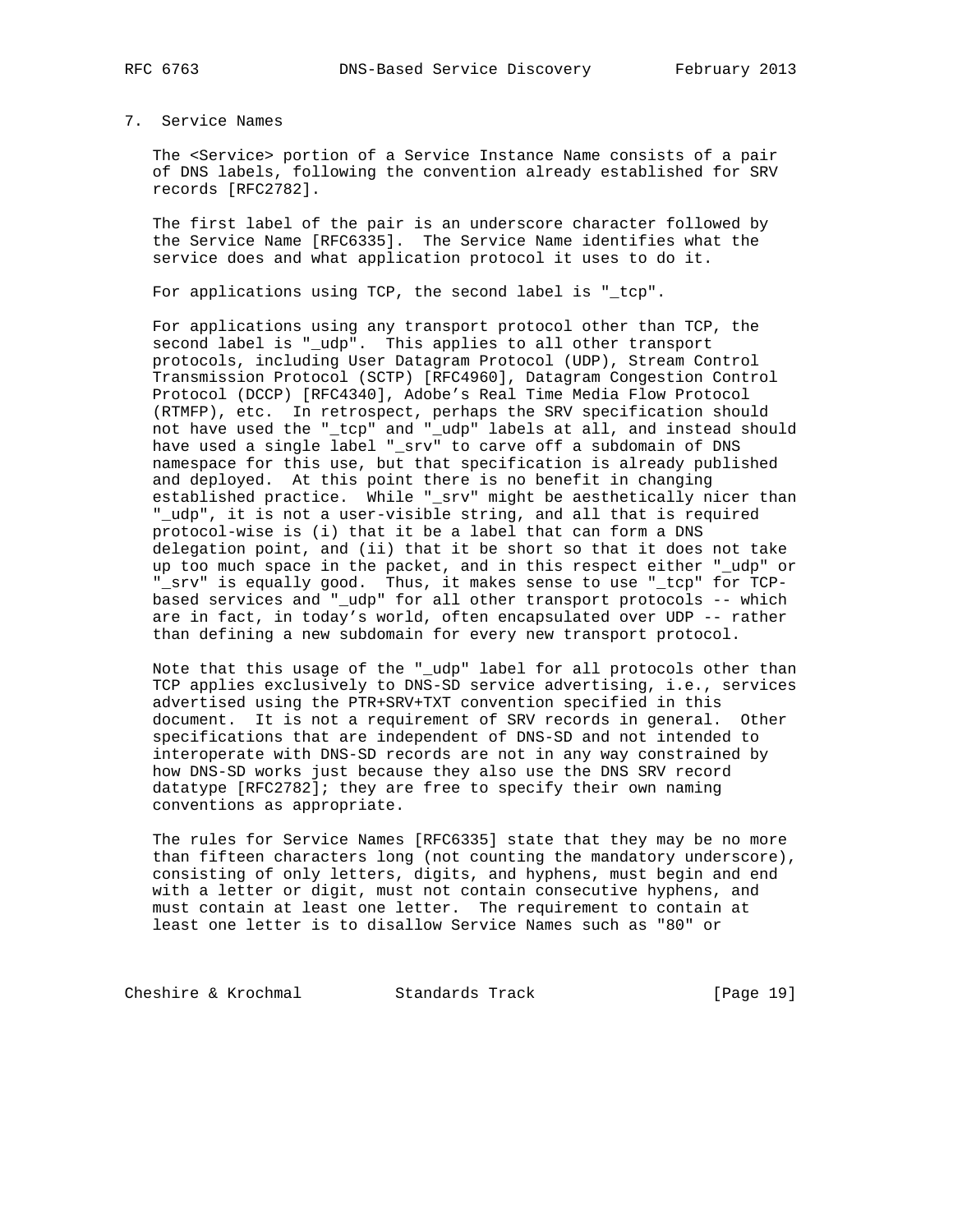"6000-6063", which could be misinterpreted as port numbers or port number ranges. While both uppercase and lowercase letters may be used for mnemonic clarity, case is ignored for comparison purposes, so the strings "HTTP" and "http" refer to the same service.

 Wise selection of a Service Name is important, and the choice is not always as obvious as it may appear.

 In many cases, the Service Name merely names and refers to the on the-wire message format and semantics being used. FTP is "ftp", IPP printing is "ipp", and so on.

 However, it is common to "borrow" an existing protocol and repurpose it for a new task. This is entirely sensible and sound engineering practice, but that doesn't mean that the new protocol is providing the same semantic service as the old one, even if it borrows the same message formats. For example, the network music sharing protocol implemented by iTunes on Macintosh and Windows is built upon "HTTP GET" commands. However, that does \*not\* mean that it is sensible or useful to try to access one of these music servers by connecting to it with a standard web browser. Consequently, the DNS-SD service advertised (and browsed for) by iTunes is "\_daap.\_tcp" (Digital Audio Access Protocol), not "\_http.\_tcp".

 If iTunes were to advertise that it offered "\_http.\_tcp" service, that would cause iTunes servers to appear in conventional web browsers (Safari, Camino, OmniWeb, Internet Explorer, Firefox, Chrome, etc.), which is of little use since an iTunes music library offers no HTML pages containing human-readable content that a web browser could display.

 Equally, if iTunes were to browse for "\_http.\_tcp" service, that would cause it to discover generic web servers, such as the embedded web servers in devices like printers, which is of little use since printers generally don't have much music to offer.

 Analogously, Sun Microsystems's Network File System (NFS) is built on top of Sun Microsystems's Remote Procedure Call (Sun RPC) mechanism, but that doesn't mean it makes sense for an NFS server to advertise that it provides "Sun RPC" service. Likewise, Microsoft's Server Message Block (SMB) file service is built on top of Netbios running over IP, but that doesn't mean it makes sense for an SMB file server to advertise that it provides "Netbios-over-IP" service. The DNS-SD name of a service needs to encapsulate both the "what" (semantics) and the "how" (protocol implementation) of the service, since knowledge of both is necessary for a client to use the service meaningfully. Merely advertising that a service was built on top of Sun RPC is no use if the client has no idea what the service does.

Cheshire & Krochmal Standards Track [Page 20]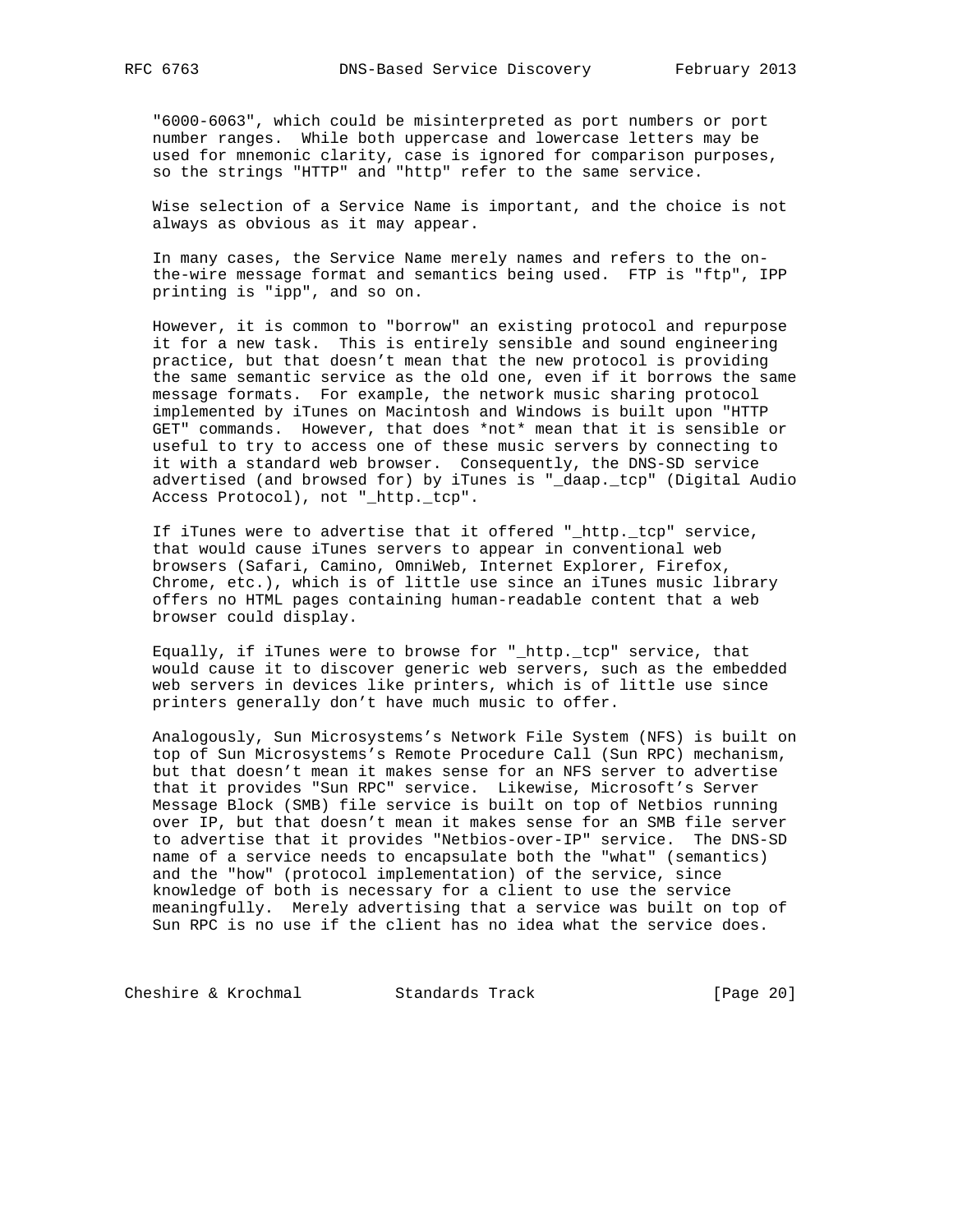Another common question is whether the service type advertised by iTunes should be "\_daap.\_http.\_tcp." This would also be incorrect. Similarly, a protocol designer implementing a network service that happens to use the Simple Object Access Protocol [SOAP] should not feel compelled to have "\_soap" appear somewhere in the Service Name. Part of the confusion here is that the presence of "\_tcp" or "\_udp" in the <Service> portion of a Service Instance Name has led people to assume that the visible structure of the <Service> should reflect the private internal structure of how the protocol was implemented. This is not correct. All that is required is that the service be identified by some unique opaque Service Name. Making the Service Name be English text that is at least marginally descriptive of what the service does may be convenient, but it is by no means essential.

#### 7.1. Selective Instance Enumeration (Subtypes)

 This document does not attempt to define a sophisticated (e.g., Turing complete, or even regular expression) query language for service discovery, nor do we believe one is necessary.

 However, there are some limited circumstances where narrowing the set of results may be useful. For example, many network printers offer a web-based user interface, for management and administration, using HTML/HTTP. A web browser wanting to discover all advertised web pages issues a query for "\_http.\_tcp.<Domain>". On the other hand, there are cases where users wish to manage printers specifically, not to discover web pages in general, and it is good accommodate this. In this case, we define the "\_printer" subtype of "\_http.\_tcp", and to discover only the subset of pages advertised as having that subtype property, the web browser issues a query for "\_printer.\_sub.\_http.\_tcp.<Domain>".

 The Safari web browser on Mac OS X 10.5 "Leopard" and later uses subtypes in this way. If an " http. tcp" service is discovered both via "\_printer.\_sub.\_http.\_tcp" browsing and via "\_http.\_tcp" browsing then it is displayed in the "Printers" section of Safari's UI. If a service is discovered only via "\_http.\_tcp" browsing then it is displayed in the "Webpages" section of Safari's UI. This can be seen by using the commands below on Mac OS X to advertise two "fake" services. The service instance "A web page" is displayed in the "Webpages" section of Safari's Bonjour list, while the instance "A printer's web page" is displayed in the "Printers" section.

 dns-sd -R "A web page" \_http.\_tcp local 100 dns-sd -R "A printer's web page" \_http.\_tcp,\_printer local 101

 Note that the advertised web page's Service Instance Name is unchanged by the use of subtypes -- it is still something of the form

Cheshire & Krochmal Standards Track [Page 21]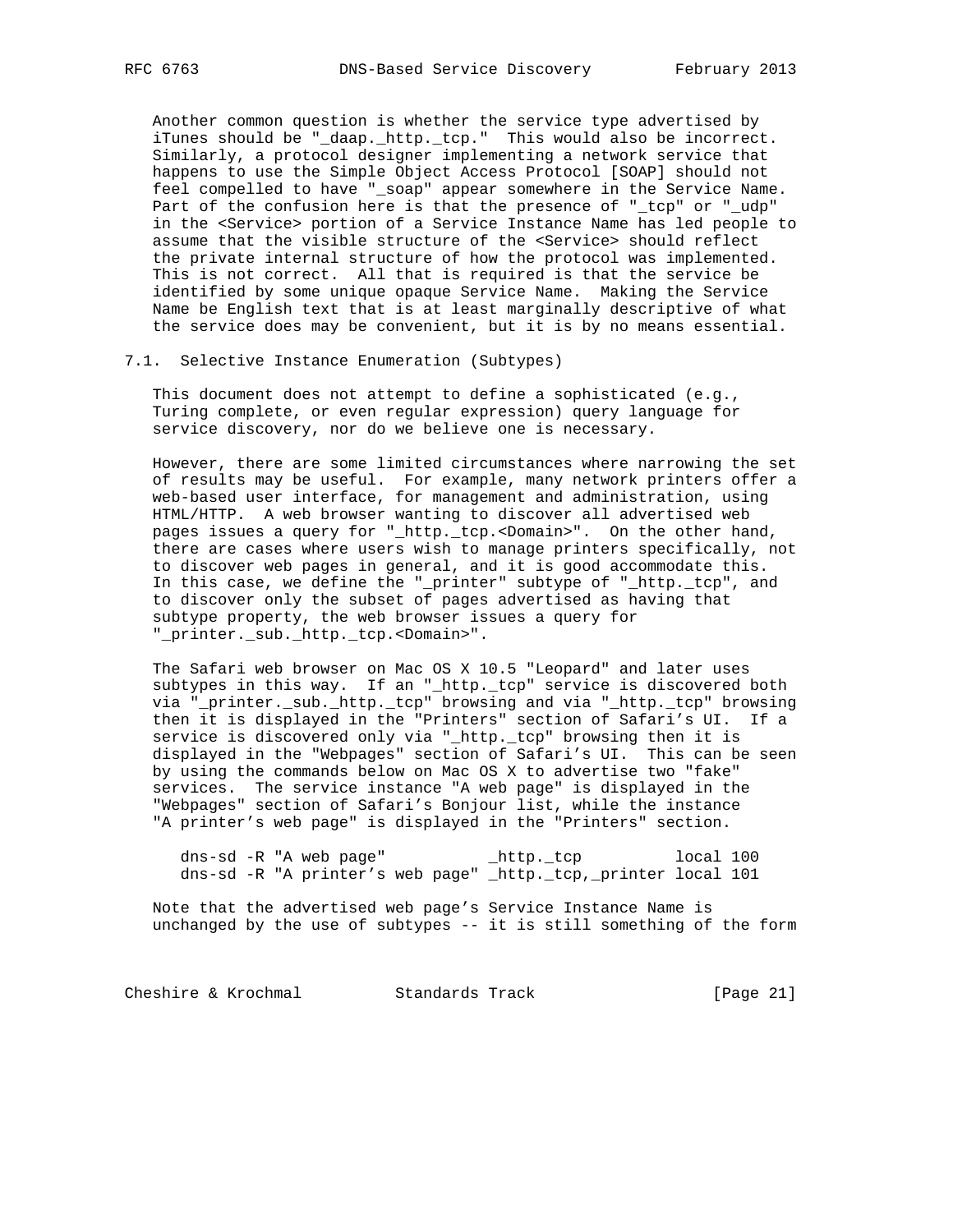"The Server.\_http.\_tcp.example.com.", and the advertised web page is still discoverable using a standard browsing query for services of type "\_http.\_tcp". The subdomain in which HTTP server SRV records are registered defines the namespace within which HTTP server names are unique. Additional subtypes (e.g., "\_printer") of the basic service type (e.g., "\_http.\_tcp") serve to allow clients to query for a narrower set of results, not to create more namespace.

 Using DNS zone file syntax, the service instance "A web page" is advertised using one PTR record, while the instance "A printer's web page" is advertised using two: the primary service type and the additional subtype. Even though the "A printer's web page" service is advertised two different ways, both PTR records refer to the name of the same SRV+TXT record pair:

 ; One PTR record advertises "A web page" \_http.\_tcp.local. PTR A\032web\032page.\_http.\_tcp.local.

 ; Two different PTR records advertise "A printer's web page" \_http.\_tcp.local. PTR A\032printer's\032web\032page.\_http.\_tcp.local. \_printer.\_sub.\_http.\_tcp.local.

PTR A\032printer's\032web\032page.\_http.\_tcp.local.

 Subtypes are appropriate when it is desirable for different kinds of client to be able to browse for services at two levels of granularity. In the example above, we describe two classes of HTTP clients: general web browsing clients that are interested in all web pages, and specific printer management tools that would like to discover only web UI pages advertised by printers. The set of HTTP servers on the network is the same in both cases; the difference is that some clients want to discover all of them, whereas other clients only want to find the subset of HTTP servers whose purpose is printer administration.

 Subtypes are only appropriate in two-level scenarios such as this one, where some clients want to find the full set of services of a given type, and at the same time other clients only want to find some subset. Generally speaking, if there is no client that wants to find the entire set, then it's neither necessary nor desirable to use the subtype mechanism. If all clients are browsing for some particular subtype, and no client exists that browses for the parent type, then a new Service Name representing the logical service should be defined, and software should simply advertise and browse for that particular service type directly. In particular, just because a particular network service happens to be implemented in terms of some other underlying protocol, like HTTP, Sun RPC, or SOAP, doesn't mean that it's sensible for that service to be defined as a subtype of "\_http", "\_sunrpc", or "\_soap". That would only be useful if there

Cheshire & Krochmal Standards Track [Page 22]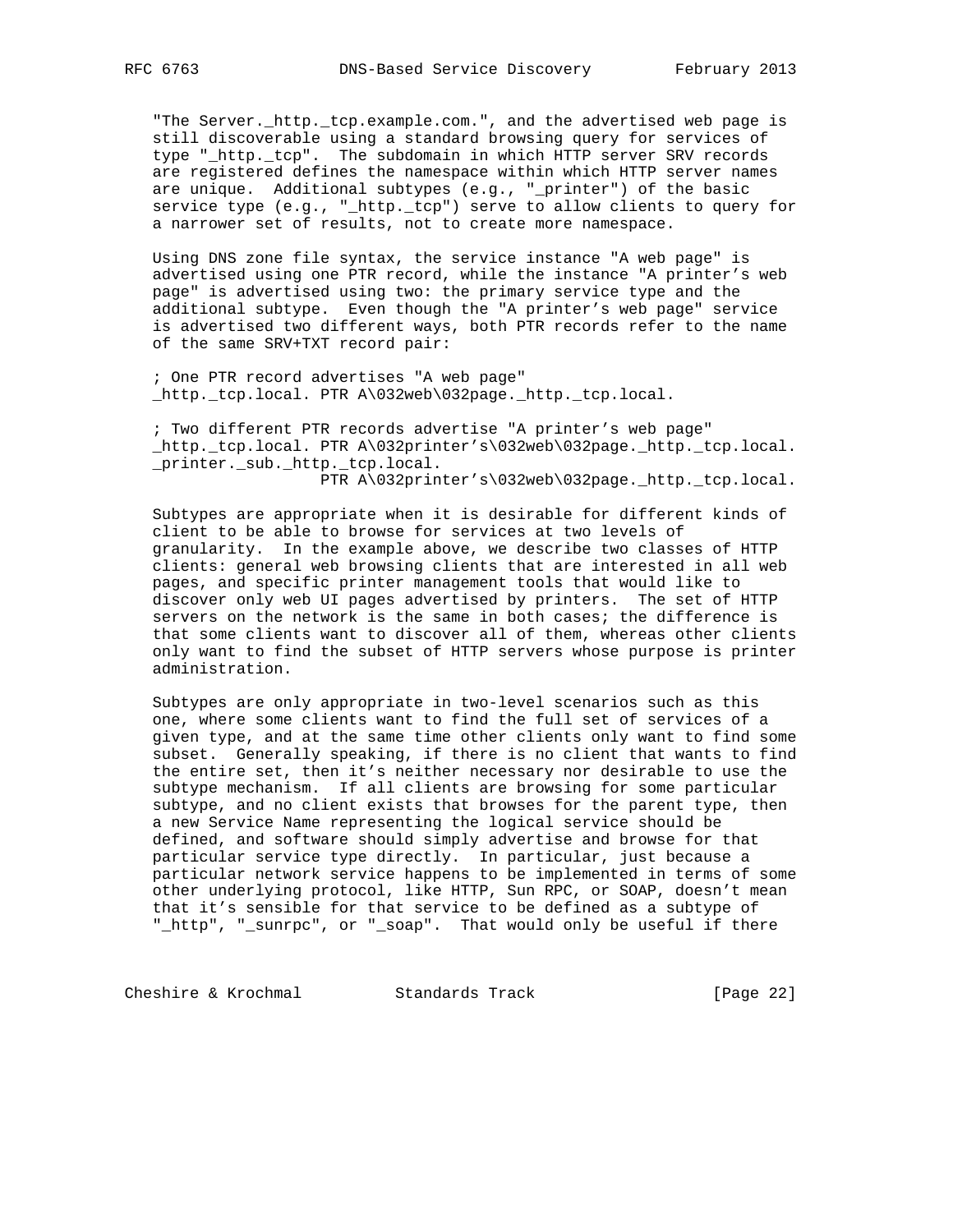were some class of client for which it is sensible to say, "I want to discover a service on the network, and I don't care what it does, as long as it does it using the SOAP XML RPC mechanism."

 Subtype strings are not required to begin with an underscore, though they often do. As with the TXT record key/value pairs, the list of possible subtypes, if any (including whether some or all begin with an underscore) are defined and specified separately for each basic service type.

 Subtype strings (e.g., "\_printer" in the example above) may be constructed using arbitrary 8-bit data values. In many cases these data values may be UTF-8 [RFC3629] representations of text, or even (as in the example above) plain ASCII [RFC20], but they do not have to be. Note, however, that even when using arbitrary 8-bit data for subtype strings, DNS name comparisons are still case-insensitive, so (for example) the byte values 0x41 and 0x61 will be considered equivalent for subtype comparison purposes.

7.2. Service Name Length Limits

 As specified above, Service Names are allowed to be no more than fifteen characters long. The reason for this limit is to conserve bytes in the domain name for use both by the network administrator (choosing service domain names) and by the end user (choosing instance names).

 A fully qualified domain name may be up to 255 bytes long, plus one byte for the final terminating root label at the end. Domain names used by DNS-SD take the following forms:

 <sn>.\_tcp . <servicedomain> . <parentdomain>. <Instance> . <sn>.\_tcp . <servicedomain> . <parentdomain>. <sub>.\_sub . <sn>.\_tcp . <servicedomain> . <parentdomain>.

 The first example shows the name used for PTR queries. The second shows a Service Instance Name, i.e., the name of the service's SRV and TXT records. The third shows a subtype browsing name, i.e., the name of a PTR record pointing to a Service Instance Name (see Section 7.1, "Selective Instance Enumeration").

The Service Name <sn> may be up to 15 bytes, plus the underscore and length byte, making a total of 17. Including the "\_udp" or "\_tcp" and its length byte, this makes 22 bytes.

The instance name <Instance> may be up to 63 bytes. Including the length byte used by the DNS format when the name is stored in a packet, that makes 64 bytes.

Cheshire & Krochmal Standards Track [Page 23]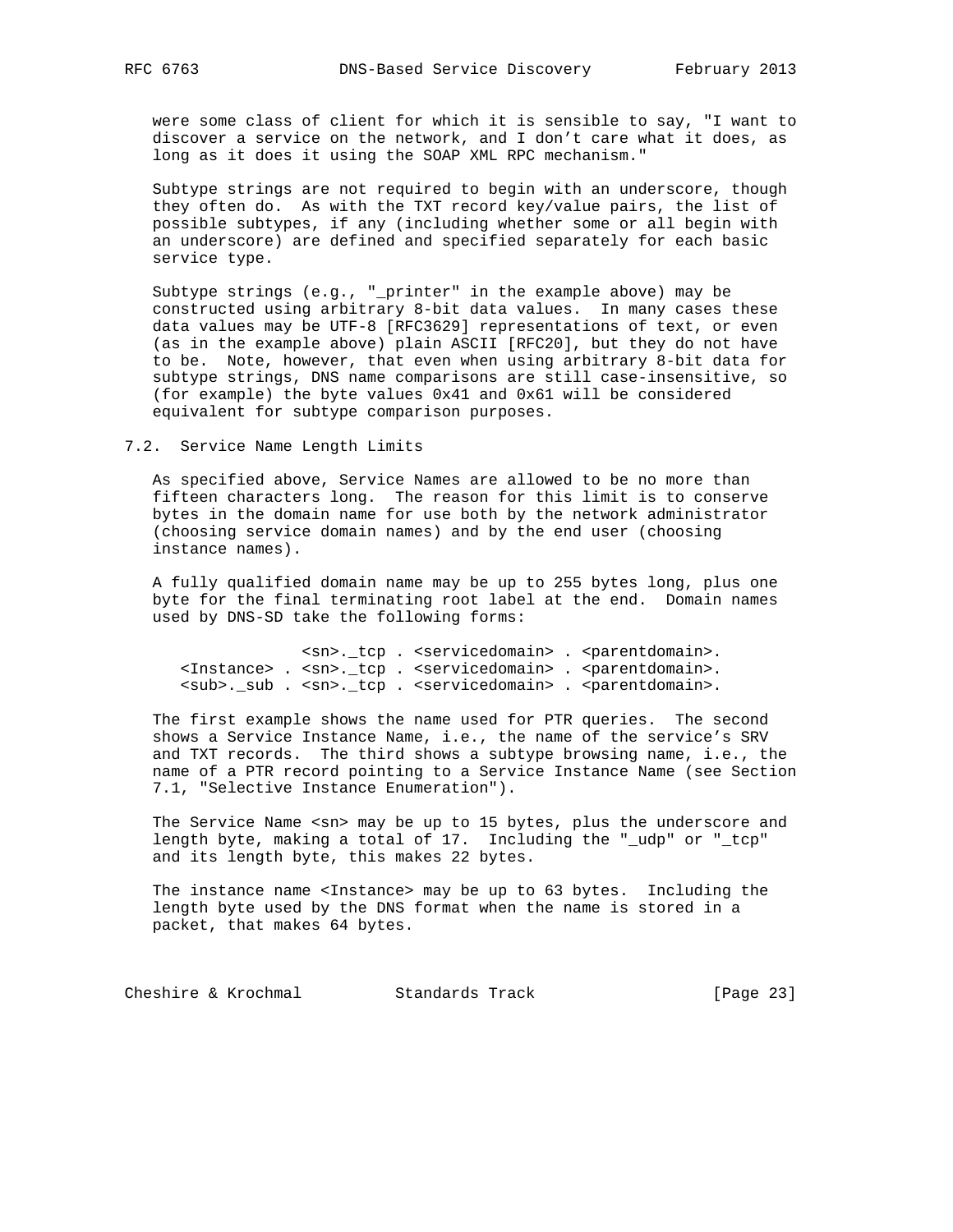When using subtypes, the subtype identifier is allowed to be up to 63 bytes, plus the length byte, making 64. Including the "\_sub" and its length byte, this makes 69 bytes.

 Typically, DNS-SD service records are placed into subdomains of their own beneath a company's existing domain name. Since these subdomains are intended to be accessed through graphical user interfaces, not typed on a command line, they are frequently long and descriptive. Including the length byte, the user-visible service domain may be up to 64 bytes.

 Of our available 255 bytes, we have now accounted for 69+22+64 = 155 bytes. This leaves 100 bytes to accommodate the organization's existing domain name <parentdomain>. When used with Multicast DNS, <parentdomain> is "local.", which easily fits. When used with parent domains of 100 bytes or less, the full functionality of DNS-SD is available without restriction. When used with parent domains longer than 100 bytes, the protocol risks exceeding the maximum possible length of domain names, causing failures. In this case, careful choice of short <servicedomain> names can help avoid overflows. If the <servicedomain> and <parentdomain> are too long, then service instances with long instance names will not be discoverable or resolvable, and applications making use of long subtype names may fail.

 Because of this constraint, we choose to limit Service Names to 15 characters or less. Allowing more characters would not increase the expressive power of the protocol and would needlessly reduce the maximum <parentdomain> length that may be safely used.

 Note that <Instance> name lengths affect the maximum number of services of a given type that can be discovered in a given <servicedomain>. The largest Unicast DNS response than can be sent (typically using TCP, not UDP) is 64 kB. Using DNS name compression, a Service Instance Enumeration PTR record requires 2 bytes for the (compressed) name, plus 10 bytes for type, class, ttl, and rdata length. The rdata of the PTR record requires up to 64 bytes for the <Instance> part of the name, plus 2 bytes for a name compression pointer to the common suffix, making a maximum of 78 bytes total. This means that using maximum-sized <Instance> names, up to 839 instances of a given service type can be discovered in a given <servicedomain>.

 Multicast DNS aggregates response packets, so it does not have the same hard limit, but in practice it is also useful for up to a few hundred instances of a given service type, but probably not thousands.

Cheshire & Krochmal Standards Track [Page 24]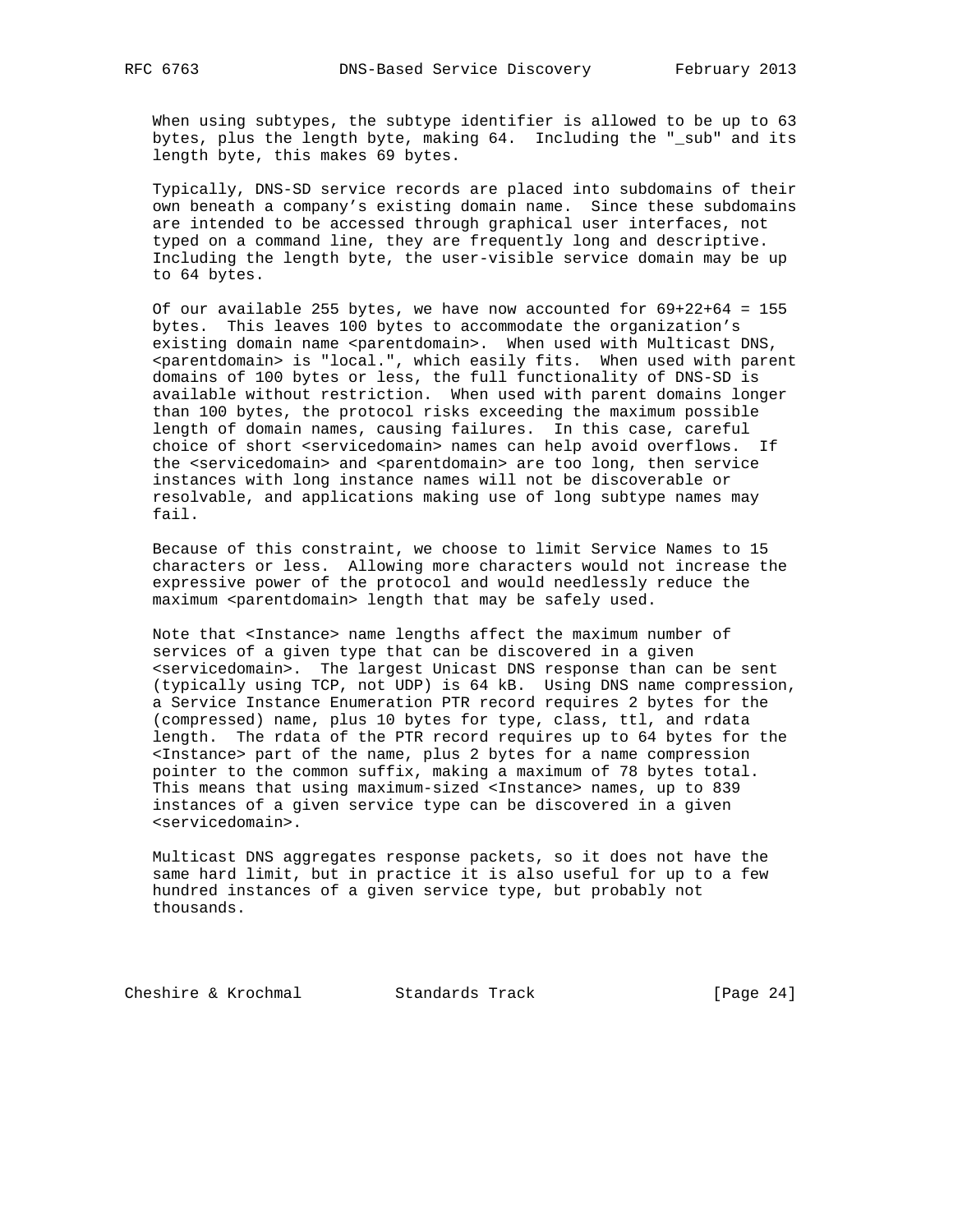However, displaying even 100 instances in a flat list is probably too many to be helpful to a typical user. If a network has more than 100 instances of a given service type, it's probably appropriate to divide those services into logical subdomains by building, by floor, by department, etc.

### 8. Flagship Naming

 In some cases, there may be several network protocols available that all perform roughly the same logical function. For example, the printing world has the lineprinter (LPR) protocol [RFC1179] and the Internet Printing Protocol (IPP) [RFC2910], both of which cause printed sheets to be emitted from printers in much the same way. In addition, many printer vendors send their own proprietary page description language (PDL) data over a TCP connection to TCP port 9100, herein referred to generically as the "pdl-datastream" protocol. In an ideal world, we would have only one network printing protocol, and it would be sufficiently good that no one felt a compelling need to invent a different one. However, in practice, multiple legacy protocols do exist, and a service discovery protocol has to accommodate that.

 Many printers implement all three printing protocols: LPR, IPP, and pdl-datastream. For the benefit of clients that may speak only one of those protocols, all three are advertised.

 However, some clients may implement two, or all three of those printing protocols. When a client looks for all three service types on the network, it will find three distinct services -- an LPR service, an IPP service, and a pdl-datastream service -- all of which cause printed sheets to be emitted from the same physical printer.

 In a case like this, where multiple protocols all perform effectively the same function, a client may browse for all the service types it supports and display all the discovered instance names in a single aggregated list. Where the same instance name is discovered more than once because that entity supports more than one service type (e.g. a single printer which implements multiple printing protocols) the duplicates should be suppressed and the name should appear only once in the list. When the user indicates their desire to print on a given named printer, the printing client is responsible for choosing which of the available protocols will best achieve the desired effect, without, for example, requiring the user to make a manual choice between LPR and IPP.

 As described so far, this all works very well. However, consider the case of: some future printer that only supports IPP printing, and some other future printer that only supports pdl-datastream printing.

Cheshire & Krochmal Standards Track [Page 25]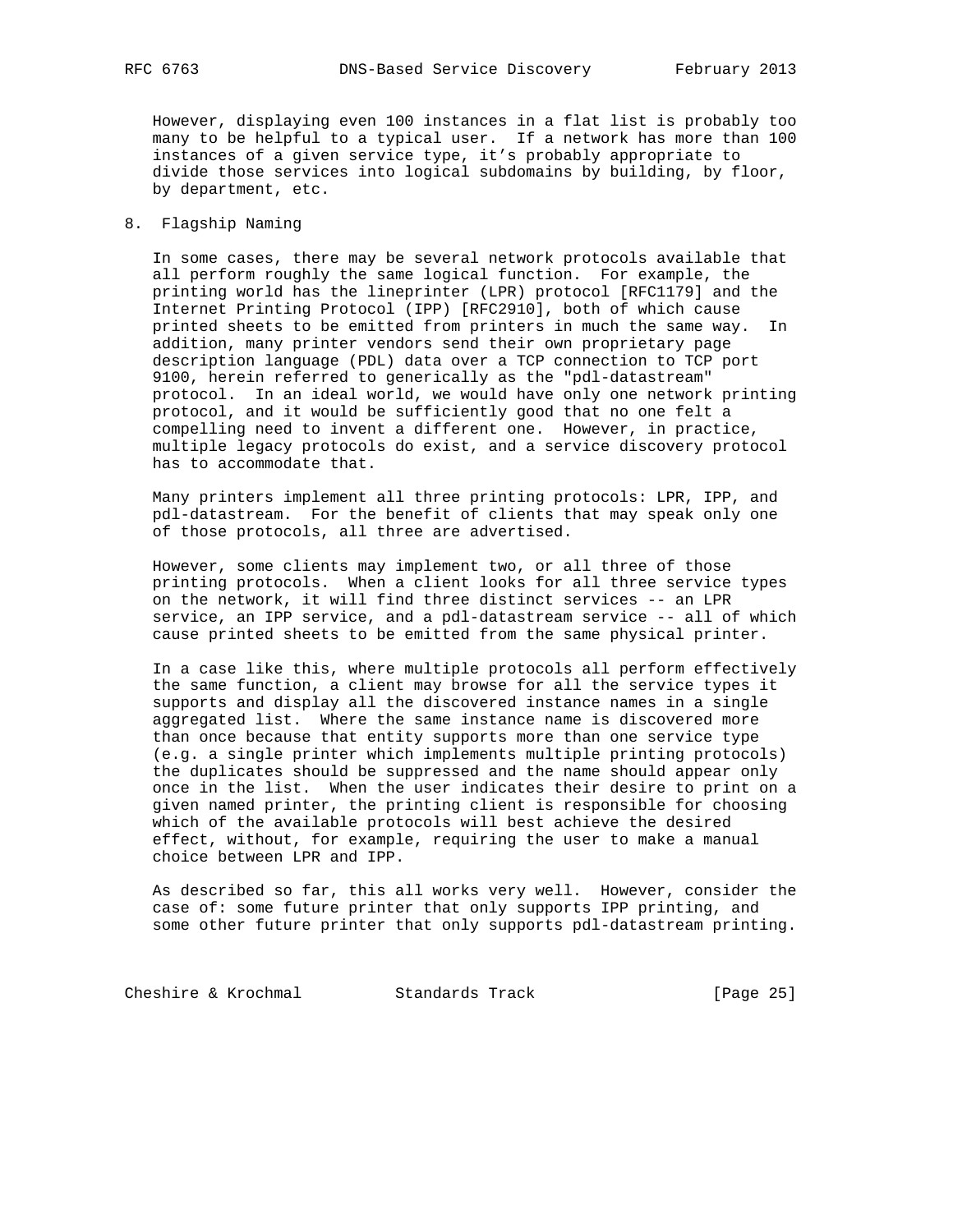The namespaces for different service types are intentionally disjoint (it is acceptable and desirable to be able to have both a file server called "Sales Department" and a printer called "Sales Department"). However, it is not desirable, in the common case, to allow two different printers both to be called "Sales Department" merely because those two printers implement different printing protocols.

 To help guard against this, when there are two or more network protocols that perform roughly the same logical function, one of the protocols is declared the "flagship" of the fleet of related protocols. Typically the flagship protocol is the oldest and/or best-known protocol of the set.

 If a device does not implement the flagship protocol, then it instead creates a placeholder SRV record (priority=0, weight=0, port=0, target host = host name of device) with that name. If, when it attempts to create this SRV record, it finds that a record with the same name already exists, then it knows that this name is already taken by some other entity implementing at least one of the protocols from the fleet, and it must choose another. If no SRV record already exists, then the act of creating it stakes a claim to that name so that future devices in the same protocol fleet will detect a conflict when they try to use it.

 Note: When used with Multicast DNS [RFC6762], the target host field of the placeholder SRV record MUST NOT be the empty root label. The SRV record needs to contain a real target host name in order for the Multicast DNS conflict detection rules to operate. If two different devices were to create placeholder SRV records both using a null target host name (just the root label), then the two SRV records would be seen to be in agreement, and no conflict would be detected.

 By defining a common well-known flagship protocol for the class, future devices that may not even know about each other's protocols establish a common ground where they can coordinate to verify uniqueness of names.

 No PTR record is created advertising the presence of empty flagship SRV records, since they do not represent a real service being advertised, and hence are not (and should not be) discoverable via Service Instance Enumeration (browsing).

Cheshire & Krochmal Standards Track [Page 26]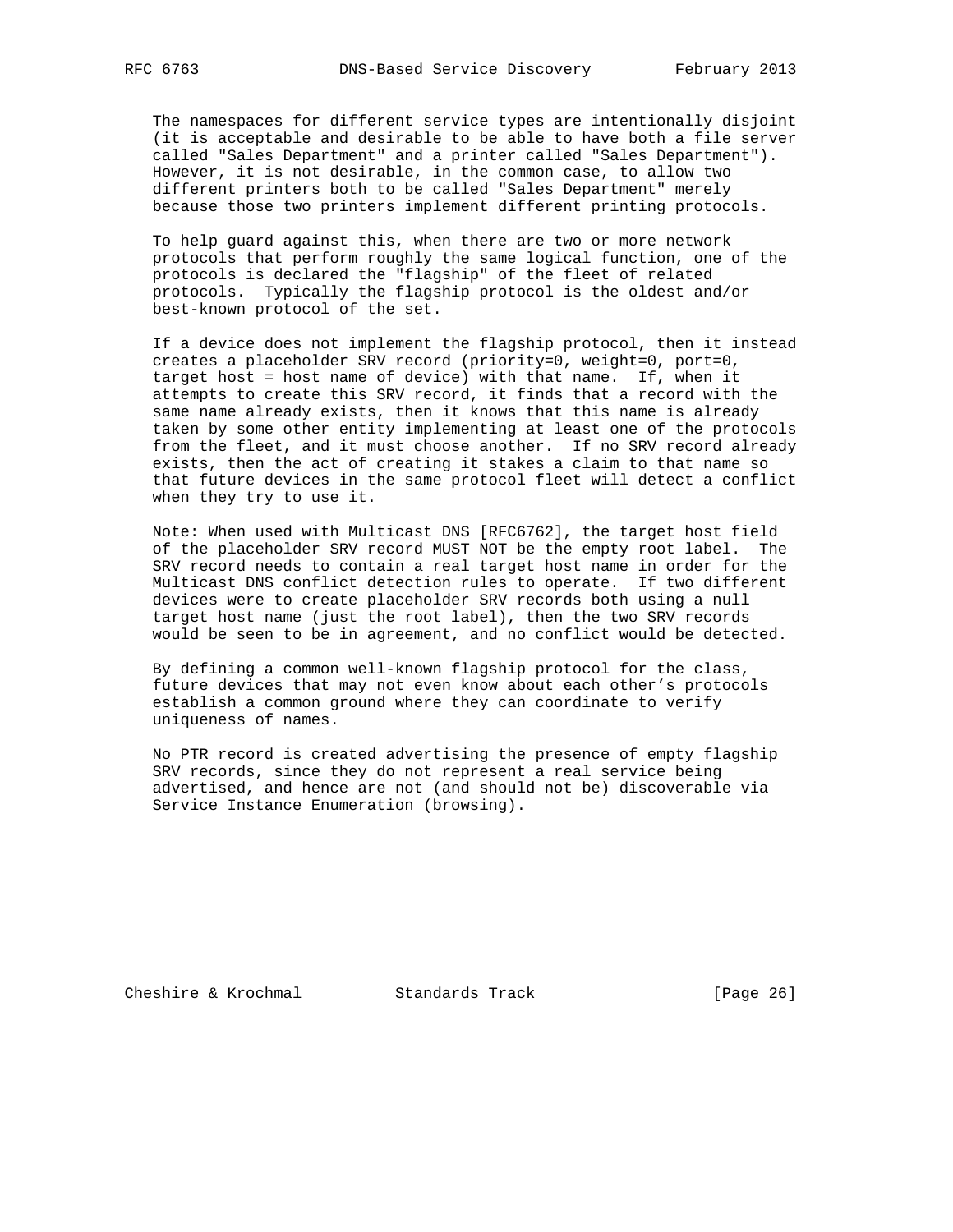#### 9. Service Type Enumeration

 In general, a normal client is not interested in finding \*every\* service on the network, just the services that the client knows how to use.

 However, for problem diagnosis and network management tools, it may be useful for network administrators to find the list of advertised service types on the network, even if those Service Names are just opaque identifiers and not particularly informative in isolation.

 For this purpose, a special meta-query is defined. A DNS query for PTR records with the name "\_services.\_dns-sd.\_udp.<Domain>" yields a set of PTR records, where the rdata of each PTR record is the two label <Service> name, plus the same domain, e.g., "\_http.\_tcp.<Domain>". Including the domain in the PTR rdata allows for slightly better name compression in Unicast DNS responses, but only the first two labels are relevant for the purposes of service type enumeration. These two-label service types can then be used to construct subsequent Service Instance Enumeration PTR queries, in this <Domain> or others, to discover instances of that service type.

10. Populating the DNS with Information

 How a service's PTR, SRV, and TXT records make their way into the DNS is outside the scope of this document, but, for illustrative purposes, some examples are given here.

 On some networks, the administrator might manually enter the records into the name server's configuration file.

 A network monitoring tool could output a standard zone file to be read into a conventional DNS server. For example, a tool that can find networked PostScript laser printers using AppleTalk NBP could find the list of printers, communicate with each one to find its IP address, PostScript version, installed options, etc., and then write out a DNS zone file describing those printers and their capabilities using DNS resource records. That information would then be available to IP-only clients that implement DNS-SD but not AppleTalk NBP.

 A printer manager device that has knowledge of printers on the network through some other management protocol could also output a zone file or use DNS Update [RFC2136] [RFC3007].

 Alternatively, a printer manager device could implement enough of the DNS protocol that it is able to answer DNS queries directly, and Example Co.'s main DNS server could delegate the "\_ipp.\_tcp.example.com." subdomain to the printer manager device.

Cheshire & Krochmal Standards Track [Page 27]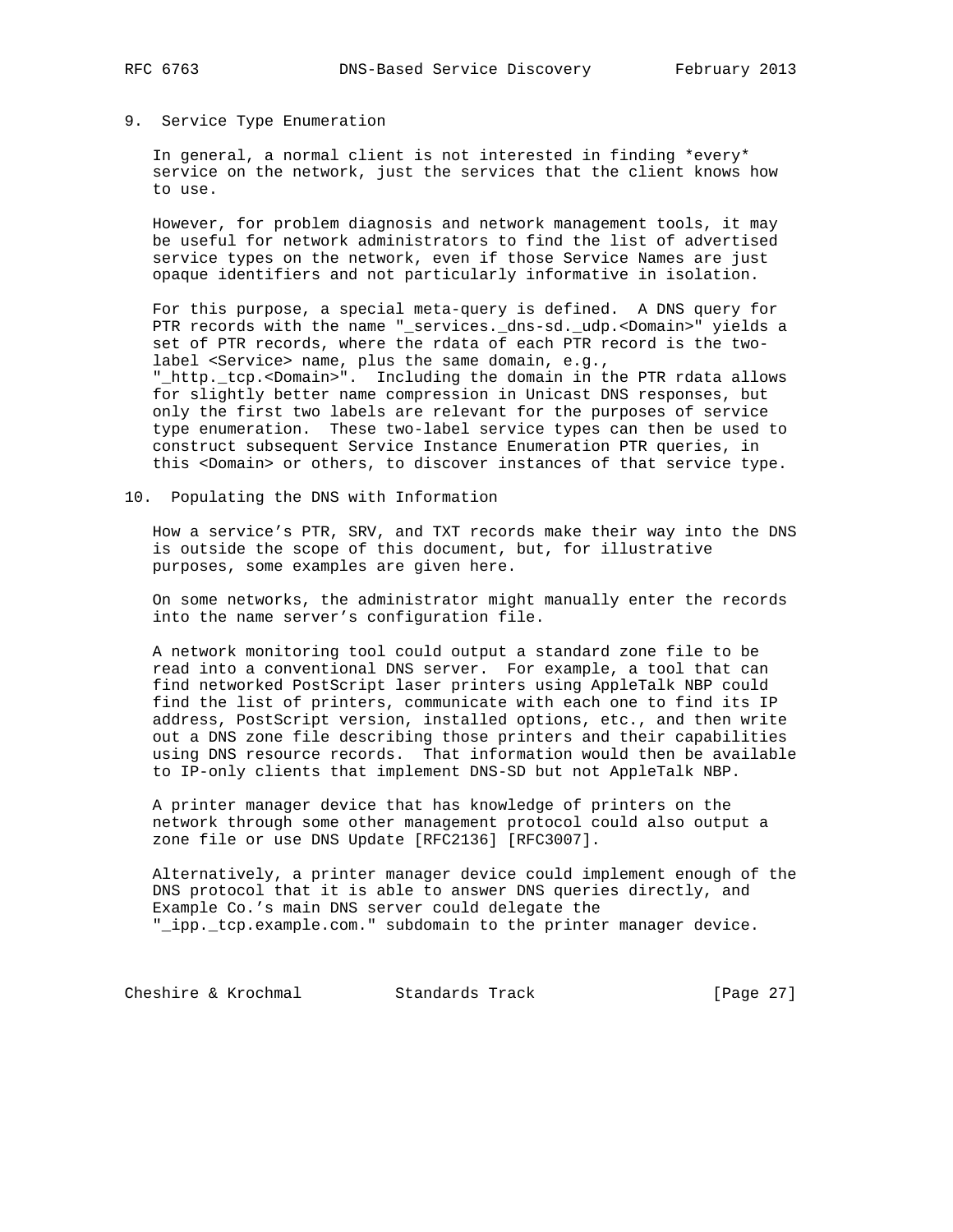IP printers could use Dynamic DNS Update [RFC2136] [RFC3007] to automatically register their own PTR, SRV, and TXT records with the DNS server.

 Zeroconf printers answer Multicast DNS queries on the local link for their own PTR, SRV, and TXT names ending with ".local." [RFC6762].

11. Discovery of Browsing and Registration Domains (Domain Enumeration)

 One of the motivations for DNS-based Service Discovery is to enable a visiting client (e.g., a Wi-Fi-equipped [IEEEW] laptop computer, tablet, or mobile telephone) arriving on a new network to discover what services are available on that network, without any manual configuration. The logic that discovering services without manual configuration is a good idea also dictates that discovering recommended registration and browsing domains without manual configuration is a similarly good idea.

 This discovery is performed using DNS queries, using Unicast or Multicast DNS. Five special RR names are reserved for this purpose:

 b.\_dns-sd.\_udp.<domain>. db.\_dns-sd.\_udp.<domain>. r.\_dns-sd.\_udp.<domain>. dr.\_dns-sd.\_udp.<domain>. lb.\_dns-sd.\_udp.<domain>.

 By performing PTR queries for these names, a client can learn, respectively:

- o A list of domains recommended for browsing.
- o A single recommended default domain for browsing.
- o A list of domains recommended for registering services using Dynamic Update.
- o A single recommended default domain for registering services.
- o The "legacy browsing" or "automatic browsing" domain(s). Sophisticated client applications that care to present choices of domain to the user use the answers learned from the previous four queries to discover the domains to present. In contrast, many current applications browse without specifying an explicit domain, allowing the operating system to automatically select an appropriate domain on their behalf. It is for this class of application that the "automatic browsing" query is provided, to

Cheshire & Krochmal Standards Track [Page 28]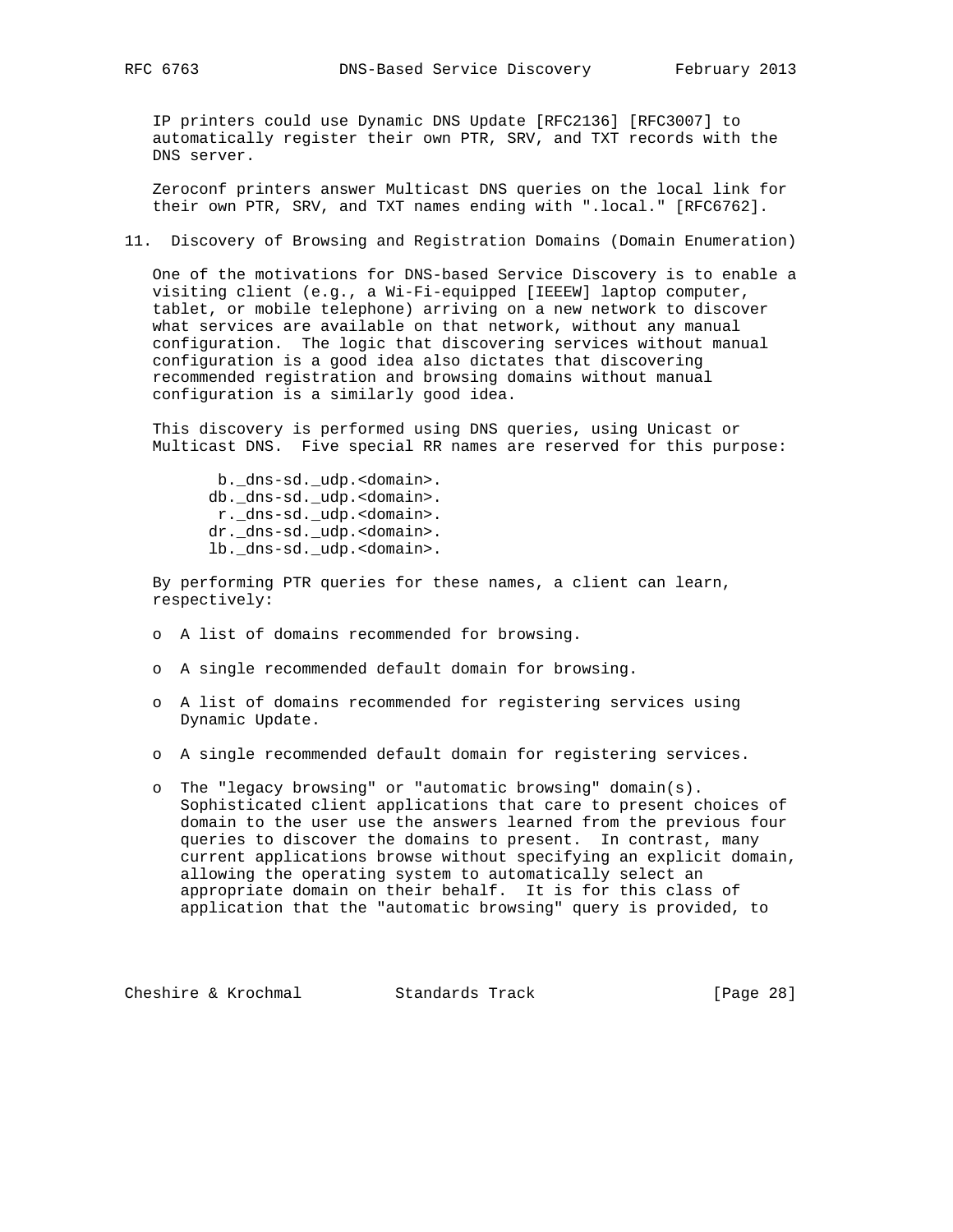allow the network administrator to communicate to the client operating systems which domain(s) should be used automatically for these applications.

 These domains are purely advisory. The client or user is free to register services and/or browse in any domains. The purpose of these special queries is to allow software to create a user interface that displays a useful list of suggested choices to the user, from which the user may make an informed selection, or ignore the offered suggestions and manually enter their own choice.

 The <domain> part of the Domain Enumeration query name may be "local." (meaning "perform the query using link-local multicast") or it may be learned through some other mechanism, such as the DHCP "Domain" option (option code 15) [RFC2132], the DHCP "Domain Search" option (option code 119) [RFC3397], or IPv6 Router Advertisement Options [RFC6106].

 The <domain> part of the query name may also be derived a different way, from the host's IP address. The host takes its IP address and calculates the logical AND of that address and its subnet mask, to derive the 'base' address of the subnet (the 'network address' of that subnet, or, equivalently, the IP address of the 'all-zero' host address on that subnet). It then constructs the conventional DNS "reverse mapping" name corresponding to that base address, and uses that as the <domain> part of the name for the queries described above. For example, if a host has the address 192.168.12.34, with the subnet mask 255.255.0.0, then the 'base' address of the subnet is 192.168.0.0, and to discover the recommended automatic browsing domain(s) for devices on this subnet, the host issues a DNS PTR query for the name "lb. dns-sd. udp.0.0.168.192.in-addr.arpa."

 Equivalent address-derived Domain Enumeration queries should also be done for the host's IPv6 address(es).

 Address-derived Domain Enumeration queries SHOULD NOT be done for IPv4 link-local addresses [RFC3927] or IPv6 link-local addresses [RFC4862].

 Sophisticated clients may perform Domain Enumeration queries both in "local." and in one or more unicast domains, using both name-derived and address-derived queries, and then present the user with an combined result, aggregating the information received from all sources.

Cheshire & Krochmal Standards Track [Page 29]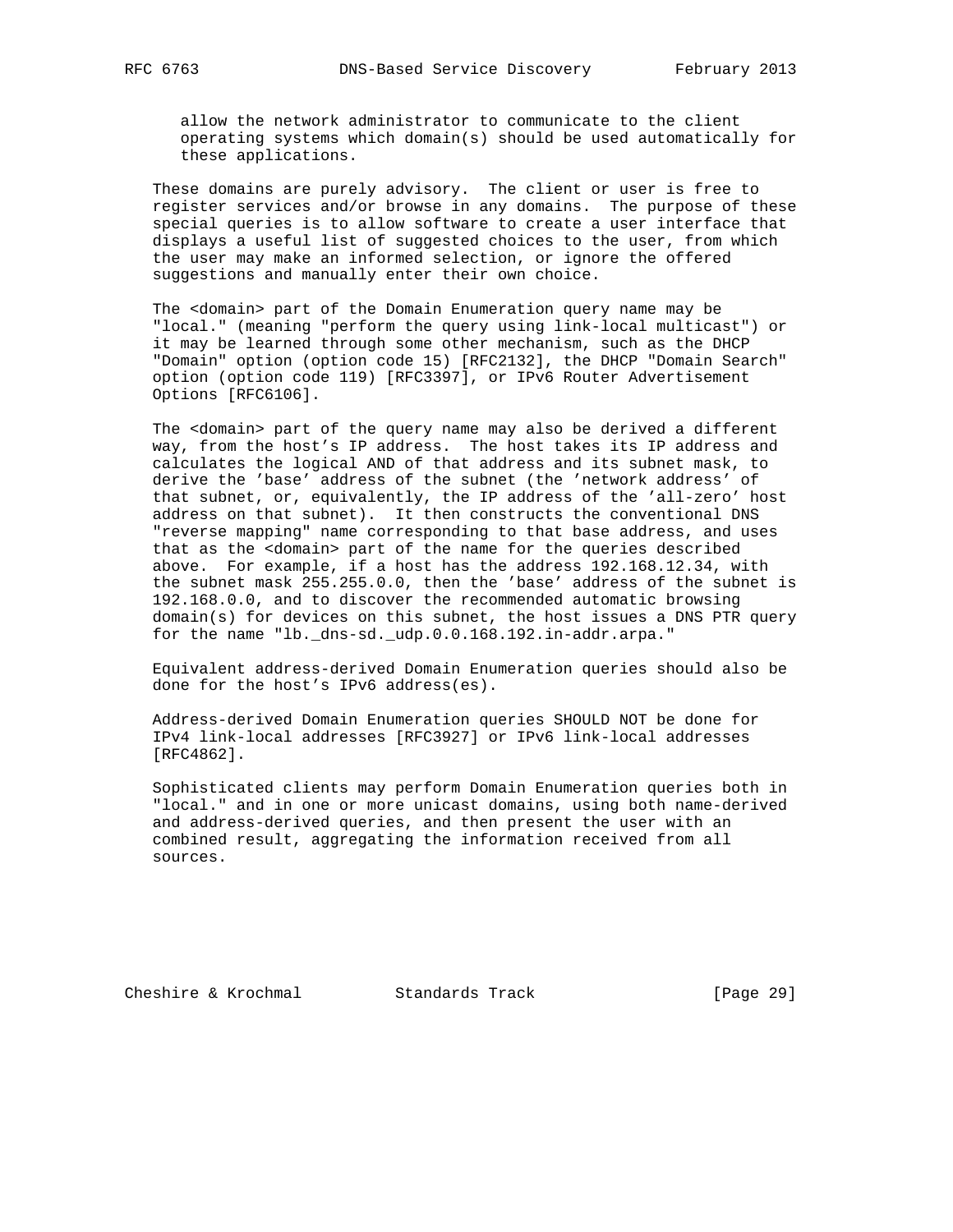## 12. DNS Additional Record Generation

 DNS has an efficiency feature whereby a DNS server may place additional records in the additional section of the DNS message. These additional records are records that the client did not explicitly request, but the server has reasonable grounds to expect that the client might request them shortly, so including them can save the client from having to issue additional queries.

 This section recommends which additional records SHOULD be generated to improve network efficiency, for both Unicast and Multicast DNS-SD responses.

 Note that while servers SHOULD add these additional records for efficiency purposes, as with all DNS additional records, it is the client's responsibility to determine whether or not to trust them.

 Generally speaking, stub resolvers that talk to a single recursive name server for all their queries will trust all records they receive from that recursive name server (whom else would they ask?). Recursive name servers that talk to multiple authoritative name servers should verify that any records they receive from a given authoritative name server are "in bailiwick" for that server, and ignore them if not.

 Clients MUST be capable of functioning correctly with DNS servers (and Multicast DNS Responders) that fail to generate these additional records automatically, by issuing subsequent queries for any further record(s) they require. The additional-record generation rules in this section are RECOMMENDED for improving network efficiency, but are not required for correctness.

## 12.1. PTR Records

 When including a DNS-SD Service Instance Enumeration or Selective Instance Enumeration (subtype) PTR record in a response packet, the server/responder SHOULD include the following additional records:

- o The SRV record(s) named in the PTR rdata.
- o The TXT record(s) named in the PTR rdata.
- o All address records (type "A" and "AAAA") named in the SRV rdata.

#### 12.2. SRV Records

 When including an SRV record in a response packet, the server/responder SHOULD include the following additional records:

o All address records (type "A" and "AAAA") named in the SRV rdata.

Cheshire & Krochmal Standards Track [Page 30]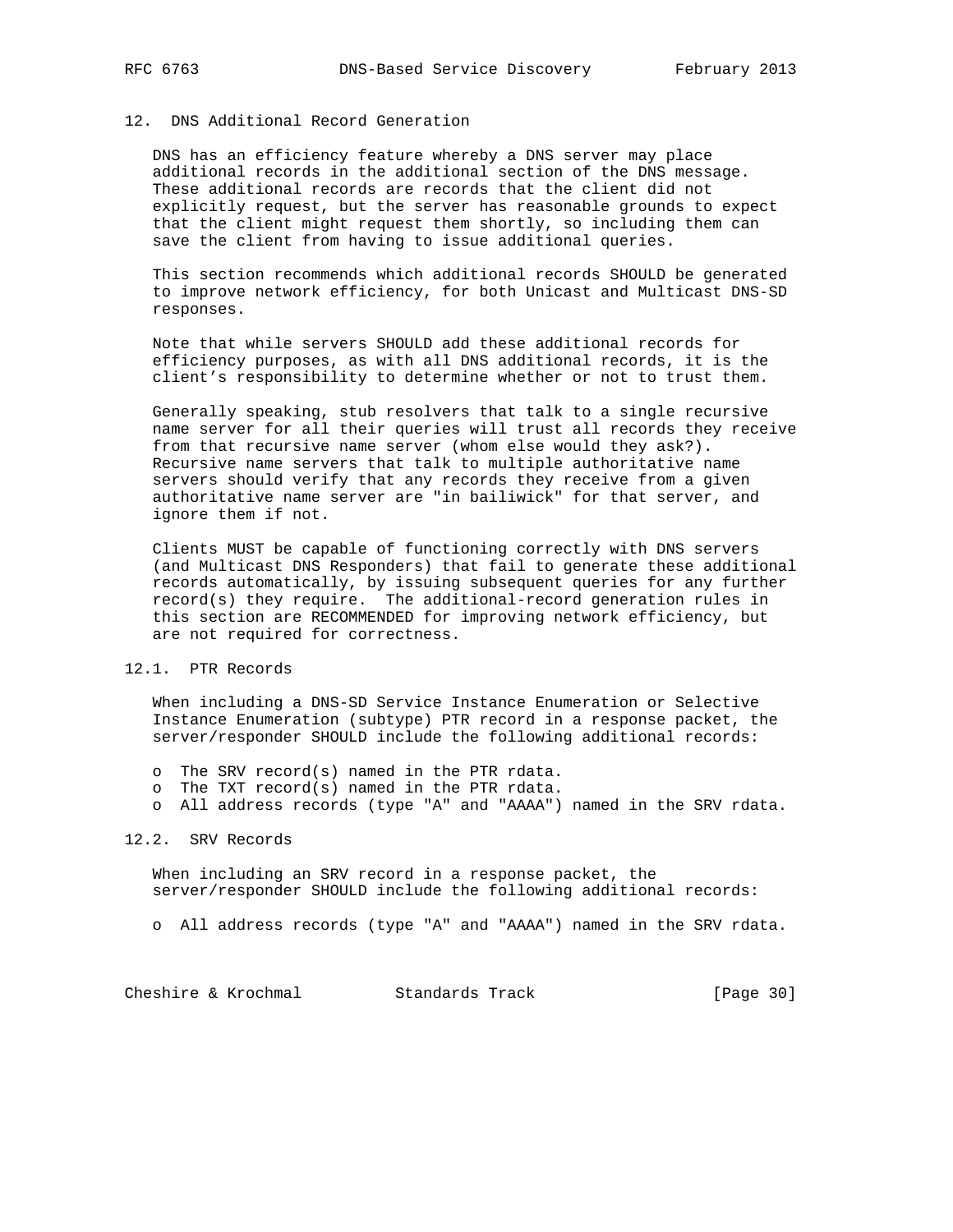## 12.3. TXT Records

 When including a TXT record in a response packet, no additional records are required.

12.4. Other Record Types

 In response to address queries, or other record types, no new additional records are recommended by this document.

13. Working Examples

 The following examples were prepared using standard unmodified nslookup and standard unmodified BIND running on GNU/Linux.

 Note: In real products, this information is obtained and presented to the user using graphical network browser software, not command-line tools. However, if you wish, you can try these examples for yourself as you read along, using the nslookup command already available on most Unix machines.

13.1. What web pages are being advertised from dns-sd.org?

 nslookup -q=ptr \_http.\_tcp.dns-sd.org. \_http.\_tcp.dns-sd.org name = Zeroconf.\_http.\_tcp.dns-sd.org \_http.\_tcp.dns-sd.org name = Multicast\032DNS.\_http.\_tcp.dns-sd.org \_http.\_tcp.dns-sd.org name = Service\032Discovery.\_http.\_tcp.dns-sd.org \_http.\_tcp.dns-sd.org name = Stuart's\032Printer.\_http.\_tcp.dns-sd.org

 Answer: There are four, called "Zeroconf", "Multicast DNS", "Service Discovery", and "Stuart's Printer".

 Note that nslookup escapes spaces as "\032" for display purposes, but a graphical DNS-SD browser should not.

13.2. What printer-configuration web pages are there?

 nslookup -q=ptr \_printer.\_sub.\_http.\_tcp.dns-sd.org. \_printer.\_sub.\_http.\_tcp.dns-sd.org name = Stuart's\032Printer.\_http.\_tcp.dns-sd.org

 Answer: "Stuart's Printer" is the web configuration UI of a network printer.

Cheshire & Krochmal Standards Track [Page 31]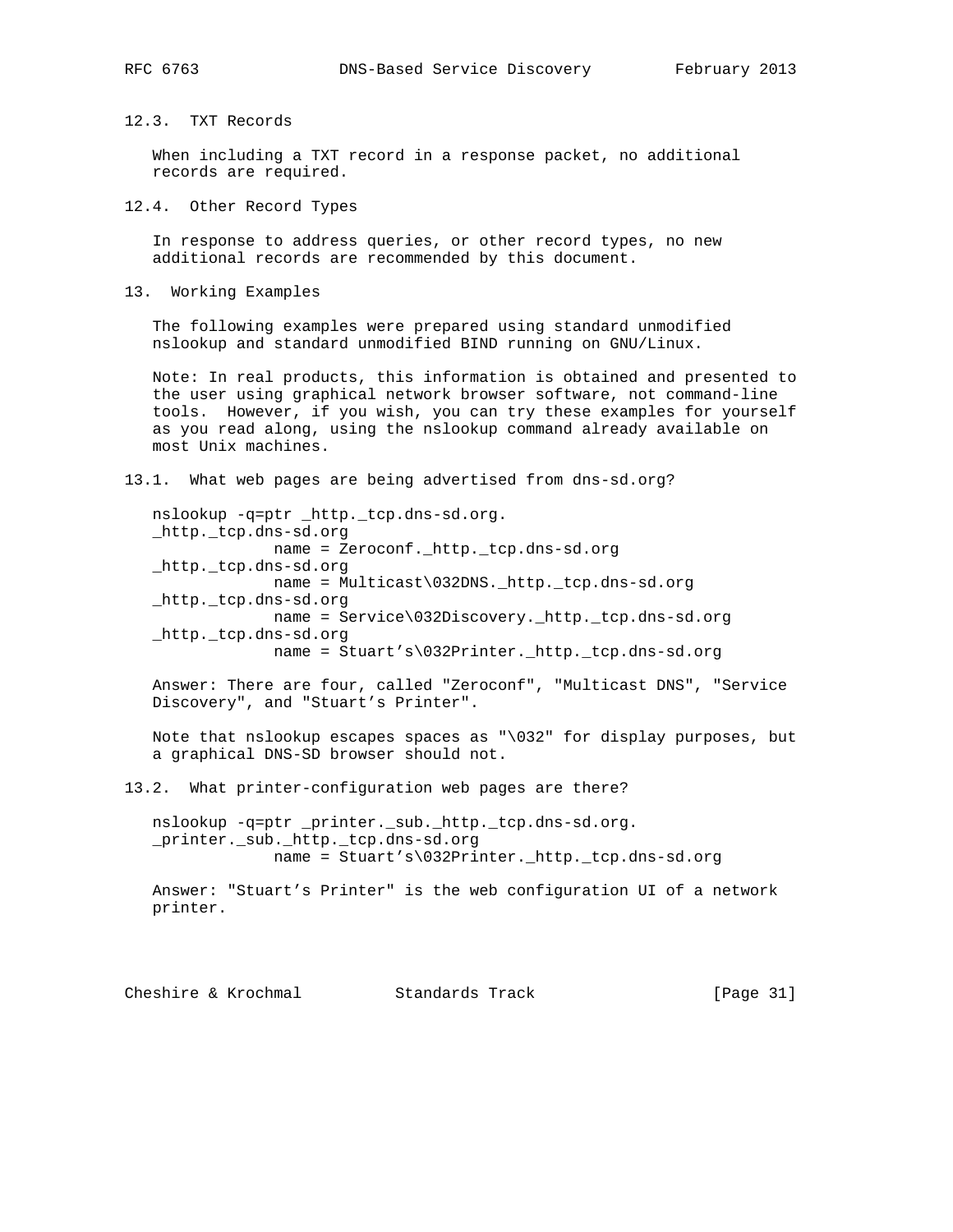13.3. How do I access the web page called "Service Discovery"?

 nslookup -q=any "Service\032Discovery.\_http.\_tcp.dns-sd.org." Service\032Discovery.\_http.\_tcp.dns-sd.org priority =  $0$ , weight =  $0$ , port =  $80$ , host = dns-sd.org Service\032Discovery.\_http.\_tcp.dns-sd.org text = "txtvers=1" "path=/" dns-sd.org nameserver = ns1.dns-sd.org dns-sd.org internet address = 64.142.82.154 ns1.dns-sd.org internet address = 64.142.82.152

 Answer: You need to connect to dns-sd.org port 80, path "/". The address for dns-sd.org is also given (64.142.82.154).

14. IPv6 Considerations

IPv6 has only minor differences from IPv4.

 The address of the SRV record's target host is given by the appropriate IPv6 "AAAA" address records instead of (or in addition to) IPv4 "A" records.

 Address-based Domain Enumeration queries are performed using names under the IPv6 reverse-mapping tree, which is different from the IPv4 reverse-mapping tree and has longer names in it.

15. Security Considerations

 Since DNS-SD is just a specification for how to name and use records in the existing DNS system, it has no specific additional security requirements over and above those that already apply to DNS queries and DNS updates.

 For DNS queries, DNS Security Extensions (DNSSEC) [RFC4033] should be used where the authenticity of information is important.

 For DNS updates, secure updates [RFC2136] [RFC3007] should generally be used to control which clients have permission to update DNS records.

16. IANA Considerations

IANA manages the namespace of unique Service Names [RFC6335].

 When a protocol service advertising specification includes subtypes, these should be documented in the protocol specification in question and/or in the "notes" field of the registration request sent to IANA. In the event that a new subtype becomes relevant after a protocol

Cheshire & Krochmal Standards Track [Page 32]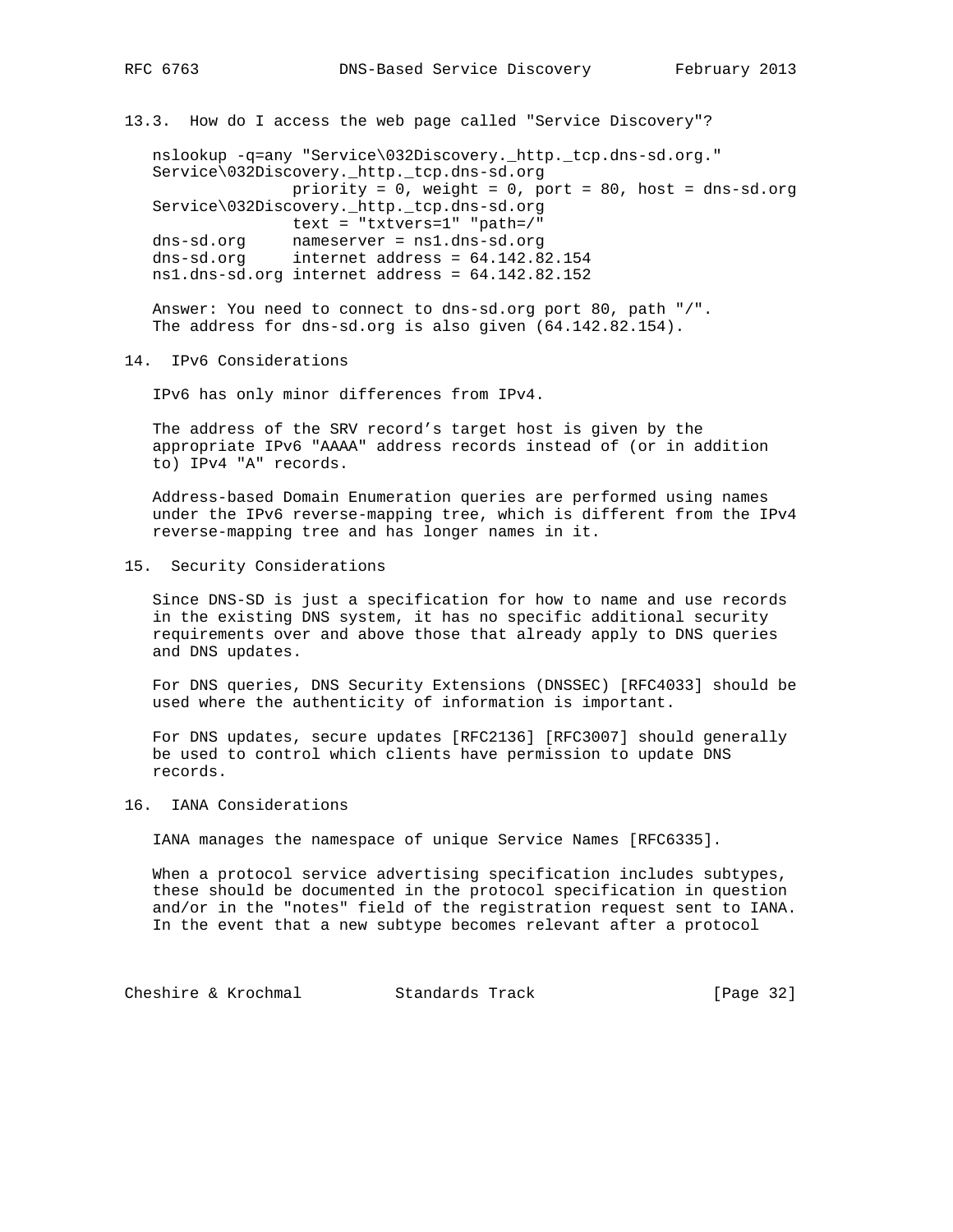specification has been published, this can be recorded by requesting that IANA add it to the "notes" field. For example, vendors of network printers advertise their embedded web servers using the subtype \_printer. This allows printer management clients to browse for only printer-related web servers by browsing for the \_printer subtype. While the existence of the \_printer subtype of \_http.\_tcp is not directly relevant to the HTTP protocol specification, it is useful to record this usage in the IANA registry to help avoid another community of developers inadvertently using the same subtype string for a different purpose. The namespace of possible subtypes is separate for each different service type. For example, the existence of the \_printer subtype of \_http.\_tcp does not imply that the \_printer subtype is defined or has any meaning for any other service type.

 When IANA records a Service Name registration, if the new application protocol is one that conceptually duplicates existing functionality of an older protocol, and the implementers desire the Flagship Naming behavior described in Section 8, then the registrant should request that IANA record the name of the flagship protocol in the "notes" field of the new registration. For example, the registrations for "ipp" and "pdl-datastream" both reference "printer" as the flagship name for this family of printing-related protocols.

17. Acknowledgments

 The concepts described in this document have been explored, developed, and implemented with help from Ran Atkinson, Richard Brown, Freek Dijkstra, Ralph Droms, Erik Guttman, Pasi Sarolahti, Pekka Savola, Mark Townsley, Paul Vixie, Bill Woodcock, and others. Special thanks go to Bob Bradley, Josh Graessley, Scott Herscher, Rory McGuire, Roger Pantos, and Kiren Sekar for their significant contributions.

- 18. References
- 18.1. Normative References
	- [RFC20] Cerf, V., "ASCII format for network interchange", RFC 20, October 1969.
	- [RFC1033] Lottor, M., "Domain Administrators Operations Guide", RFC 1033, November 1987.
	- [RFC1034] Mockapetris, P., "Domain names concepts and facilities", STD 13, RFC 1034, November 1987.

Cheshire & Krochmal Standards Track [Page 33]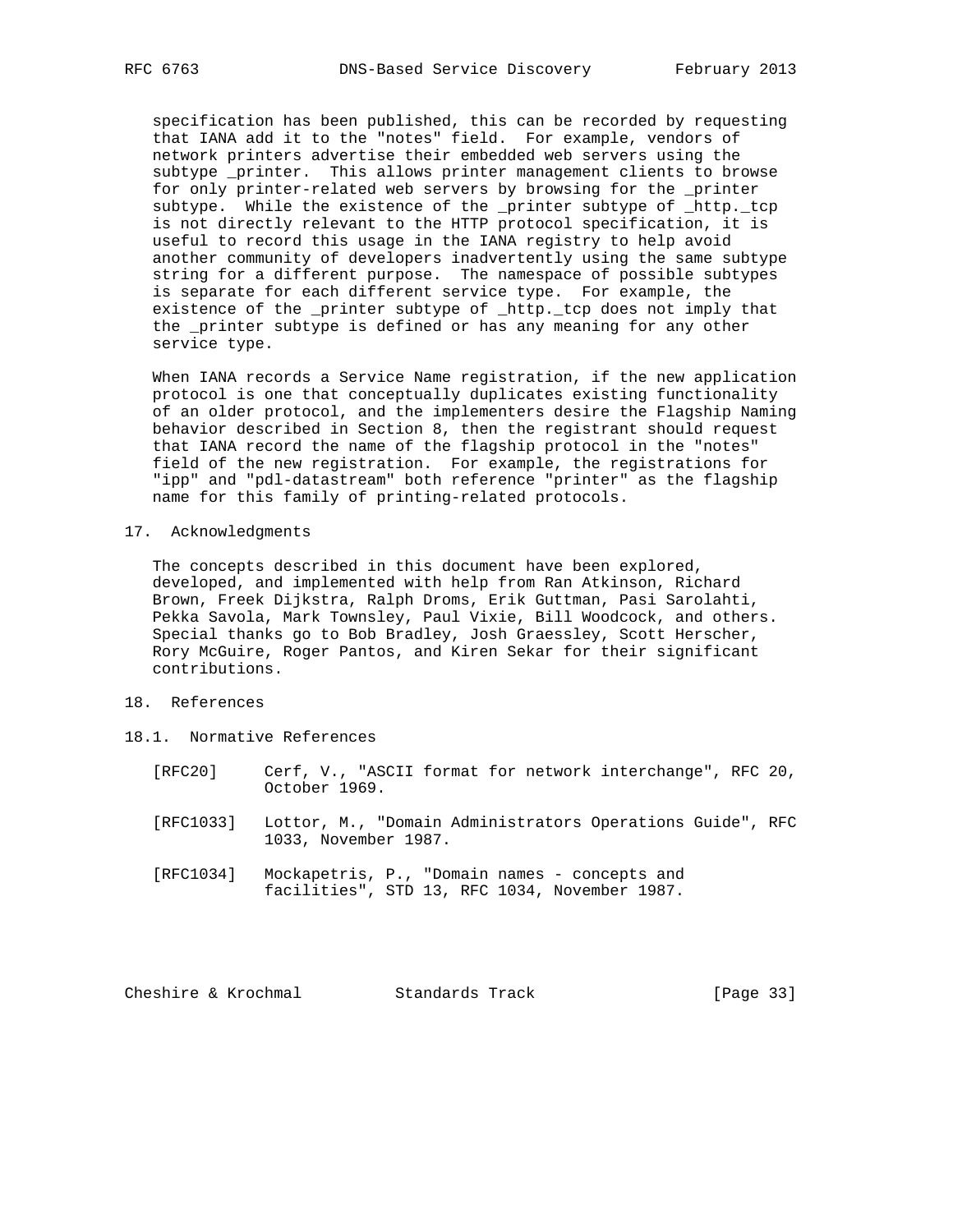- [RFC1035] Mockapetris, P., "Domain names implementation and specification", STD 13, RFC 1035, November 1987.
- [RFC2119] Bradner, S., "Key words for use in RFCs to Indicate Requirement Levels", BCP 14, RFC 2119, March 1997.
- [RFC2782] Gulbrandsen, A., Vixie, P., and L. Esibov, "A DNS RR for specifying the location of services (DNS SRV)", RFC 2782, February 2000.
- [RFC3492] Costello, A., "Punycode: A Bootstring encoding of Unicode for Internationalized Domain Names in Applications (IDNA)", RFC 3492, March 2003.
- [RFC3629] Yergeau, F., "UTF-8, a transformation format of ISO 10646", STD 63, RFC 3629, November 2003.
- [RFC3927] Cheshire, S., Aboba, B., and E. Guttman, "Dynamic Configuration of IPv4 Link-Local Addresses", RFC 3927, May 2005.
- [RFC4862] Thomson, S., Narten, T., and T. Jinmei, "IPv6 Stateless Address Autoconfiguration", RFC 4862, September 2007.
- [RFC5198] Klensin, J. and M. Padlipsky, "Unicode Format for Network Interchange", RFC 5198, March 2008.
- [RFC5890] Klensin, J., "Internationalized Domain Names for Applications (IDNA): Definitions and Document Framework", RFC 5890, August 2010.
- [RFC6335] Cotton, M., Eggert, L., Touch, J., Westerlund, M., and S. Cheshire, "Internet Assigned Numbers Authority (IANA) Procedures for the Management of the Service Name and Transport Protocol Port Number Registry", BCP 165, RFC 6335, August 2011.
- 18.2. Informative References
	- [AFP] Mac OS X Developer Library, "Apple Filing Protocol Programming Guide", <http://developer.apple.com/ documentation/Networking/Conceptual/AFP/>.
	- [BJ] Apple Bonjour Open Source Software, <http://developer.apple.com/bonjour/>.

Cheshire & Krochmal Standards Track [Page 34]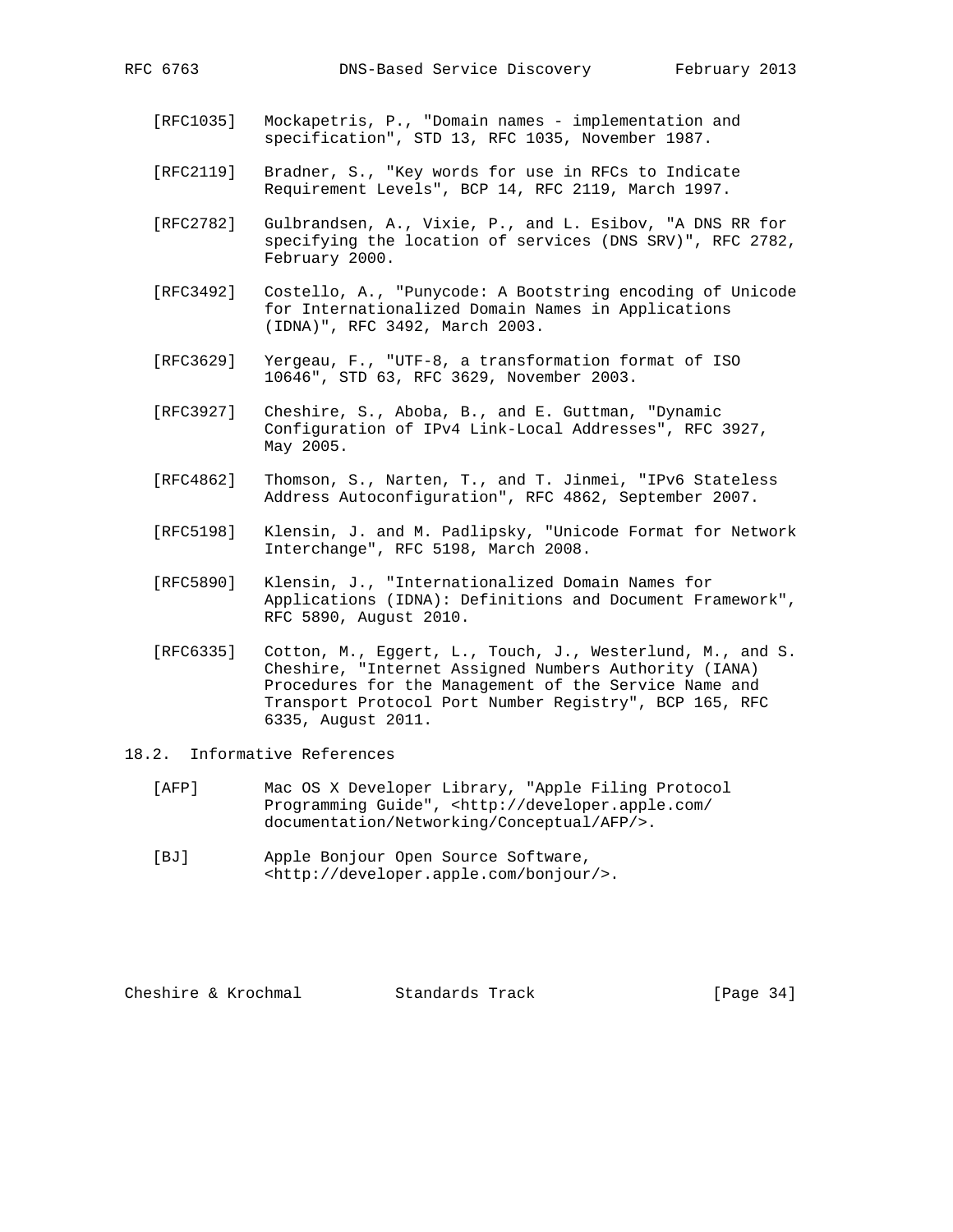- [BJP] Bonjour Printing Specification, <https://developer.apple.com/bonjour/ printing-specification/bonjourprinting-1.0.2.pdf>.
- [IEEEW] IEEE 802 LAN/MAN Standards Committee, <http://standards.ieee.org/wireless/>.
- [NIAS] Cheshire, S., "Discovering Named Instances of Abstract Services using DNS", Work in Progress, July 2001.
- [NSD] "NsdManager | Android Developer", June 2012, <http://developer.android.com/reference/android/ net/nsd/NsdManager.html>.
- [RFC1179] McLaughlin, L., "Line printer daemon protocol", RFC 1179, August 1990.
- [RFC2132] Alexander, S. and R. Droms, "DHCP Options and BOOTP Vendor Extensions", RFC 2132, March 1997.
- [RFC2136] Vixie, P., Ed., Thomson, S., Rekhter, Y., and J. Bound, "Dynamic Updates in the Domain Name System (DNS UPDATE)", RFC 2136, April 1997.
- [RFC2181] Elz, R. and R. Bush, "Clarifications to the DNS Specification", RFC 2181, July 1997.
- [RFC2910] Herriot, R., Ed., Butler, S., Moore, P., Turner, R., and J. Wenn, "Internet Printing Protocol/1.1: Encoding and Transport", RFC 2910, September 2000.
- [RFC4960] Stewart, R., Ed., "Stream Control Transmission Protocol", RFC 4960, September 2007.
- [RFC3007] Wellington, B., "Secure Domain Name System (DNS) Dynamic Update", RFC 3007, November 2000.
- [RFC4340] Kohler, E., Handley, M., and S. Floyd, "Datagram Congestion Control Protocol (DCCP)", RFC 4340, March 2006.
- [RFC3397] Aboba, B. and S. Cheshire, "Dynamic Host Configuration Protocol (DHCP) Domain Search Option", RFC 3397, November 2002.
- [RFC4033] Arends, R., Austein, R., Larson, M., Massey, D., and S. Rose, "DNS Security Introduction and Requirements", RFC 4033, March 2005.

Cheshire & Krochmal Standards Track [Page 35]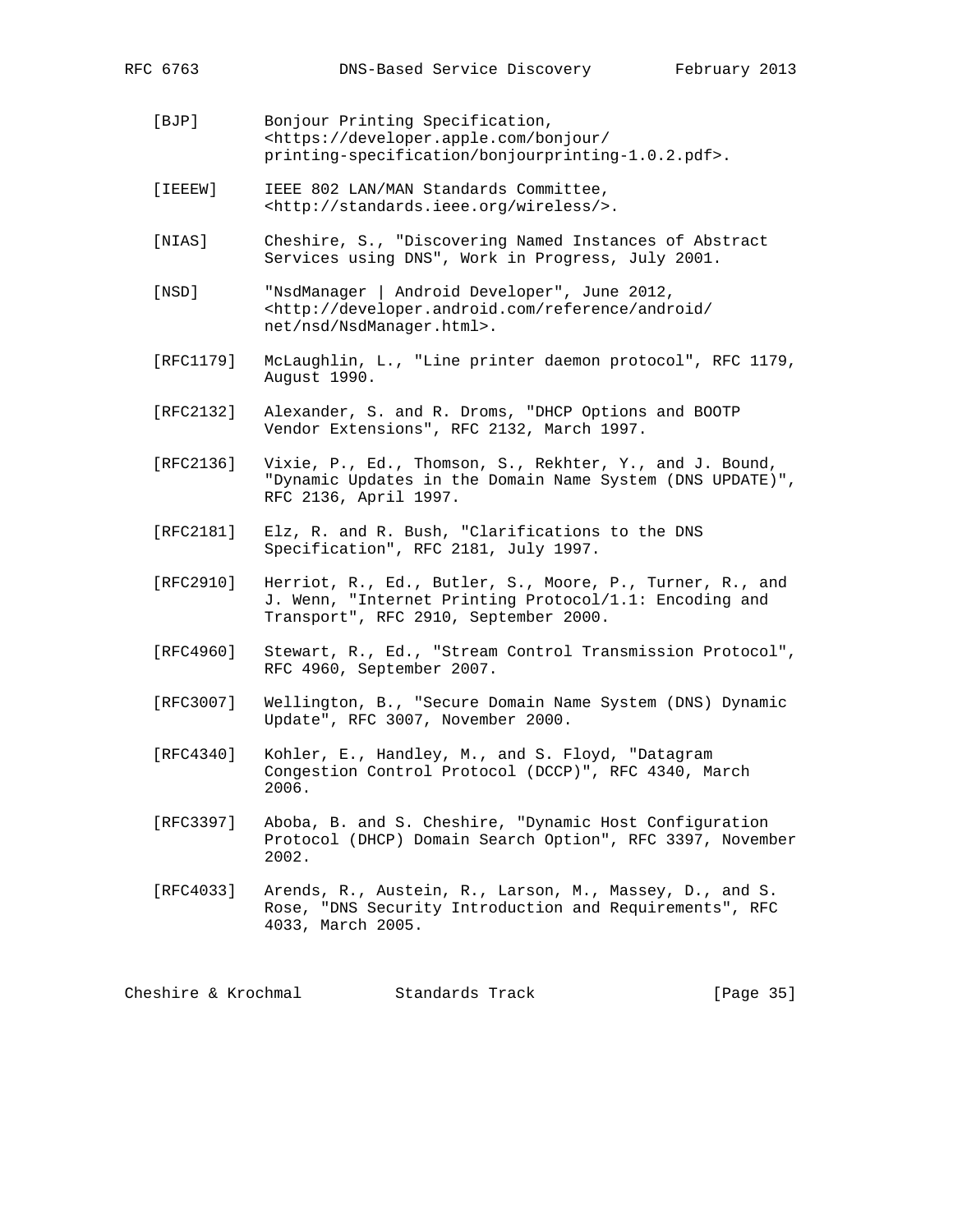- [RFC4648] Josefsson, S., "The Base16, Base32, and Base64 Data Encodings", RFC 4648, October 2006.
- [RFC4795] Aboba, B., Thaler, D., and L. Esibov, "Link-local Multicast Name Resolution (LLMNR)", RFC 4795, January 2007.
- [RFC6106] Jeong, J., Park, S., Beloeil, L., and S. Madanapalli, "IPv6 Router Advertisement Options for DNS Configuration", RFC 6106, November 2010.
- [RFC6281] Cheshire, S., Zhu, Z., Wakikawa, R., and L. Zhang, "Understanding Apple's Back to My Mac (BTMM) Service", RFC 6281, June 2011.
- [RFC6709] Carpenter, B., Aboba, B., Ed., and S. Cheshire, "Design Considerations for Protocol Extensions", RFC 6709, September 2012.
- [RFC6760] Cheshire, S. and M. Krochmal, "Requirements for a Protocol to Replace the AppleTalk Name Binding Protocol (NBP)", RFC 6760, February 2013.
- [RFC6762] Cheshire, S. and M. Krochmal, "Multicast DNS", RFC 6762, February 2013.
- [SN] IANA, "Service Name and Transport Protocol Port Number Registry", <http://www.iana.org/assignments/ service-names-port-numbers/>.
- [SOAP] Mitra, N., "SOAP Version 1.2 Part 0: Primer", W3C Proposed Recommendation 24 June 2003, <http://www.w3.org/TR/2003/REC-soap12-part0-20030624>.
- [Unicode6] The Unicode Consortium. The Unicode Standard, Version 6.0.0, (Mountain View, CA: The Unicode Consortium, 2011. ISBN 978-1-936213-01-6) <http://www.unicode.org/versions/Unicode6.0.0/>.
- [ZC] Cheshire, S. and D. Steinberg, "Zero Configuration Networking: The Definitive Guide", O'Reilly Media, Inc., ISBN 0-596-10100-7, December 2005.

Cheshire & Krochmal Standards Track [Page 36]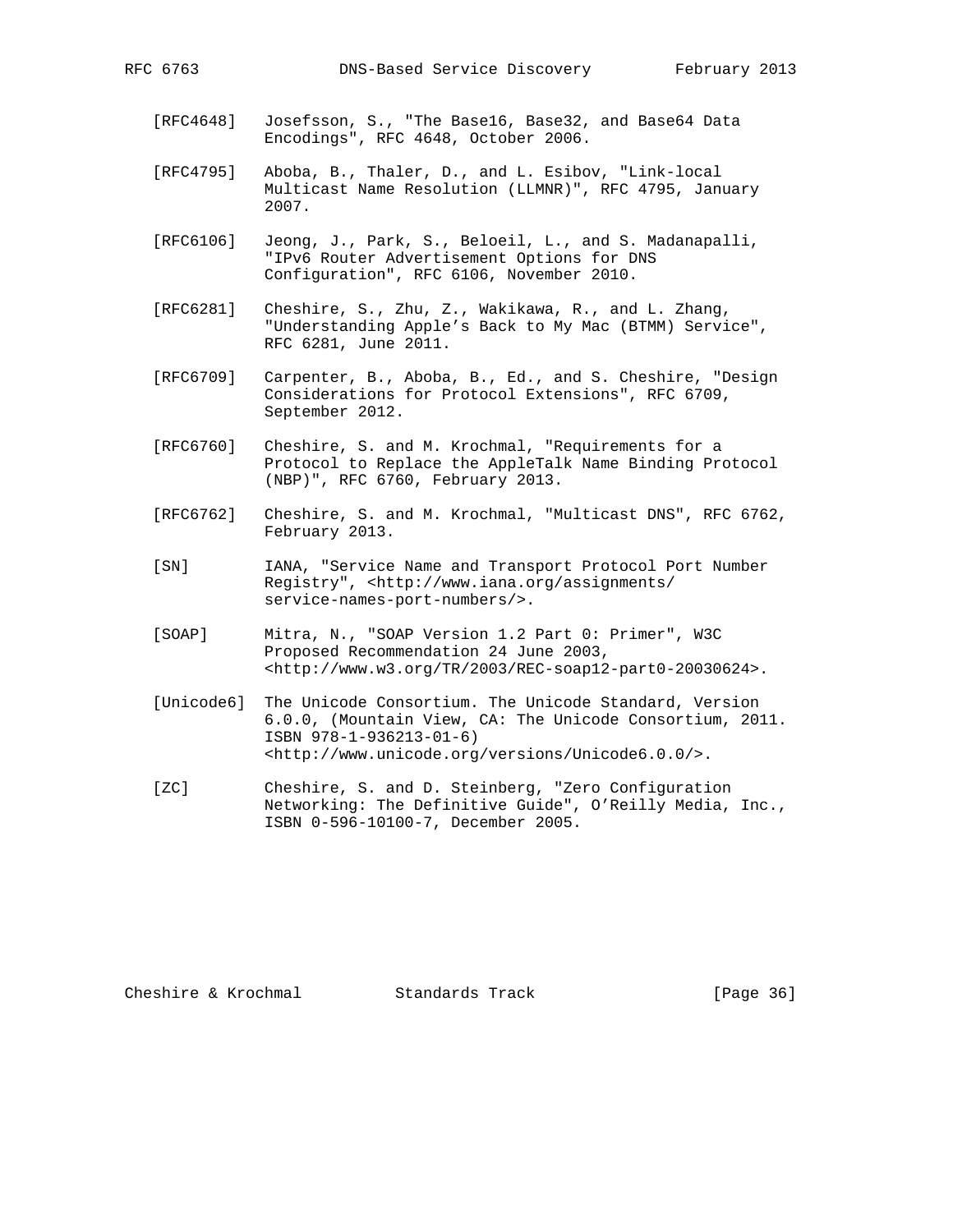Appendix A. Rationale for Using DNS as a Basis for Service Discovery

 Over the years, there have been many proposed ways to do network service discovery with IP, but none achieved ubiquity in the marketplace. Certainly none has achieved anything close to the ubiquity of today's deployment of DNS servers, clients, and other infrastructure.

 The advantage of using DNS as the basis for service discovery is that it makes use of those existing servers, clients, protocols, infrastructure, and expertise. Existing network analyzer tools already know how to decode and display DNS packets for network debugging.

 For ad hoc networks such as Zeroconf environments, peer-to-peer multicast protocols are appropriate. Using DNS-SD running over Multicast DNS [RFC6762] provides zero-configuration ad hoc service discovery, while maintaining the DNS-SD semantics and record types described here.

 In larger networks, a high volume of enterprise-wide IP multicast traffic may not be desirable, so any credible service discovery protocol intended for larger networks has to provide some facility to aggregate registrations and lookups at a central server (or servers) instead of working exclusively using multicast. This requires some service discovery aggregation server software to be written, debugged, deployed, and maintained. This also requires some service discovery registration protocol to be implemented and deployed for clients to register with the central aggregation server. Virtually every company with an IP network already runs a DNS server, and DNS already has a dynamic registration protocol [RFC2136] [RFC3007]. Given that virtually every company already has to operate and maintain a DNS server anyway, it makes sense to take advantage of this expertise instead of also having to learn, operate, and maintain a different service registration server. It should be stressed again that using the same software and protocols doesn't necessarily mean using the same physical piece of hardware. The DNS-SD service discovery functions do not have to be provided by the same piece of hardware that is currently providing the company's DNS name service. The "\_tcp.<Domain>" and "\_udp.<Domain>" subdomains may be delegated to a different piece of hardware. However, even when the DNS-SD service is being provided by a different piece of hardware, it is still the same familiar DNS server software, with the same configuration file syntax, the same log file format, and so forth.

 Service discovery needs to be able to provide appropriate security. DNS already has existing mechanisms for security [RFC4033].

Cheshire & Krochmal Standards Track [Page 37]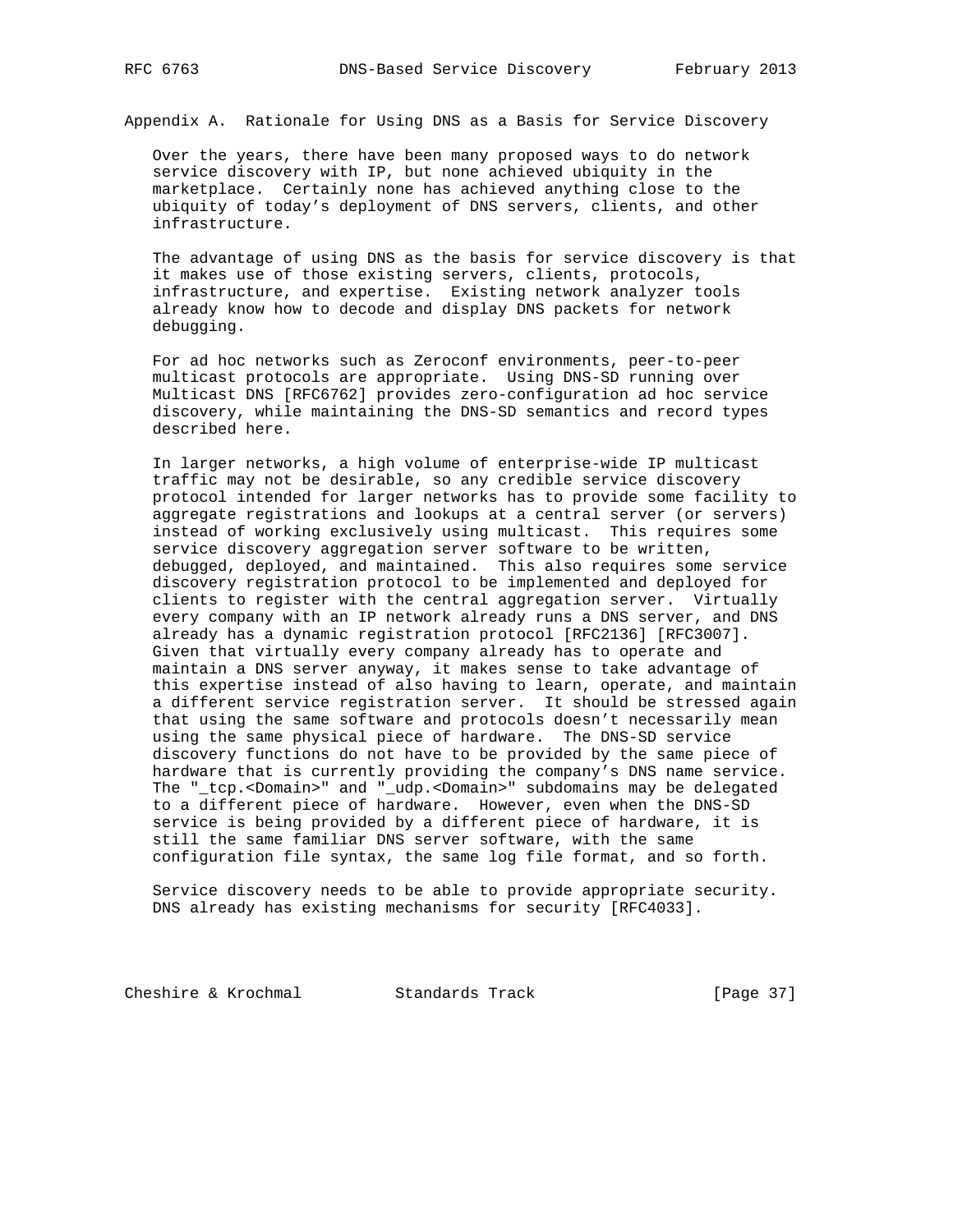In summary:

 Service discovery requires a central aggregation server. DNS already has one: a DNS server.

 Service discovery requires a service registration protocol. DNS already has one: DNS Dynamic Update.

 Service discovery requires a query protocol. DNS already has one: DNS queries.

 Service discovery requires security mechanisms. DNS already has security mechanisms: DNSSEC.

 Service discovery requires a multicast mode for ad hoc networks. Using DNS-SD in conjunction with Multicast DNS provides this, using peer-to-peer multicast instead of a DNS server.

 It makes more sense to use the existing software that every network needs already, instead of deploying an entire parallel system just for service discovery.

Appendix B. Ordering of Service Instance Name Components

 There have been questions about why services are named using DNS Service Instance Names of the form:

Service Instance Name = <Instance> . <Service> . <Domain>

instead of:

Service Instance Name = <Service> . <Instance> . <Domain>

 There are three reasons why it is beneficial to name service instances with the parent domain as the most-significant (rightmost) part of the name, then the abstract service type as the next-most significant, and then the specific instance name as the least significant (leftmost) part of the name. These reasons are discussed below in Sections B.1, B.2, and B.3.

B.1. Semantic Structure

 The facility being provided by browsing ("Service Instance Enumeration") is effectively enumerating the leaves of a tree structure. A given domain offers zero or more services. For each of those service types, there may be zero or more instances of that service.

Cheshire & Krochmal Standards Track [Page 38]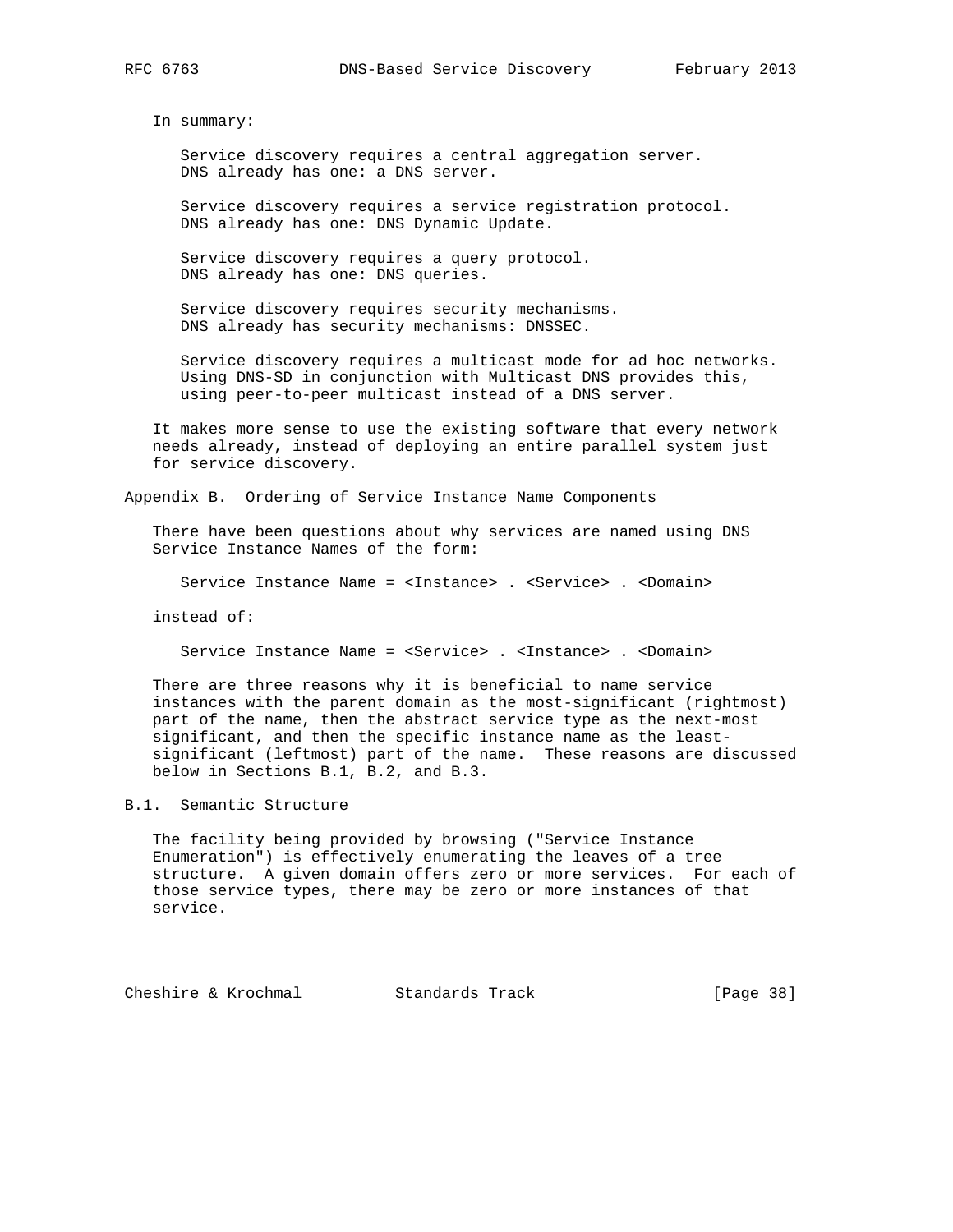The user knows what type of service they are seeking. (If they are running an FTP client, they are looking for FTP servers. If they have a document to print, they are looking for entities that speak some known printing protocol.) The user knows in which organizational or geographical domain they wish to search. (The user does not want a single flat list of every single printer on the planet, even if such a thing were possible.) What the user does not know in advance is whether the service they seek is offered in the given domain, or if so, the number of instances that are offered and the names of those instances.

 Hence, having the instance names be the leaves of the tree is consistent with this semantic model.

 Having the service types be the terminal leaves of the tree would imply that the user knows the domain name and the name of the service instance, but doesn't have any idea what the service does. We would argue that this is a less useful model.

### B.2. Network Efficiency

 When a DNS response contains multiple answers, name compression works more effectively if all the names contain a common suffix. If many answers in the packet have the same <Service> and <Domain>, then each occurrence of a Service Instance Name can be expressed using only the <Instance> part followed by a two-byte compression pointer referencing a previous appearance of "<Service>.<Domain>". This efficiency would not be possible if the <Service> component appeared first in each name.

### B.3. Operational Flexibility

 This name structure allows subdomains to be delegated along logical service boundaries. For example, the network administrator at Example Co. could choose to delegate the "\_tcp.example.com." subdomain to a different machine, so that the machine handling service discovery doesn't have to be the machine that handles other day-to-day DNS operations. (It \*can\* be the same machine if the administrator so chooses, but the administrator is free to make that choice.) Furthermore, if the network administrator wishes to delegate all information related to IPP printers to a machine dedicated to that specific task, this is easily done by delegating the "\_ipp.\_tcp.example.com." subdomain to the desired machine. It is also convenient to set security policies on a per-zone/per-subdomain basis. For example, the administrator may choose to enable DNS Dynamic Update [RFC2136] [RFC3007] for printers registering in the

Cheshire & Krochmal Standards Track [Page 39]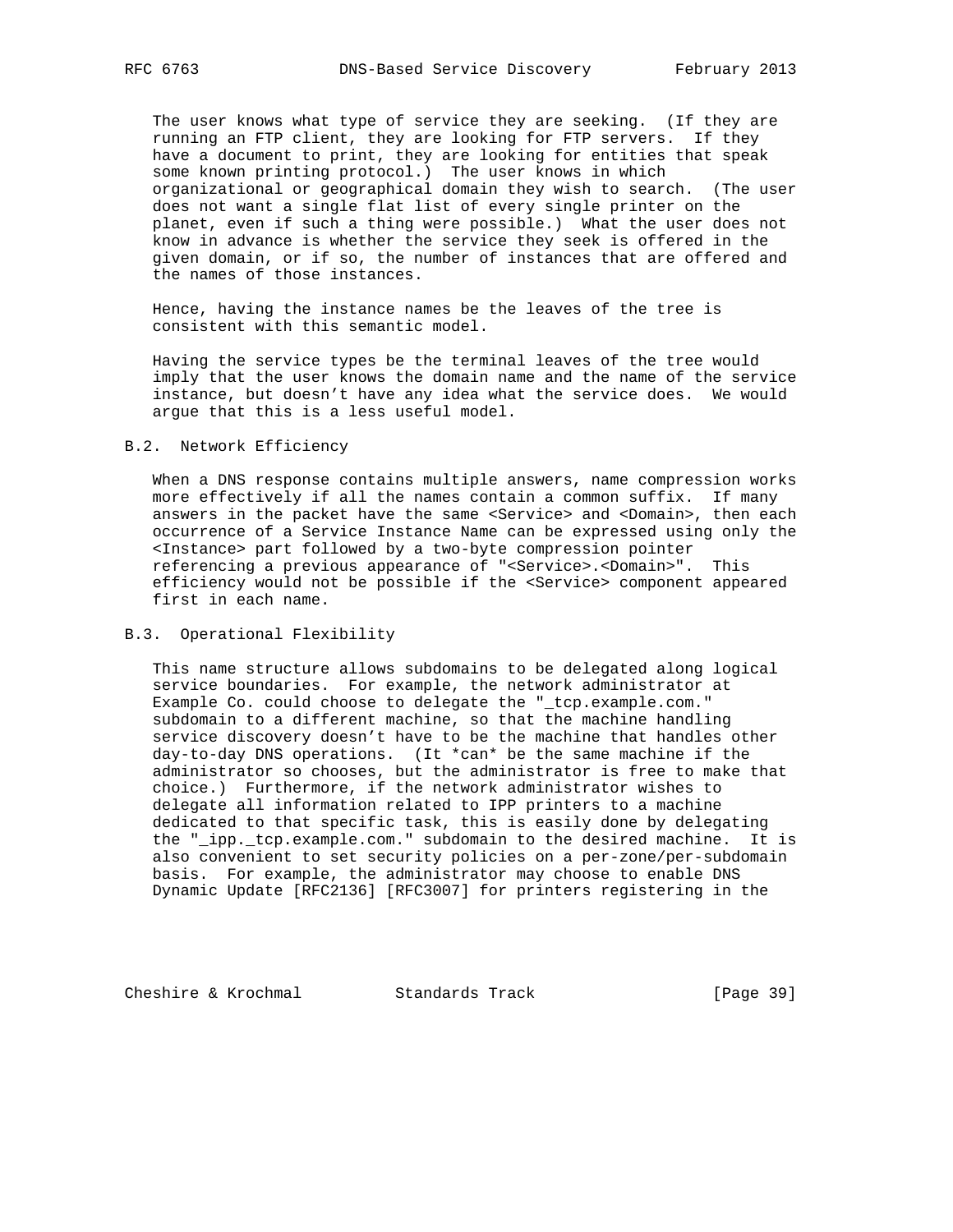"\_ipp.\_tcp.example.com." subdomain, but not for other zones/subdomains. This easy flexibility would not exist if the <Service> component appeared first in each name.

Appendix C. What You See Is What You Get

 Some service discovery protocols decouple the true service identifier from the name presented to the user. The true service identifier used by the protocol is an opaque unique identifier, often represented using a long string of hexadecimal digits, which should never be seen by the typical user. The name presented to the user is merely one of the decorative ephemeral attributes attached to this opaque identifier.

 The problem with this approach is that it decouples user perception from network reality:

- \* What happens if there are two service instances, with different unique ids, but they have inadvertently been given the same user visible name? If two instances appear in an on-screen list with the same name, how does the user know which is which?
- \* Suppose a printer breaks down, and the user replaces it with another printer of the same make and model, and configures the new printer with the exact same name as the one being replaced: "Stuart's Printer". Now, when the user tries to print, the on screen print dialog tells them that their selected default printer is "Stuart's Printer". When they browse the network to see what is there, they see a printer called "Stuart's Printer", yet when the user tries to print, they are told that the printer "Stuart's Printer" can't be found. The hidden internal unique identifier that the software is trying to find on the network doesn't match the hidden internal unique identifier of the new printer, even though its apparent "name" and its logical purpose for being there are the same. To remedy this, the user typically has to delete the print queue they have created, and then create a new (apparently identical) queue for the new printer, so that the new queue will contain the right hidden internal unique identifier. Having all this hidden information that the user can't see makes for a confusing and frustrating user experience, and exposing long, ugly hexadecimal strings to the user and forcing them to understand what they mean is even worse.
- \* Suppose an existing printer is moved to a new department, and given a new name and a new function. Changing the user-visible name of that piece of hardware doesn't change its hidden internal unique identifier. Users who had previously created a print queue

Cheshire & Krochmal Standards Track [Page 40]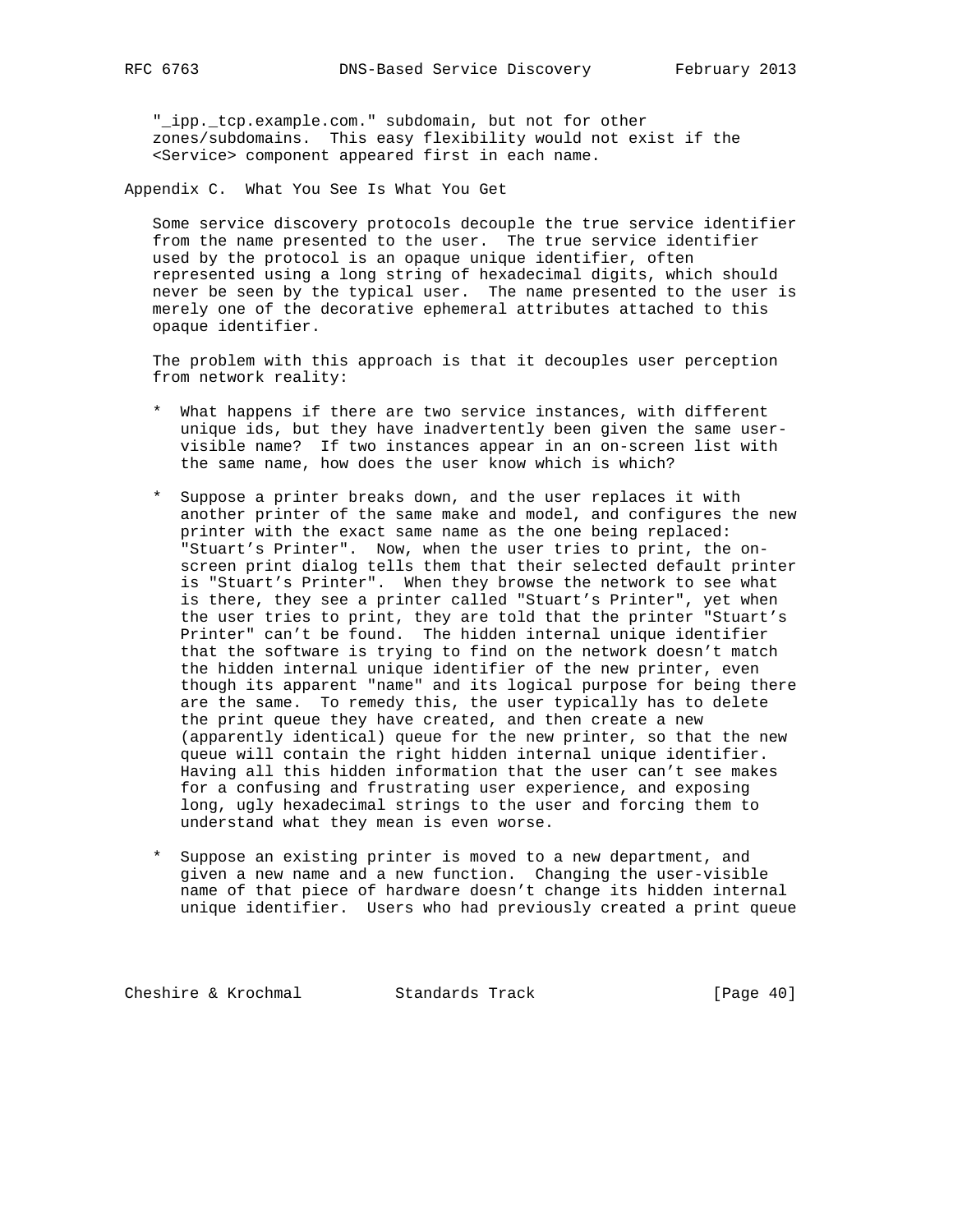for that printer will still be accessing the same hardware by its unique identifier, even though the logical service that used to be offered by that hardware has ceased to exist.

 Solving these problems requires the user or administrator to be aware of the supposedly hidden unique identifier, and to set its value correctly as hardware is moved around, repurposed, or replaced, thereby contradicting the notion that it is a hidden identifier that human users never need to deal with. Requiring the user to understand this expert behind-the-scenes knowledge of what is \*really\* going on is just one more burden placed on the user when they are trying to diagnose why their computers and network devices are not working as expected.

 These anomalies and counterintuitive behaviors can be eliminated by maintaining a tight bidirectional one-to-one mapping between what the user sees on the screen and what is really happening "behind the curtain". If something is configured incorrectly, then that is apparent in the familiar day-to-day user interface that everyone understands, not in some little-known, rarely used "expert" interface.

 In summary: in DNS-SD the user-visible name is also the primary identifier for a service. If the user-visible name is changed, then conceptually the service being offered is a different logical service -- even though the hardware offering the service may have stayed the same. If the user-visible name doesn't change, then conceptually the service being offered is the same logical service -- even if the hardware offering the service is new hardware brought in to replace some old equipment.

 There are certainly arguments on both sides of this debate. Nonetheless, the designers of any service discovery protocol have to make a choice between having the primary identifiers be hidden, or having them be visible, and these are the reasons that we chose to make them visible. We're not claiming that there are no disadvantages of having primary identifiers be visible. We considered both alternatives, and we believe that the few disadvantages of visible identifiers are far outweighed by the many problems caused by use of hidden identifiers.

Cheshire & Krochmal Standards Track [Page 41]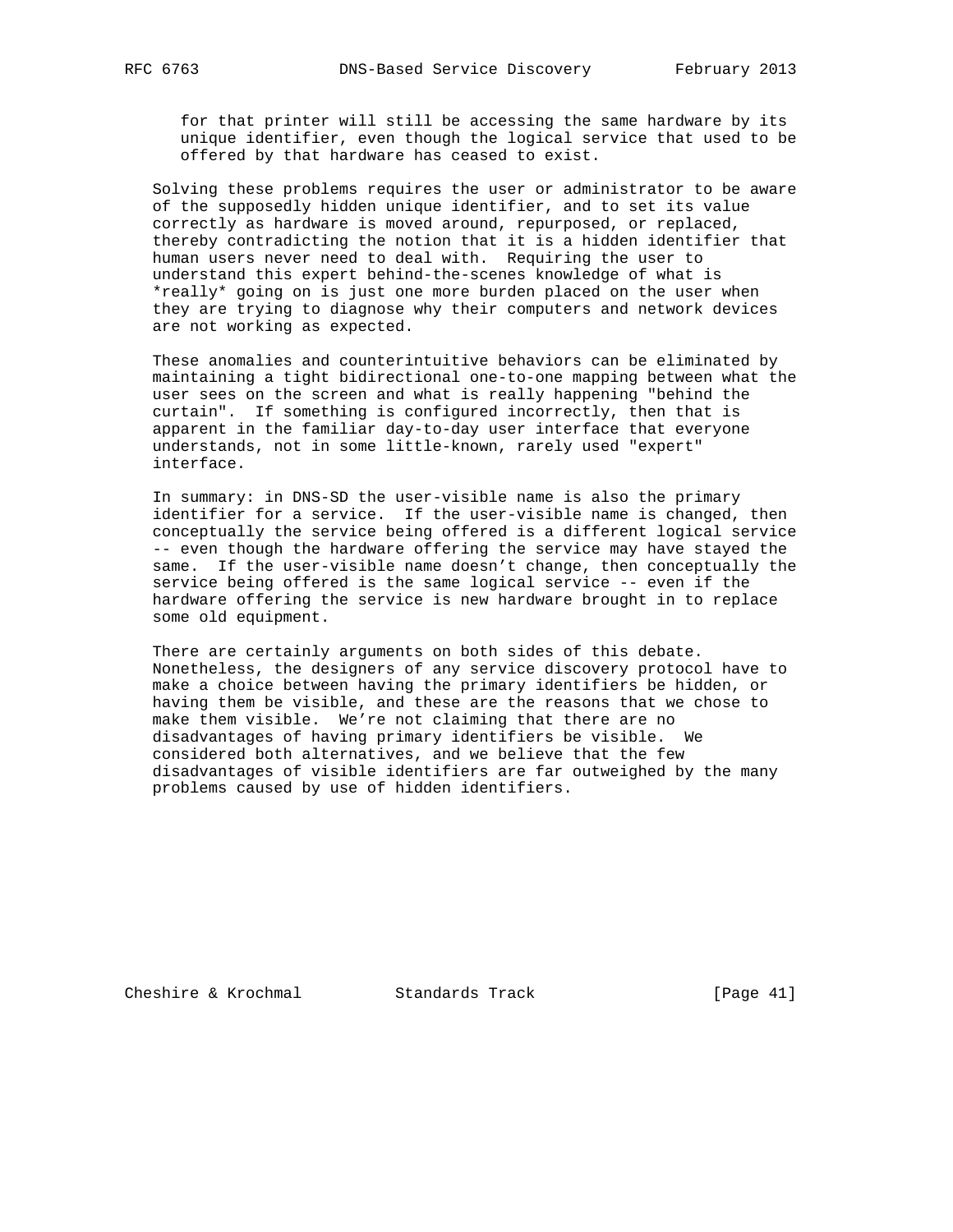Appendix D. Choice of Factory-Default Names

 When a DNS-SD service is advertised using Multicast DNS [RFC6762], if there is already another service of the same type advertising with the same name then automatic name conflict resolution will occur. As described in the Multicast DNS specification [RFC6762], upon detecting a conflict, the service should:

- 1. Automatically select a new name (typically by appending or incrementing a digit at the end of the name),
- 2. Try advertising with the new name, and
- 3. Upon success, record the new name in persistent storage.

 This renaming behavior is very important, because it is key to providing user-friendly instance names in the out-of-the-box factory default configuration. Some product developers apparently have not realized this, because there are some products today where the factory-default name is distinctly unfriendly, containing random looking strings of characters, such as the device's Ethernet address in hexadecimal. This is unnecessary and undesirable, because the point of the user-visible name is that it should be friendly and meaningful to human users. If the name is not unique on the local network then the protocol will remedy this as necessary. It is ironic that many of the devices with this design mistake are network printers, given that these same printers also simultaneously support AppleTalk-over-Ethernet, with nice user-friendly default names (and automatic conflict detection and renaming). Some examples of good factory-default names are:

 Brother 5070N Canon W2200 HP LaserJet 4600 Lexmark W840 Okidata C5300 Ricoh Aficio CL7100 Xerox Phaser 6200DX

 To make the case for why adding long, ugly factory-unique serial numbers to the end of names is neither necessary nor desirable, consider the cases where the user has (a) only one network printer, (b) two network printers, and (c) many network printers.

 (a) In the case where the user has only one network printer, a simple name like (to use a vendor-neutral example) "Printer" is more user-friendly than an ugly name like "Printer\_0001E68C74FB". Appending ugly hexadecimal goop to the end of the name to make sure the name is unique is irrelevant to a user who only has one printer anyway.

Cheshire & Krochmal Standards Track [Page 42]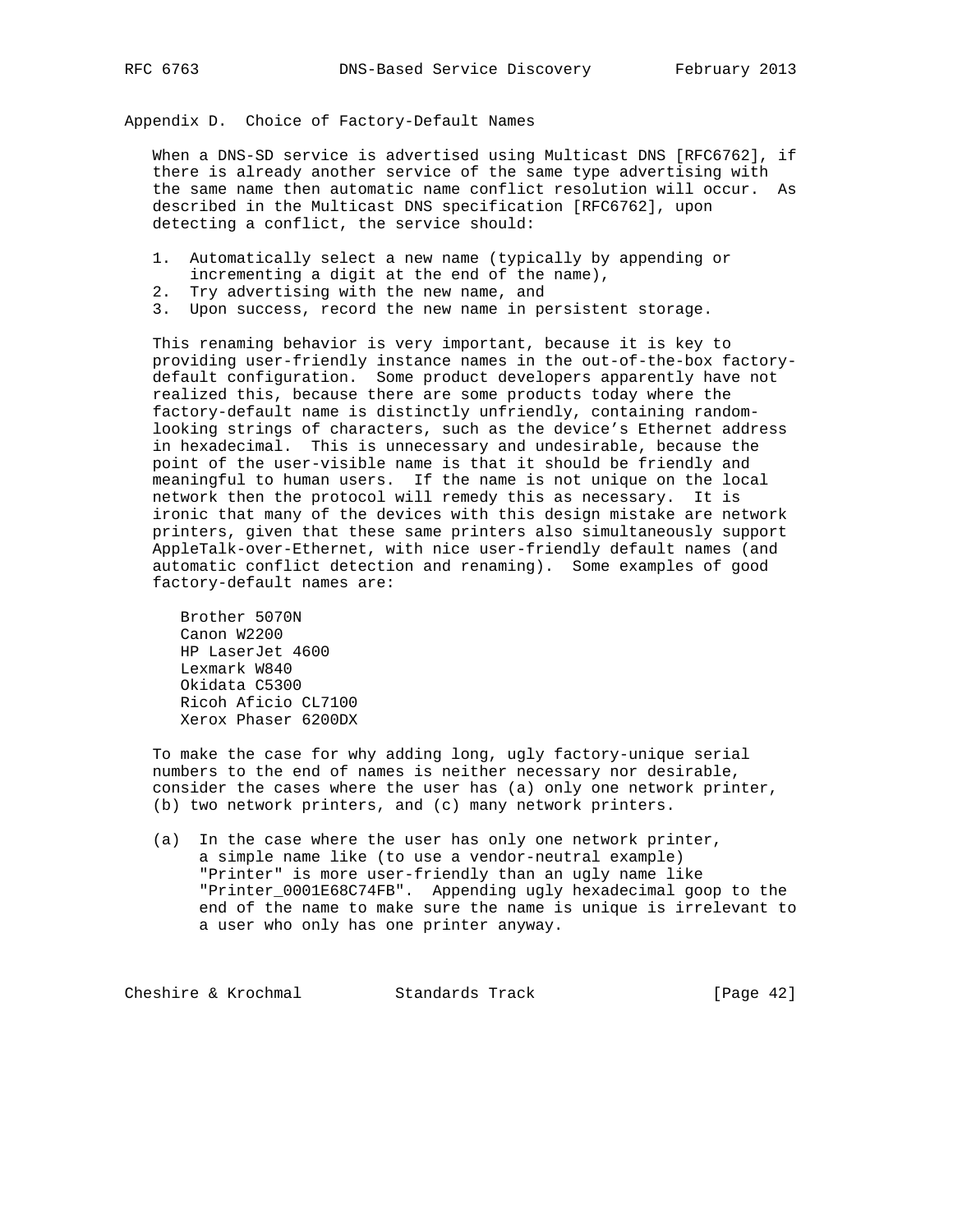- (b) In the case where the user gets a second network printer, having the new printer detect that the name "Printer" is already in use and automatically name itself "Printer (2)" instead, provides a good user experience. For most users, remembering that the old printer is "Printer" and the new one is "Printer (2)" is easy and intuitive. Seeing a printer called "Printer\_0001E68C74FB" and another called "Printer\_00306EC3FD1C" is a lot less helpful.
- (c) In the case of a network with ten network printers, seeing a list of ten names all of the form "Printer\_xxxxxxxxxxxx" has effectively taken what was supposed to be a list of user friendly rich-text names (supporting mixed case, spaces, punctuation, non-Roman characters, and other symbols) and turned it into just about the worst user interface imaginable: a list of incomprehensible random-looking strings of letters and digits. In a network with a lot of printers, it would be advisable for the people setting up the printers to take a moment to give each one a descriptive name, but in the event they don't, presenting the users with a list of sequentially numbered printers is a much more desirable default user experience than showing a list of raw Ethernet addresses.

Cheshire & Krochmal Standards Track [Page 43]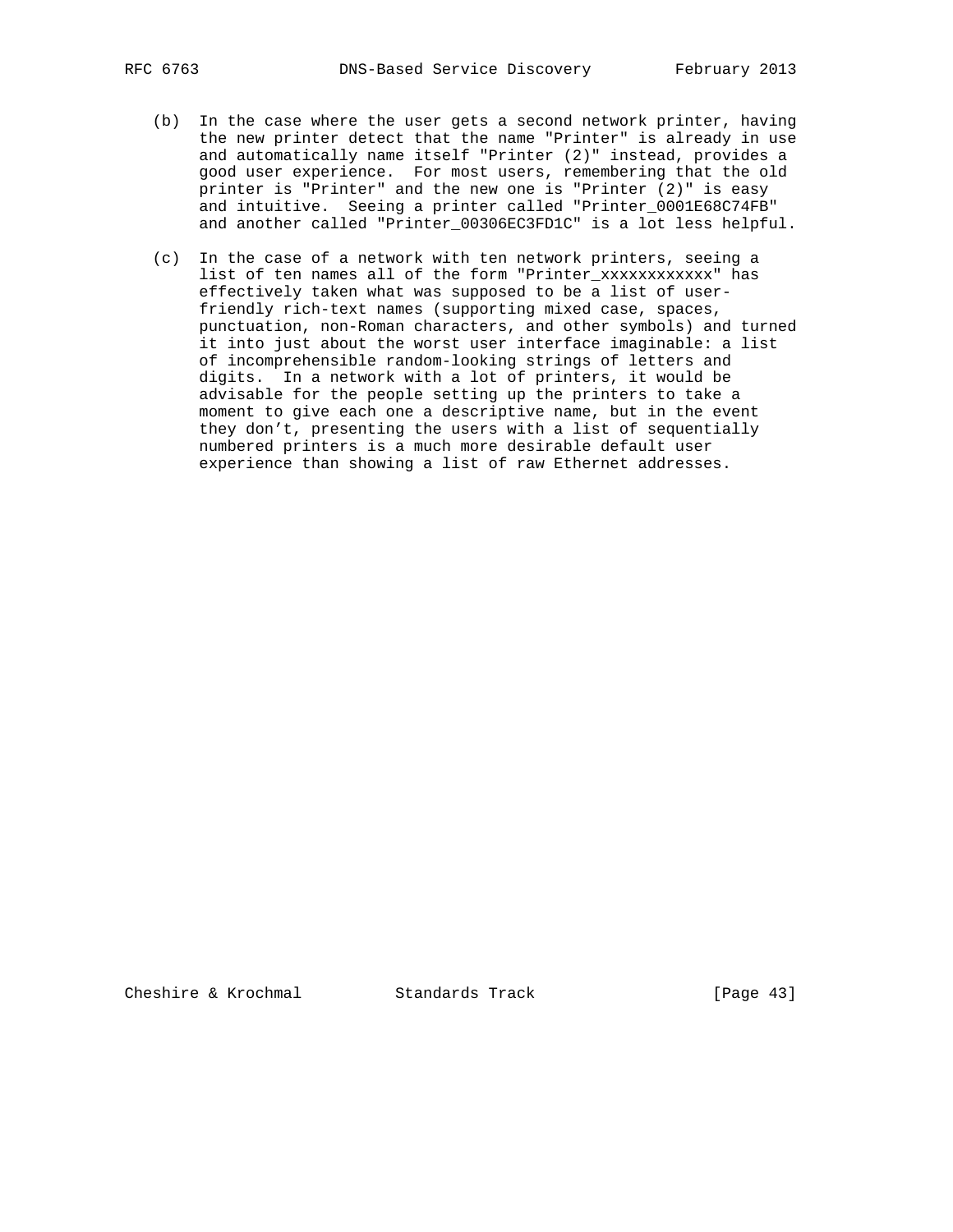Appendix E. Name Encodings in the Domain Name System

 Although the original DNS specifications [RFC1033] [RFC1034] [RFC1035] recommend that host names contain only letters, digits, and hyphens (because of the limitations of the typing-based user interfaces of that era), Service Instance Names are not host names. Users generally access a service by selecting it from a list presented by a user interface, not by typing in its Service Instance Name. "Clarifications to the DNS Specification" [RFC2181] directly discusses the subject of allowable character set in Section 11 ("Name syntax"), and explicitly states that the traditional letters-digits hyphens rule applies only to conventional host names:

 Occasionally it is assumed that the Domain Name System serves only the purpose of mapping Internet host names to data, and mapping Internet addresses to host names. This is not correct, the DNS is a general (if somewhat limited) hierarchical database, and can store almost any kind of data, for almost any purpose.

 The DNS itself places only one restriction on the particular labels that can be used to identify resource records. That one restriction relates to the length of the label and the full name. The length of any one label is limited to between 1 and 63 octets. A full domain name is limited to 255 octets (including the separators). The zero length full name is defined as representing the root of the DNS tree, and is typically written and displayed as ".". Those restrictions aside, any binary string whatever can be used as the label of any resource record. Similarly, any binary string can serve as the value of any record that includes a domain name as some or all of its value (SOA, NS, MX, PTR, CNAME, and any others that may be added). Implementations of the DNS protocols must not place any restrictions on the labels that can be used. In particular, DNS servers must not refuse to serve a zone because it contains labels that might not be acceptable to some DNS client programs.

 Note that just because DNS-based Service Discovery supports arbitrary UTF-8-encoded names doesn't mean that any particular user or administrator is obliged to make use of that capability. Any user is free, if they wish, to continue naming their services using only letters, digits, and hyphens, with no spaces, capital letters, or other punctuation.

Cheshire & Krochmal Standards Track [Page 44]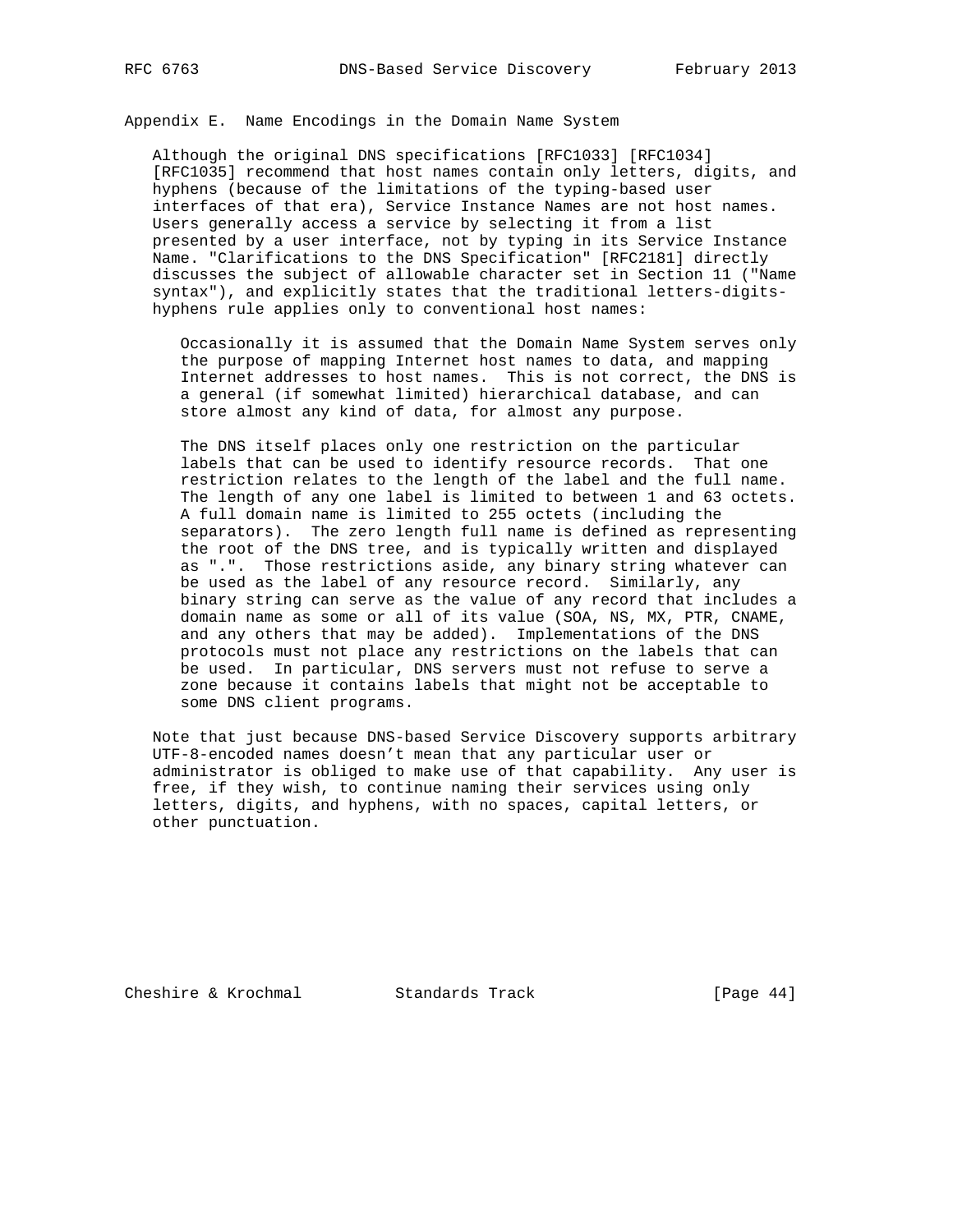Appendix F. "Continuous Live Update" Browsing Model

 Of particular concern in the design of DNS-SD, especially when used in conjunction with ad hoc Multicast DNS, is the dynamic nature of service discovery in a changing network environment. Other service discovery protocols seem to have been designed with an implicit unstated assumption that the usage model is:

- (a) client software calls the service discovery API,
- (b) service discovery code spends a few seconds getting a list of instances available at a particular moment in time, and then
- (c) client software displays the list for the user to select from.

 Superficially this usage model seems reasonable, but the problem is that it's too optimistic. It only considers the success case, where the software immediately finds the service instance the user is looking for.

 In the case where the user is looking for (say) a particular printer, and that printer is not turned on or not connected, the user first has to attempt to remedy the problem, and then has to click a "refresh" button to retry the service discovery to find out whether they were successful. Because nothing happens instantaneously in networking, and packets can be lost, necessitating some number of retransmissions, a service discovery search is not instantaneous and typically takes a few seconds. As a result, a fairly typical user experience is:

- (a) display an empty window,
- (b) display some animation like a searchlight sweeping back and forth for ten seconds, and then
- (c) at the end of the ten-second search, display a static list showing what was discovered.

 Every time the user clicks the "refresh" button they have to endure another ten-second wait, and every time the discovered list is finally shown at the end of the ten-second wait, it's already beginning to get stale and out-of-date the moment it's displayed on the screen.

 The service discovery user experience that the DNS-SD designers had in mind has some rather different properties:

 1. Displaying the initial list of discovered services should be effectively instantaneous -- i.e., typically 0.1 seconds, not 10 seconds.

Cheshire & Krochmal Standards Track [Page 45]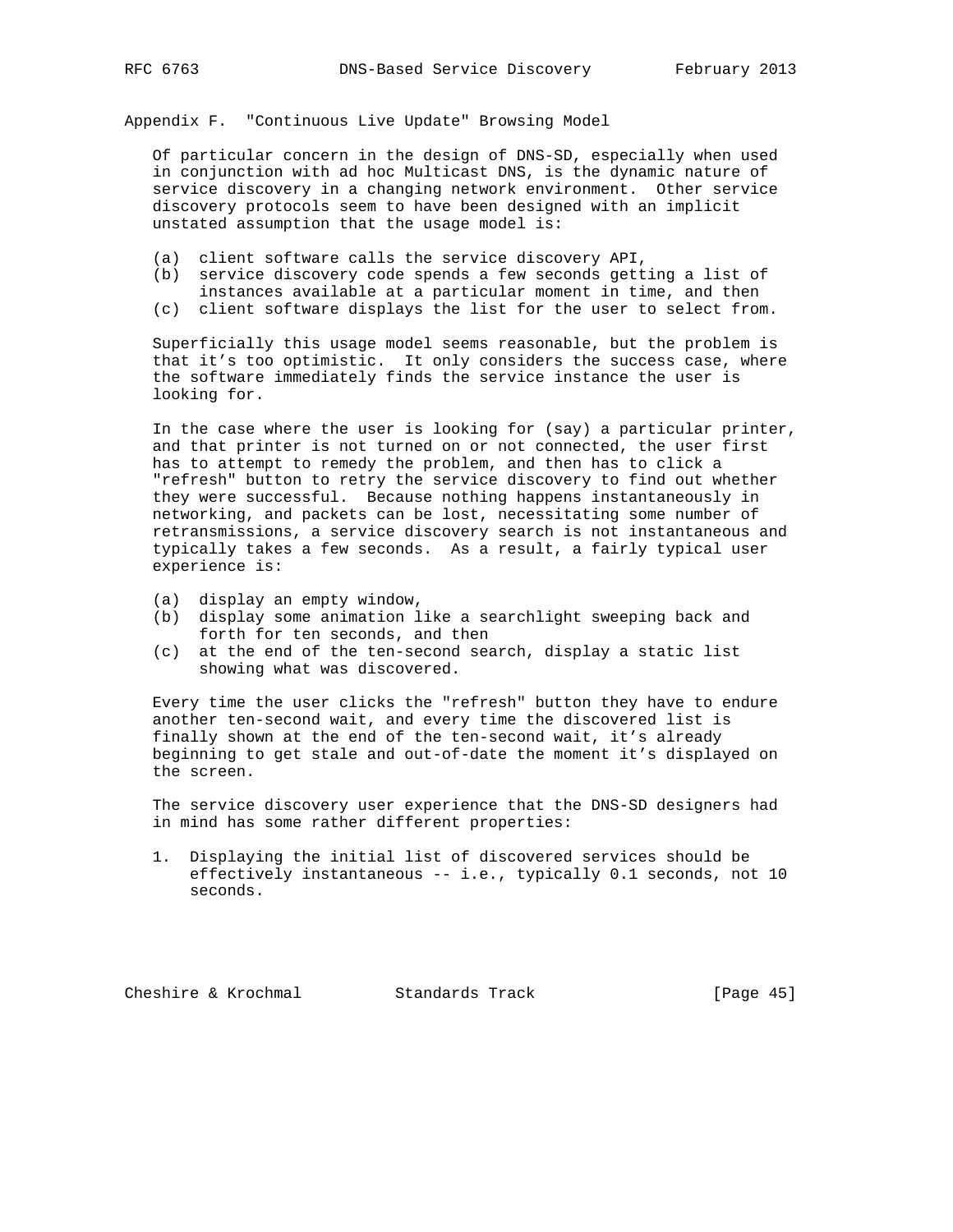- 2. The list of discovered services should not be getting stale and out-of-date from the moment it's displayed. The list should be 'live' and should continue to update as new services are discovered. Because of the delays, packet losses, and retransmissions inherent in networking, it is to be expected that sometimes, after the initial list is displayed showing the majority of discovered services, a few remaining stragglers may continue to trickle in during the subsequent few seconds. Even after this stable list has been built and displayed, it should remain 'live' and should continue to update. At any future time, be it minutes, hours, or even days later, if a new service of the desired type is discovered, it should be displayed in the list automatically, without the user having to click a "refresh" button or take any other explicit action to update the display.
- 3. With users getting in the habit of leaving service discovery windows open, and expecting them to show a continuous 'live' view of current network reality, this gives us an additional requirement: deletion of stale services. When a service discovery list shows just a static snapshot at a moment in time, then the situation is simple: either a service was discovered and appears in the list, or it was not and does not. However, when our list is live and updates continuously with the discovery of new services, then this implies the corollary: when a service goes away, it needs to \*disappear\* from the service discovery list. Otherwise, the service discovery list would simply grow monotonically over time, accreting stale data, and would require a periodic "refresh" (or complete dismissal and recreation) to restore correct display.
- 4. Another consequence of users leaving service discovery windows open for extended periods of time is that these windows should update not only in response to services coming and going, but also in response to changes in configuration and connectivity of the client machine itself. For example, if a user opens a service discovery window when the client machine has no network connectivity, then the window will typically appear empty, with no discovered services. When the user connects an Ethernet cable or joins an 802.11 [IEEEW] wireless network the window should then automatically populate with discovered services, without requiring any explicit user action. If the user disconnects the Ethernet cable or turns off 802.11 wireless then all the services discovered via that network interface should automatically disappear. If the user switches from one 802.11 wireless access point to another, the service discovery window should automatically update to remove all the services discovered via the old wireless access point, and add all the services discovered via the new one.

Cheshire & Krochmal Standards Track [Page 46]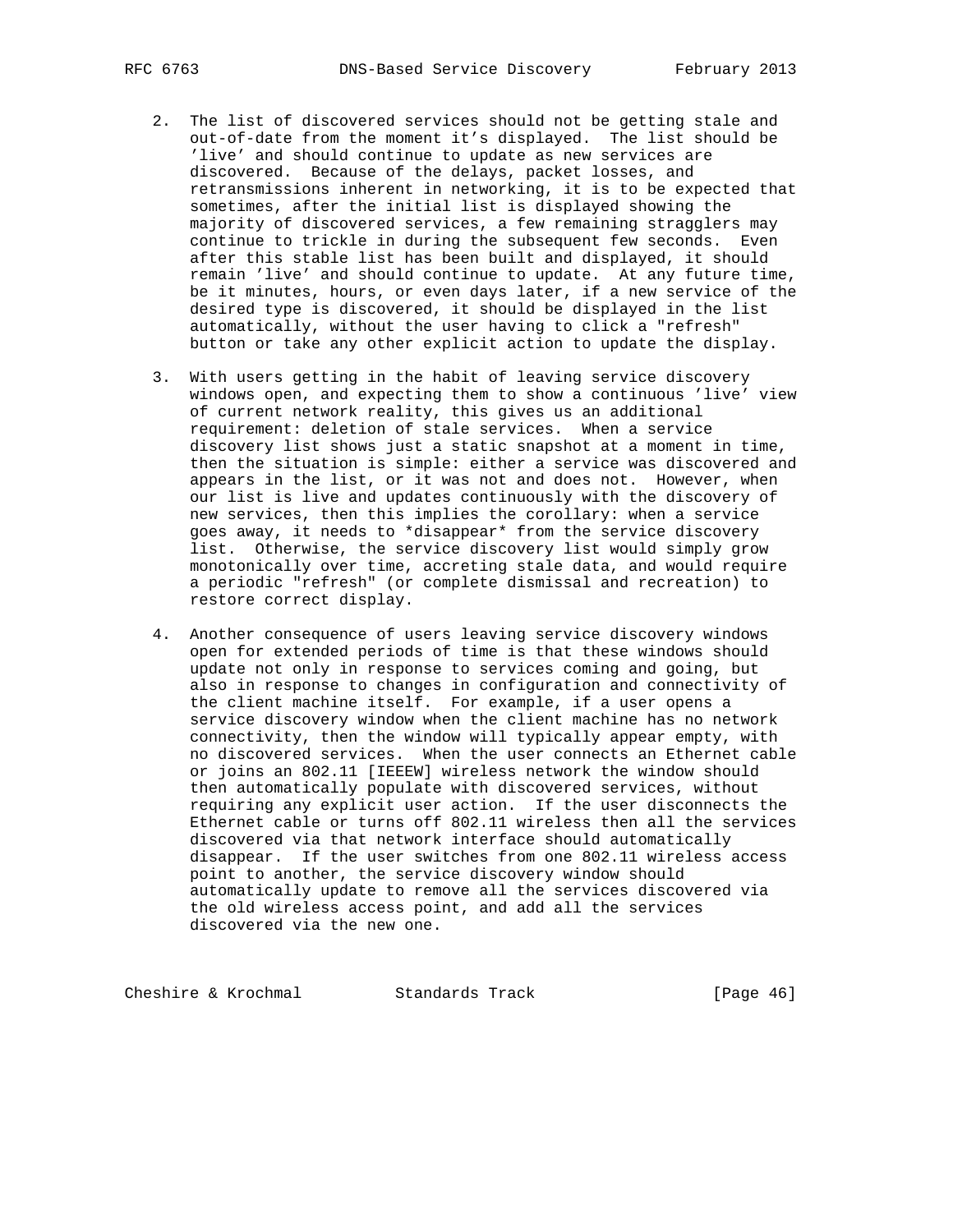Appendix G. Deployment History

 In July 1997, in an email to the net-thinkers@thumper.vmeng.com mailing list, Stuart Cheshire first proposed the idea of running the AppleTalk Name Binding Protocol [RFC6760] over IP. As a result of this and related IETF discussions, the IETF Zeroconf working group was chartered September 1999. After various working group discussions and other informal IETF discussions, several Internet- Drafts were written that were loosely related to the general themes of DNS and multicast, but did not address the service discovery aspect of NBP.

 In April 2000, Stuart Cheshire registered IPv4 multicast address 224.0.0.251 with IANA and began writing code to test and develop the idea of performing NBP-like service discovery using Multicast DNS, which was documented in a group of three Internet-Drafts:

- o "Requirements for a Protocol to Replace the AppleTalk Name Binding Protocol (NBP)" [RFC6760] is an overview explaining the AppleTalk Name Binding Protocol, because many in the IETF community had little first-hand experience using AppleTalk, and confusion in the IETF community about what AppleTalk NBP did was causing confusion about what would be required in an IP-based replacement.
- o "Discovering Named Instances of Abstract Services using DNS" [NIAS], which later became this document, proposed a way to perform NBP-like service discovery using DNS-compatible names and record types.
- o "Multicast DNS" [RFC6762] specifies a way to transport those DNS compatible queries and responses using IP multicast, for zero configuration environments where no conventional Unicast DNS server was available.

 In 2001, an update to Mac OS 9 added resolver library support for host name lookup using Multicast DNS. If the user typed a name such as "MyPrinter.local." into any piece of networking software that used the standard Mac OS 9 name lookup APIs, then those name lookup APIs would recognize the name as a dot-local name and query for it by sending simple one-shot Multicast DNS queries to 224.0.0.251:5353. This enabled the user to, for example, enter the name "MyPrinter.local." into their web browser in order to view a printer's status and configuration web page, or enter the name "MyPrinter.local." into the printer setup utility to create a print queue for printing documents on that printer.

Cheshire & Krochmal Standards Track [Page 47]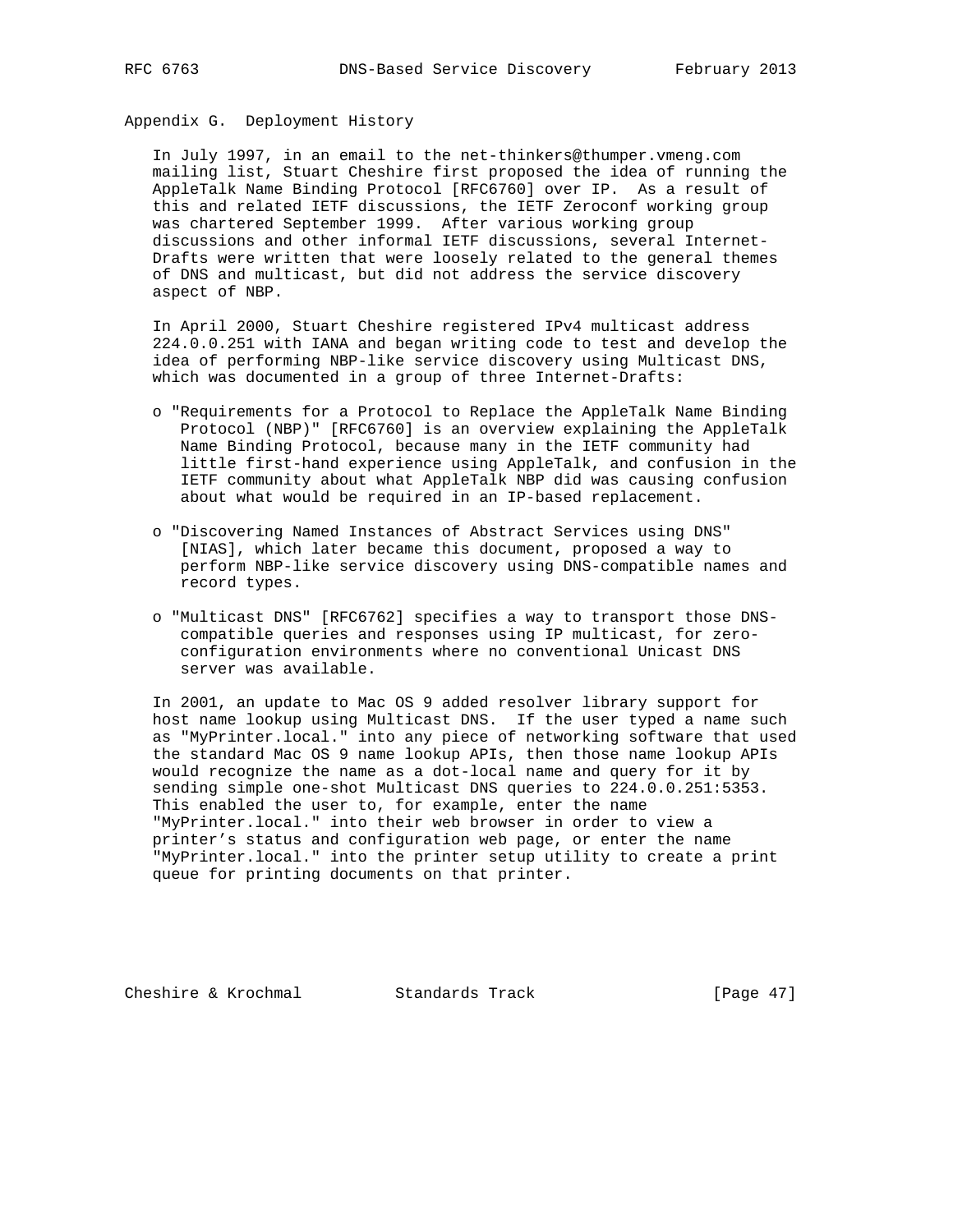Multicast DNS responder software, with full service discovery, first began shipping to end users in volume with the launch of Mac OS X 10.2 "Jaguar" in August 2002, and network printer makers (who had historically supported AppleTalk in their network printers and were receptive to IP-based technologies that could offer them similar ease-of-use) started adopting Multicast DNS shortly thereafter.

 In September 2002, Apple released the source code for the mDNSResponder daemon as Open Source under Apple's standard Apple Public Source License (APSL).

 Multicast DNS responder software became available for Microsoft Windows users in June 2004 with the launch of Apple's "Rendezvous for Windows" (now "Bonjour for Windows"), both in executable form (a downloadable installer for end users) and as Open Source (one of the supported platforms within Apple's body of cross-platform code in the publicly accessible mDNSResponder CVS source code repository) [BJ].

 In August 2006, Apple re-licensed the cross-platform mDNSResponder source code under the Apache License, Version 2.0.

 In addition to desktop and laptop computers running Mac OS X and Microsoft Windows, Multicast DNS is now implemented in a wide range of hardware devices, such as Apple's "AirPort" wireless base stations, iPhone and iPad, and in home gateways from other vendors, network printers, network cameras, TiVo DVRs, etc.

 The Open Source community has produced many independent implementations of Multicast DNS, some in C like Apple's mDNSResponder daemon, and others in a variety of different languages including Java, Python, Perl, and C#/Mono.

 In January 2007, the IETF published the Informational RFC "Link-Local Multicast Name Resolution (LLMNR)" [RFC4795], which is substantially similar to Multicast DNS, but incompatible in some small but important ways. In particular, the LLMNR design explicitly excluded support for service discovery, which made it an unsuitable candidate for a protocol to replace AppleTalk NBP [RFC6760].

 While the original focus of Multicast DNS and DNS-Based Service Discovery was for zero-configuration environments without a conventional Unicast DNS server, DNS-Based Service Discovery also works using Unicast DNS servers, using DNS Update [RFC2136] [RFC3007] to create service discovery records and standard DNS queries to query for them. Apple's Back to My Mac service, launched with Mac OS X 10.5 "Leopard" in October 2007, uses DNS-Based Service Discovery over Unicast DNS [RFC6281].

Cheshire & Krochmal Standards Track [Page 48]